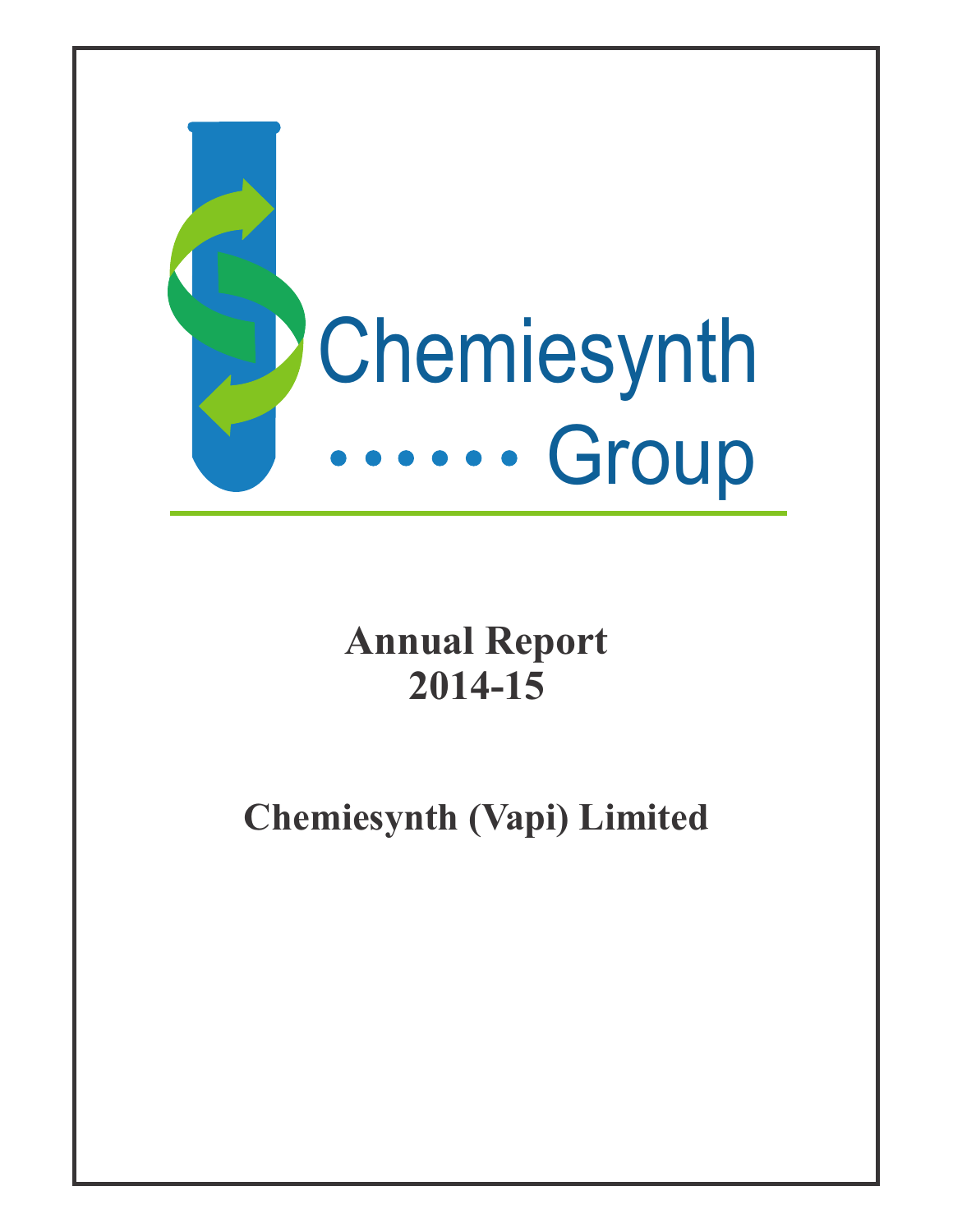# **INDEX**

|                                                                       | Page No. |  |  |
|-----------------------------------------------------------------------|----------|--|--|
| Corporate Information                                                 | 3        |  |  |
| <b>AGM Notice</b>                                                     | 4        |  |  |
| <b>Explanatory Statement</b>                                          | 8        |  |  |
| Directors Report                                                      | 9        |  |  |
| Report on Corporate Governance                                        | 12       |  |  |
| Management Discussion and Analysis Report                             | 18       |  |  |
| Annexures                                                             |          |  |  |
| Annexure A: Director's Brief Resume                                   | 19       |  |  |
| Annuxure B: Conservation of Energy, Technology Absorption             | 21       |  |  |
| and Foreign Exchange Earning and Outgo                                |          |  |  |
| Annexure C: Particulars of Employees                                  | 21       |  |  |
| Annexure D: Extract of Annual Return in MGT-9                         | 23       |  |  |
| Annexure E: Related Party Transactions                                | 29       |  |  |
| <b>Audited Financial statements</b>                                   | 30       |  |  |
| <b>Independent Auditors Report</b>                                    | 47       |  |  |
| Secretarial Audit Report                                              | 50       |  |  |
| Assent / Dissent Form For Voting on AGM Resolutions                   | 53       |  |  |
| Proxy Form                                                            | 55       |  |  |
| Attendance Slip is Annexed to this Annual Report. User id and         |          |  |  |
| initial password with EVEN for evoting is provided on Attendance slip |          |  |  |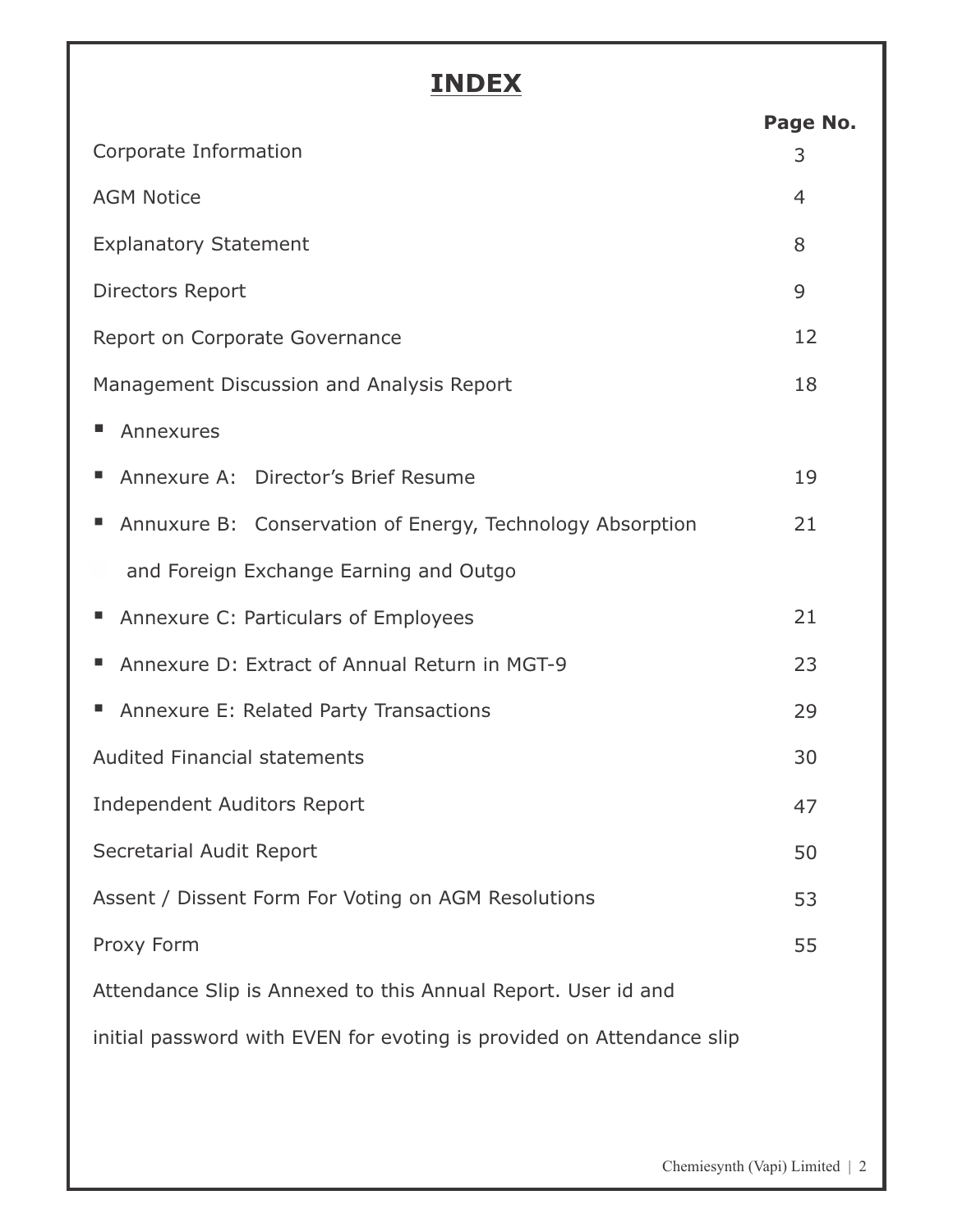# **Corporate Information**

#### **Board of Director:**

MR. SANDIP SATISHBHAI ZAVERI - Managing Director **Auditors: Secretarial Auditors:** M/s. Manoj Shah & Co., M/s. HS Associates, Chartered Accountants, Vapi. Company Sectetaries, Mumbai **Registered Office: Audit Committee:** CIN: L24110GJ1986PLC008634 Mr. Minesh J. Shah - Chairman Plot No. 27, GIDC, Vapi **Mr. Rushabh Mehta** - Member Dist. Valsad, Gujarat – 396 195. Mr. Sandip Zaveri -Member **Registrar & Share Transfer Agent: Nomination & Remuneration**  Purva Sharegistry (India) Pvt. Ltd. **Committee:** Unit no. 9, Shiv Shakti Ind. Estt. Mr. Rushabh Mehta- Chairman J.R. Boricha marg, Sandy Communication Mr. Minesh J. Shah - Member Opp. Kasturba Hospital Lane Manuel Mr. Bhanurai Mehta- Member Lower Parel (E), Mumbai 400 011

Day: Monday **Mr. Minesh J. Shah - Member** Date: 28th September, 2015 Mr. Sandip Zaveri- Member Venue: Plot No. 27, GIDC, Vapi Dist. Valsad – 396 195 **Book Closure:**

# **Company Secretary & Chief Financial Officer: Compliance Officer:** Mr. Parimal A. Desai

Mr. Bhupendra N. Hatkar

- MR. SATISH BHOGILAL ZAVERI Non Independent Non Executive Director
	-
- MR. BHANURAI NAGINDAS MEHTA Non Independent Non Executive Director
- MR. MINESH JAYSHUKHLAL SHAH Additional Independent Non Executive Director
- MR. RUSHABH MEHTA  **Additional Independent Non Executive Director** Additional Independent Non Executive Director
- MRS. PURVI KALPESH GANDHI Additional Independent Non Executive Director

# **Shareholders/Investors Grievance**

**Committee: 29th Annual General Meeting:** Mr. Rushabh Mehta- Chairman

Time : 11:30 AM Date:20/09/2015 to 28/09/2015 (Both days inclusive)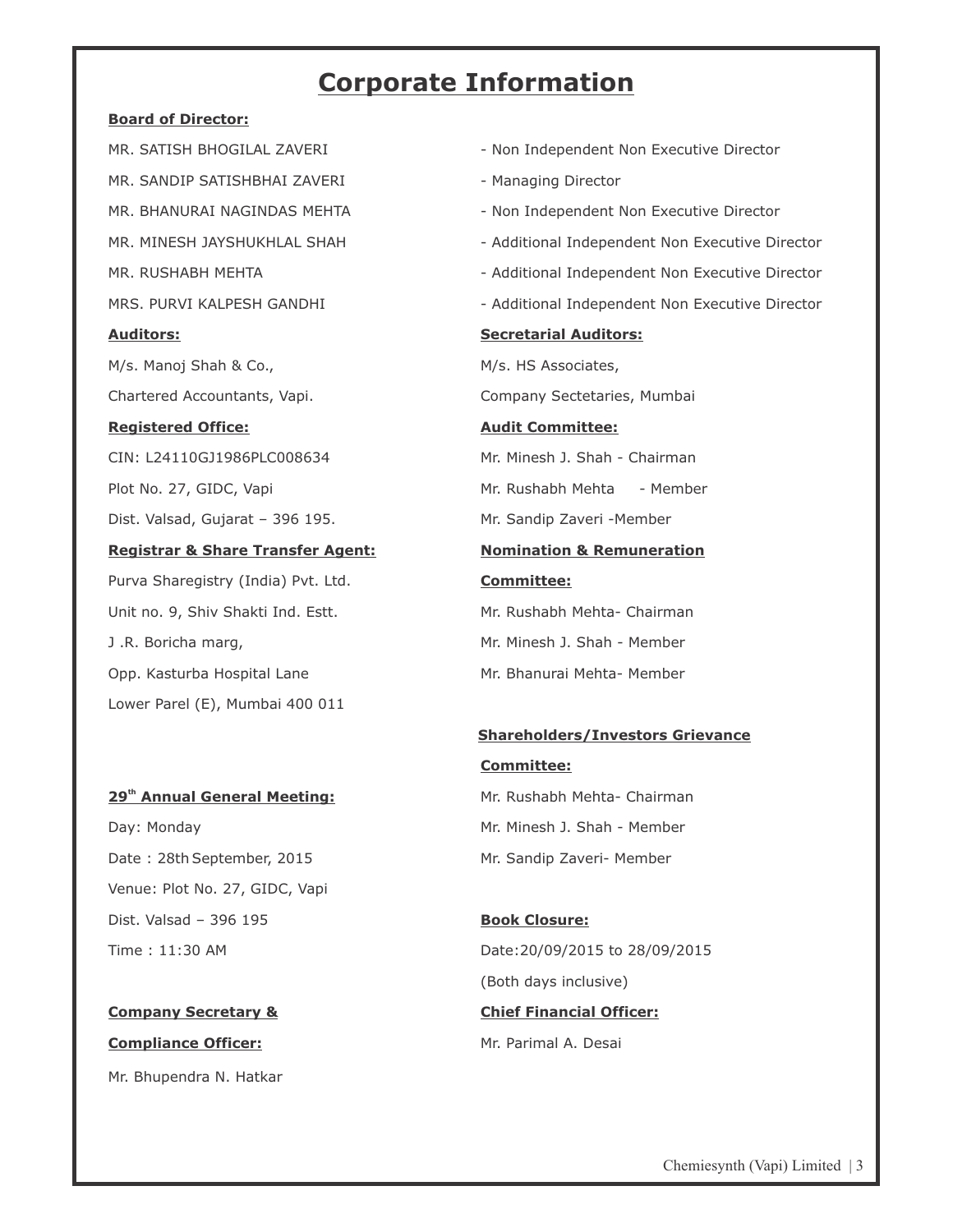

# **CHEMIESYNTH (VAPI) LIMITED**

#### **Plot No. 27, GIDC, Vapi, Dist. Valsad, Gujarat - 396195 CIN: L24110GJ1986PLC008634 : Notice :**

Notice is hereby given that the 29th Annual General Meeting of the Members of **CHEMIESYNTH (VAPI) LIMITED** will be held on Monday, 28th September, 2015 at 11:30 AM at the Registered Office of the Company at Plot No. 27, GIDC, Vapi, Dist. Valsad, Gujarat – 396 195 to transact the following business:

#### **ORDINARY BUSINESS:**

- **1.** To receive, consider and adopt the financial statements of the Company for the year ended March 31, 2015, including the audited Balance Sheet as at March 31, 2015, the Statement of Profit and Loss for the year ended on that date and the reports of the Board of Directors ('the Board') and Auditors thereon.
- **2.** To appoint a director in place of Mr. Bhanurai N. Mehta (DIN: 00158885), liable to retire by rotation in term of section 152(6) of the Companies Act, 2013 and being eligible, seeks reappointment and to pass the following resolution as **ordinary resolution:**

**"RESOLVED THAT** pursuant to the provisons of section 152(6) and all other applicable provisions of the Companies Act, 2013 (including any statutory modification(s) or re-enactment thereof for the time being in force) Mr. Bhanurai N. Mehta (DIN: 00158885) be and is hereby appointed as Non independent non executive director of the company, liable to retire by rotation."

**3.** To appoint auditors and fix their remuneration and in this regard to consider and if thought fit, to pass with or without modification(s), the following resolution as an **Ordinary Resolution:**

**"RESOLVED THAT** pursuant to provisions of section 139 of the Companies Act, 2013 (including any statutory modification(s) or re-enactment thereof for the time being in force) and the Rules made thereunder, and pursuant to recommendation of the Audit committee of the Board of Director, M/s. Manoj Shah & Co., Chartered Accountants, (Firm No.: 106036W) from whom written consent and certificate of eligibility has been received, be and are hereby appointed as auditor of the company from conclusion of this Annual General Meeting till conclusion of 31st Annual General Meeting to be held in year 2017 (Subject to ratification of the appointment by the members at every AGM held after this AGM) and that the Board of Directors be and is hereby authorized to fix such remuneration as may be determined by the Audit Committee in consultation with the auditor.

**RESOLVED FURTHER THAT** the Board of Directors of the Company (including its Committee thereof), be and is hereby authorised to do all such acts, deeds, matters and things as may be considered necessary, desirable or expedient to give effect to this Resolution."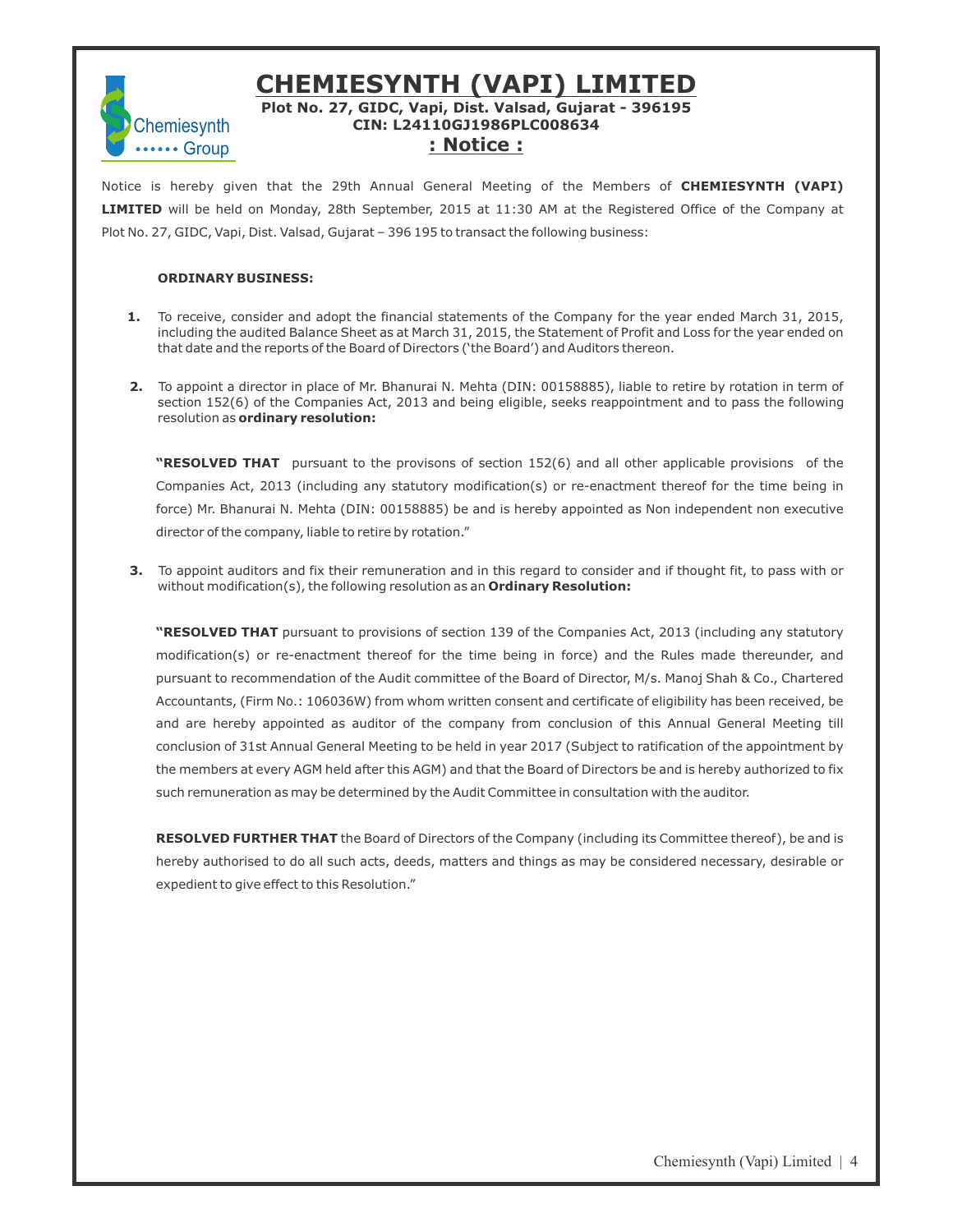#### **SPECIAL BUSINESS**:

**4.** A ppointment of Independent Director- Mr. Minesh Jayshukhlal Shah To consider and if thought fit, to pass with or without modification(s), the following resolution as an **ordinary resolution:**

**"RESOLVED THAT,** pursuant to Section 149, 152, Schedule IV and other applicable provisions of the Companies Act, 2013 and the Rules made thereunder and clause 49 of the listing agreement (including any statutory modifications or amendments or re-enactment thereof for time being inforce), Mr. Minesh Jayshukhlal Shah (DIN: 00236300), who was appointed as an Additional Independent Director of the Company by the Board of Directors with effect from November 01, 2014 and who holds office till the date of the AGM, in terms of Section 161 of the Companies Act, 2013, and in respect of whom the Company has received a notice in writing from a member under Section 160 of the Companies Act, 2013 signifying his intention to propose Mr. Minesh Jayshukhlal Shah (DIN: 00236300) as a candidate for the office of a director of the Company, be and is hereby appointed as an Independent Director of the Company for a term of five years endig on October 31, 2019, not liable to retire by rotation."

**5.** Appointment of Independent Director- Mr. Rushabh Mehta

To consider and if thought fit, to pass with or without modification(s), the following resolution as an **ordinary resolution**:

**"RESOLVED THAT**, pursuant to Section 149, 152, Schedule IV and other applicable provisions of the Companies Act, 2013 and the Rules made thereunder and clause 49 of the listing agreement (including any statutory modifications or amendments or re-enactment thereof for time being inforce), Mr. Rushabh Mehta (DIN: 00784327), who was appointed as an Additional Independent Director of the Company by the Board of Directors with effect from November 01, 2014 and who holds office till the date of the AGM, in terms of Section 161 of the Companies Act, 2013, and in respect of whom the Company has received a notice in writing from a member under Section 160 of the Companies Act, 2013 signifying his intention to propose Mr. Rushabh Mehta (DIN: 00784327)as a candidate for the office of a director of the Company, be and is hereby appointed as an Independent Director of the Company for a term of five years endig on October 31, 2019, not liable to retire by rotation."

**6.** Appointment of Independent Director- Mrs. Purvi Kalpesh Gandhi

To consider and if thought fit, to pass with or without modification(s), the following resolution as an **ordinary resolution:**

**"RESOLVED THAT**, pursuant to Section 149, 152, Schedule IV and other applicable provisions of the Companies Act, 2013 and the Rules made thereunder and clause 49 of the listing agreement (including any statutory modifications or amendments or re-enactment thereof for time being inforce), Mrs. Purvi Kalpesh Gandhi (DIN: 07009346), who was appointed as an Additional Independent Director of the Company by the Board of Directors with effect from November 01, 2014 and who holds office till the date of the AGM, in terms of Section 161 of the Companies Act, 2013, and in respect of whom the Company has received a notice in writing from a member under Section 160 of the Companies Act, 2013 signifying his intention to propose Mrs. Purvi Kalpesh Gandhi (DIN: 07009346) as a candidate for the office of a director of the Company, be and is hereby appointed as an Independent Director of the Company for a term of five years endig on October 31, 2019, not liable to retire by rotation."

#### **For and on behalf of the Board of Directors**

**Place :**Vapi Sd/-

**Date:** 25th August, 2015 **Mr. Sandip S. Zaveri Managing Director DIN: 00158876**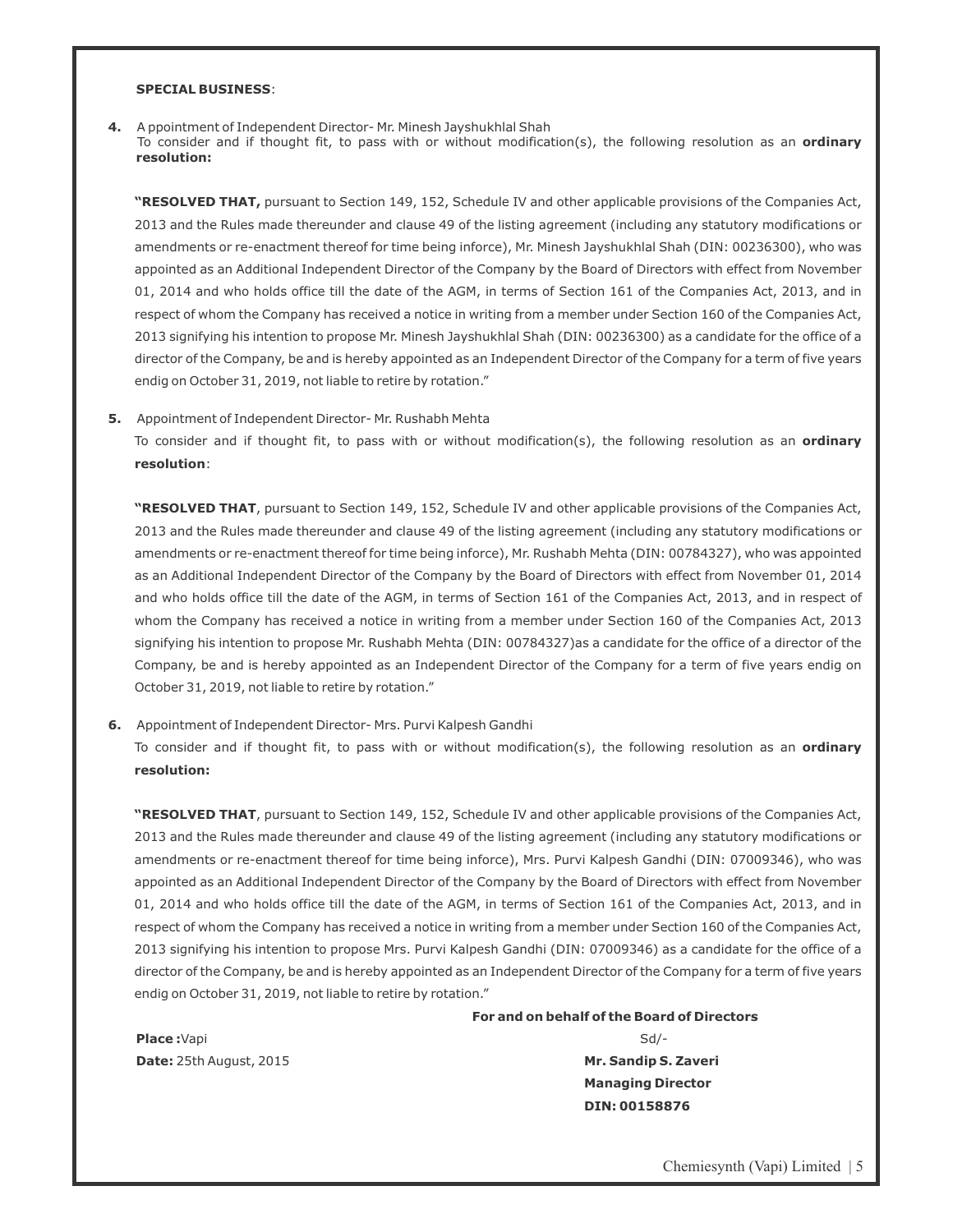#### **NOTES:**

- 1. An Explanatory Statement pursuant to Section 102 of the Companies Act, 2013 relating to Special Business to be transacted at the meeting, is annexed hereto.
- 2. **A MEMBER ENTITLED TO ATTEND AND VOTE IS ENTITLED TO APPOINT A PROXY TO ATTEND AND VOTE ON A POLL INSTEAD OF HIMSELF AND THE PROXY NEED NOT BE A MEMBER.** Pursuant to the provisions of Section 105 of the Companies Act, 2013, a person can act as a proxy on behalf of not more than fifty members and holding in aggregate not more than ten percent of the total Share Capital of the Company. Members holding more than ten percent of the total Share Capital of the Company may appoint a single person as proxy, who shall not act as a proxy for any other Member. The instrument appointing Proxy as per the format included in the Annual Report should be returned to the Registered Office of the Company not less than FORTY-EIGHT HOURS before the time for holding the Meeting.
- 3. Corporate members intending to send their authorized representatives to attend the Meeting are requested to send to the Company a certified copy of the Board Resolution authorising their representative to attend and vote on their behalf at the Meeting.
- 4. In case of joint holder attending the Meeting, only such joint holder who is higher in the order of names will be entitled to vote.
- 5. Relevant documents referred to in the accompanying Notice are open for inspection by the members at the Registered Office of the Company on all working days, except Saturdays and Sundays, between 10.00 a.m. and 4.00 p.m. up to the date of the Meeting.
- 6. Brief resume of all Directors including those proposed to be re-appointed, nature of their expertise in specific functional areas, names of companies in which they hold directorships and memberships/ chairmanships of Board Committees, shareholding and relationships between directors inter-se are annexed as Annexure A.
- 7. Pursuant to Section 101 and Section 136 of the Companies Act, 2013 read with relevant Rules made thereunder, Companies can serve Annual Reports and other communications through electronic mode to those Members who have registered their e-mail address either with the Company or with the Depository. Members who have not registered their e-mail addresses so far are requested to register their e-mail address so that they can receive the Annual Report and other communication from the Company electronically. Members holding shares in demat form are requested to register their e-mail address with their Depository Participant(s) only. Members of the Company, who have registered their e-mail address, are entitled to receive such communication in physical form upon request.
- 8. The Register of Members and Share Transfer Books will remain closed from 20th September, 2015 to 28th September, 2015 (Both days inclusive).
- 9. The Shareholders are requested to notify their change of address immediately to the Registrars & Transfer Agent.
- 10. The Annual Report of the Company circulated to the Members of the Company, will be made available on the Company's website at http://www.chemiesynth.com.
- 11. Copies of the Annual Report will not be distributed at the Annual General Meeting. Members are requested to bring their copy of Annual Report to the Meeting.

#### 12 **E-voting:**

In compliance with the provisions of Section 108 of the Companies Act, 2013 read with Rule 20 of Companies (Management and Administration) Rules, 2014 as amended vide Companies (Management and Administration) Amendment Rules, 2015 w.e.f. 19 March 2015 and Clause 35B of the Listing Agreement entered into with the Stock Exchanges, the Company is pleased to provide to the Members facility of voting by electronic means in respect of businesses to be transacted at the 29th Annual General Meeting (AGM) which includes remote e-voting. The Company also proposes to provide the option of voting by means of Ballot Form at the AGM in addition to the electronic voting system mentioned above. Shareholders have also an option to indicate their manner of voting by proxy. The Company has engaged the services of National Securities Depository Limited (NSDL) for facilitating voting by electronic means. **The remote e-voting period starts on Wednesday, 23September, 2015 at 9.00 a.m. and ends on Sunday, 27 September, 2015 at 5.00 p.m.**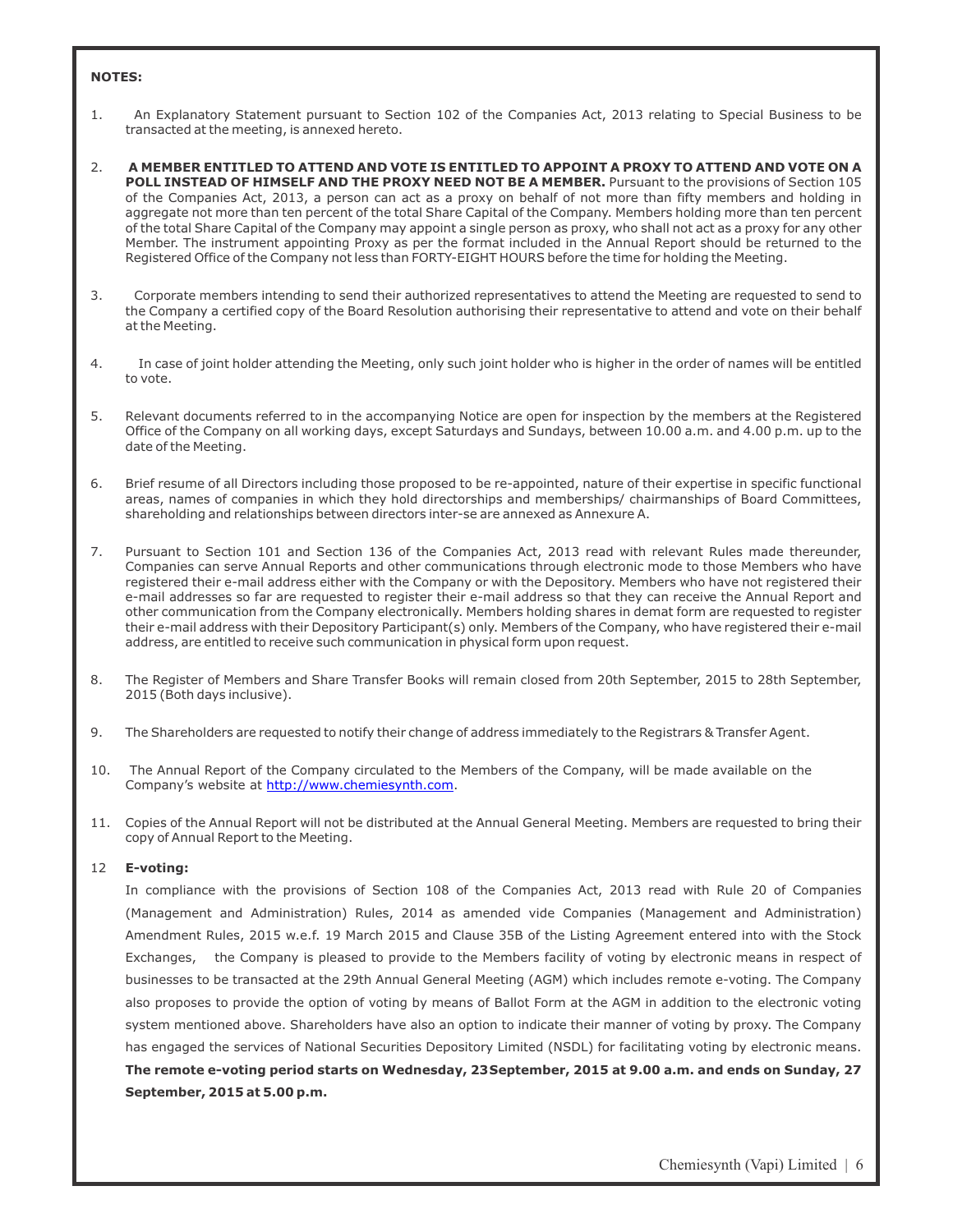Mr. Nitin Sarfare, Partner of M/s. HS Associates, Company Secretaries, 206, 2nd Floor, Tantia & Jogani Industrial premises, Sitaram Mills Compound, J. L. Boricha Marg, Opp. Lodha Exelus, Lower Parel [E], Mumbai - 400 011, who had consented to act as the Scrutinizer, was appointed by the Board of Directors as the Scrutiniser to scrutinize the voting process (electronically or otherwise) for the 29th Annual General Meeting of the Company in a fair and transparent manner and submit a consolidated Scrutinizer's report of the total votes cast to the Chairman or a person authorised by him in writing.

The procedure with respect to e-voting is provided below:

#### **A) In case of Members receiving notice by e-mail from NSDL:**

i. Open e-mail and open the attached PDF file viz; **"**chemiesynth.e-voting.pdf**"** with your Client ID (in case you are

holding shares in demat mode) or Folio No. (in case you are holding shares in physical mode) as password. The said

PDF file contains your user ID and password for e-voting. Please note that this password is an initial password.

- ii. Launch internet browser by typing the URL https://www.evoting.nsdl.com.
- iii. Click on "Shareholder-Login".
- iv. Insert your user ID and password as initial password noted in step (i) above. Click Login. If you are already registered with NSDL for e-voting, you can use your existing user ID and password for casting your vote.
- v. Password change menu appears. Change the password with new password of your choice with minimum 8 digits/ characters or combination thereof. Note new password. It is strongly recommended not to share your password with any other person and take utmost care to keep your password confidential.
- vi. Home page of e-voting opens. Click on "e-voting: Active Voting Cycles".
- vii. Select "E Voting Event Number (EVEN)" of Chemiesynth (Vapi) Limited for casting your vote (EVEN is provided on attendance slip).
- viii. Now you are ready for e-voting as "Cast Vote" page opens.
- ix. Cast your vote by selecting appropriate option and click on: "Submit" and also "Confirm" when prompted. Upon confirmation, the message "vote cast successfully" will be displayed.
- x. Once you have voted on the resolution, you will not be allowed to modify your vote.
- xi. Institutional Shareholders and bodies corporate (i.e. other than individuals, HUF, NRI etc) are required to send scanned copy (PDF/JPG Format) of the relevant Board Resolution/ Authority letter etc. together with attested specimen signature of the duly authorized signatory(ies) who are authorized to vote to the Scrutinizer through e-mail to nitin@hsassociats.net with a copy marked to evoting@nsdl.co.in.

#### **B) In case of Members receiving Notice of Annual General Meeting by post:**

a. Initial password is provided on Attendance Slip for the AGM.

b. Please follow all steps from Sl. No. (ii) to Sl. No.(xi) mentioned in (A) above, to cast your vote.

#### **Other Instructions for eVoting:**

- **I.** Persons who have acquired shares and became Members of the Company after the dispatch of the Notice of the AGM butbefore the cut-off date of 23rd September, 2015, may obtain their user ID and password for e-voting from Company's Registrar & Transfer Agents, Purva Sharegistry (I) Pvt Ltd, 9 Shiv Shakti Industrial Estate, J.R. Boricha Marg, Lower Parel (E), Mumbai, 400011 (Telephone: 022 - 23018261 / 23012518, Fax: 23012517) or NSDL (Phone +91 22 2499 4600).
- **II. The remote e-voting period starts on Wednesday, 23 September, 2015 at 9.00 a.m. and ends on Sunday, 27 September, 2015 at 5.00 p.m.** During this period, Members of the Company holding shares either in physical form or in dematerialized form, as on the **cut-off date of 21 September, 2015**, may cast their votes electronically. The remote e-voting module will be disabled by NSDL for voting thereafter at 5.00 p.m. on Sunday, 27 September, 2015. Once the vote on a resolution is cast by the Member, the Member shall not be allowed to change it subsequently.
- **III.** In case of any queries, you may refer to the "Frequently Asked Questions (FAQs)" for Shareholders and e-voting user manual for Shareholders available at the "downloads" section of NSDL website at www.evoting.nsdl.com.
- **IV.** The voting rights of the Members shall be in proportion to their shares of the paid up equity share capital of the Company as on the cut-off date. In case of joint holders, only one of the joint holders may cast his vote.
- **V.** Members attending the meeting who have not already cast their vote by remote e-voting shall be able to exercise their voting right at the meeting through electronic voting system/ballot. The Members who have cast their vote by remote e-voting prior to the meeting may also attend the meeting but shall not be entitled to cast their vote again.
- **VI.** The Results of the e-voting will be declared not later than three days of conclusion of the AGM i.e. Thursday, 1 October, 2015. The declared results along with the Scrutinizer's Report will be available on the Company's website at http://www.chemiesynth.com and on the website of NSDL at www.evoting.nsdl.com and will also be forwarded to the Stock Exchanges where the Company's shares are listed. Subject to receipt of requisite number of votes, the resolutions set out in the Notice shall be deemed to be passed on the date of the AGM.
- 13. The voting rights of Shareholders shall be in proportion to their shares of the paid up equity share capital of the Company as on cut off date i.e. 21 September, 2015.
- 14. Members, who do not have access to e-voting facility, may cast their vote by sending duly signed ASSENT / DISSENT FORM FOR VOTING ON AGM RESOLUTIONS.

ASSENT / DISSENT FORM FOR VOTING ON AGM RESOLUTIONS is annexed to this Annual Report.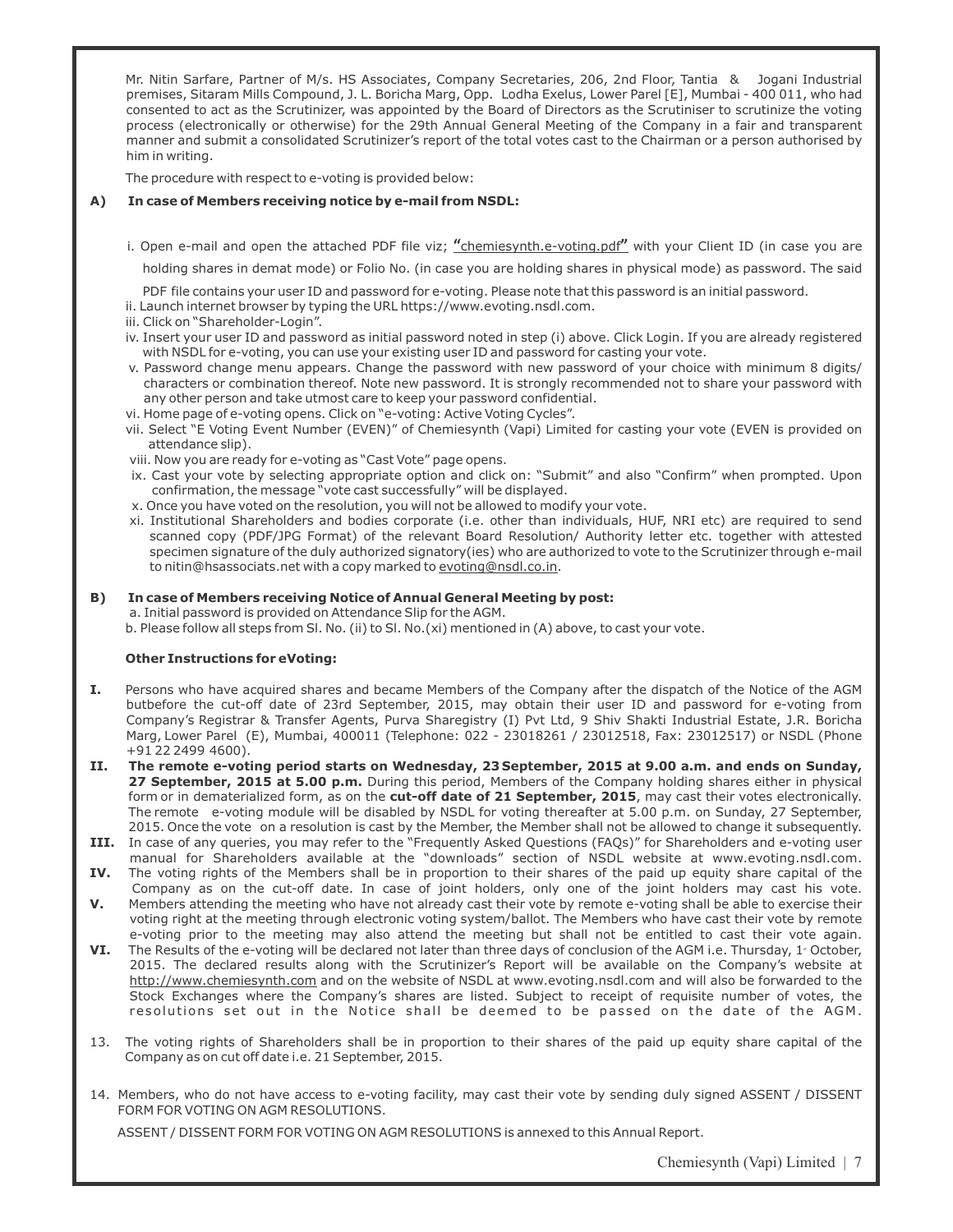# **EXPLANATORY STATEMENT IN TERMS OF SECTION 102 (2) OF THE COMPANIES ACT, 2013**

#### **Item No. 4 to 6:**

Chemiesynth (Vapi) Limited, being public listed entity, requires to appoint Independent Directors on board of the company as per the Companies Act, 2013 and as per the listing agreement, who are not liable to retire by rotation. The company has appointed Mr. Minesh Jayshukhlal Shah, Mr. Rushabh Mehta and Mrs. Purvi Kalpesh Gandhi as An additional independent non executive director in board meeting dated November 01, 2014.

Mr. Minesh Jayshukhlal Shah, Mr. Rushabh Mehta and Mrs. Purvi Kalpesh Gandhi, additional independent non-executive directors of the Company, have given a declaration to the Board that they meet the criteria of independence as provided under section 149(6) of the Act. In the opinion of the Board, each of these directors fulfil the conditions specified in the Act and the Rules framed thereunder for appointment as Independent Director and they are independent of the management.

In compliance with the provisions of section 149 read with Schedule IV of the Act, the appointment of these directors as Independent Directors is now being placed before the Members for their approval.

The terms and conditions of appointment of the above Directors shall be open for inspection by the Members at the Registered Office of the Company during 10.00 a.m. and 4.00 p.m. on any working day, excluding Saturday and Sunday, up to the date of the meeting.

A brief profile of the Independent Directors to be appointed is given below:

**Mr. Rushabh Mehta,** aged about 46 years, is having bachelor degree in commerce. He has more than 15 years experiences in real estate business. His suggestions and views provides added value for making good decisions.

**Mr. Minesh Jaysukhlal Shah,** aged about 45 years is B.E Chemical Engineer by qualification. He has vast knowledge in chemical industries. He has more than 10 years of experience in chemical trading business.

**Mrs. Purvi Gandhi,** aged about 40 years practicing Chartered Accountant with more than 5 years' experience. She has expert knowledge in accountancy, taxation, legal, financial, capital market, banking and regulatory affairs. The Board has the advantage of her wide experience in the financial services field.

Other details of the Independent Directors, whose appointments are proposed at Item Nos. 4 to 6 of the accompanying Notice, have been given in the annexure attached as Annexure A (along with details of other directors).

Mr. Minesh Jayshukhlal Shah, Mr. Rushabh Mehta and Mrs. Purvi Kalpesh Gandhi, respectively, are concerned or interested in the Resolutions of the accompanying Notice relating to their own appointment.

**Place** :Vapi Sd/-**Date:** 25th August, 2015 **Mr. Sandip S. Zaveri**

#### **For and on behalf of the Board of Directors**

 **Managing Director DIN: 00158876**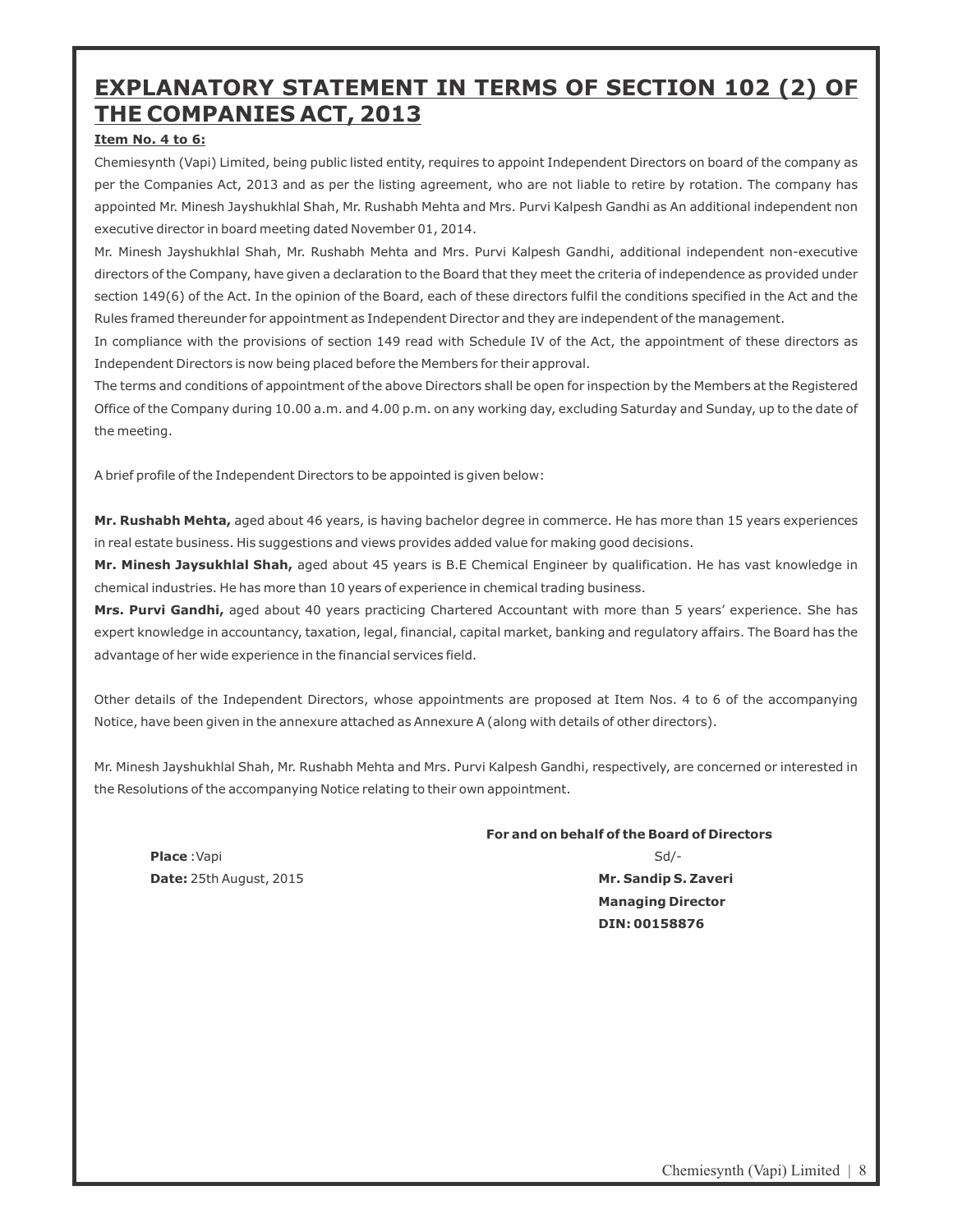# **DIRECTORS' REPORT FOR THE YEAR ENDED ON 31ST MARCH, 2015**

#### **Dear Shareholders,**

Your Directors present the 29th Annual Report and Audited Financial Statements of the company for the year ended 31st March, 2015.

The performance of the company for the year was impacted due to lessor market. Other reasons for poor performance are increasing labour cost, raising rate of raw materials and electricity cost, etc.

#### **FINANCIAL RESULTS**

During the year under review, the financial results on the operations of the Company are as under:

|                                            | (Amount in Rupees)         |                         |  |
|--------------------------------------------|----------------------------|-------------------------|--|
| <b>Particulars:</b>                        | <b>This Year (2014-15)</b> | Pervious Year (2013-14) |  |
| <b>Gross Income</b>                        | 111,549,497                | 97,651,716              |  |
| <b>Profit / (Loss) before Depreciation</b> | (6,892,561)                | 3,610,893               |  |
| Less : Depreciation                        | (2,813,897)                | (2,465,808)             |  |
| Profit (Loss) before Tax                   | (9,706,458)                | 1,145,085               |  |
| l Less Provision for Tax<br>: Current Tax  |                            |                         |  |
| : Deferred Tax                             |                            |                         |  |
| <b>Profit (Loss) for the year</b>          | (9,706,458)                | 1,145,085               |  |

#### **DIVIDEND**

In view of the loss incurred by the Company during the financial year, Directors regret their inability to recommend any dividend to the shareholders for the year.

#### **DEPOSITS :**

The Company has not accepted any public deposits.

#### **CONSERVATION OF ENERGY, TECHNOLOGY ABSORPTION, FOREIGN EXCHANGE EARNINGS AND OUTGO:**

The company accords high priority to control environment and conservation of energy, which is an on going process. The Company has planted trees to control and maintain environment surrounding of the factory. As required by the provisions of Section 134(3)(m) of the Companies Act, 2013 read with Companies (Accounts) Rules, 2014 are given in separate statement attached here to and forming part of the report (Annexure B).

#### **SAFETY AND HEALTH**

The Company gives highest priority to safety and occupational health. The factory buildings and machinery are maintained in safe condition. Process operations and handling of chemicals at the factory are reviewed frequently for safety. Adequate safety equipments are given to workers for safe guard.

#### **PARTICULARS OF EMPLOYEES**

Pursuant to the Companies (Appointment and Remuneration of Managerial Personnel) Rules, 2014, statement of particulars of employees is annexed. (Annexure C)

#### **AUDITORS:**

M/s Manoj Shah & Co, Chartered Accountants, statutory auditors retire at the ensuing Annual General Meeting. Board of directors, pursuant to the provisions of section 139 of the Companies Act, 2013, proposed to re appoint M/s. Manoj Shah & Co, Chartered Accountants, as Independent Auditor of the Company based on recommendation of Audit Committee.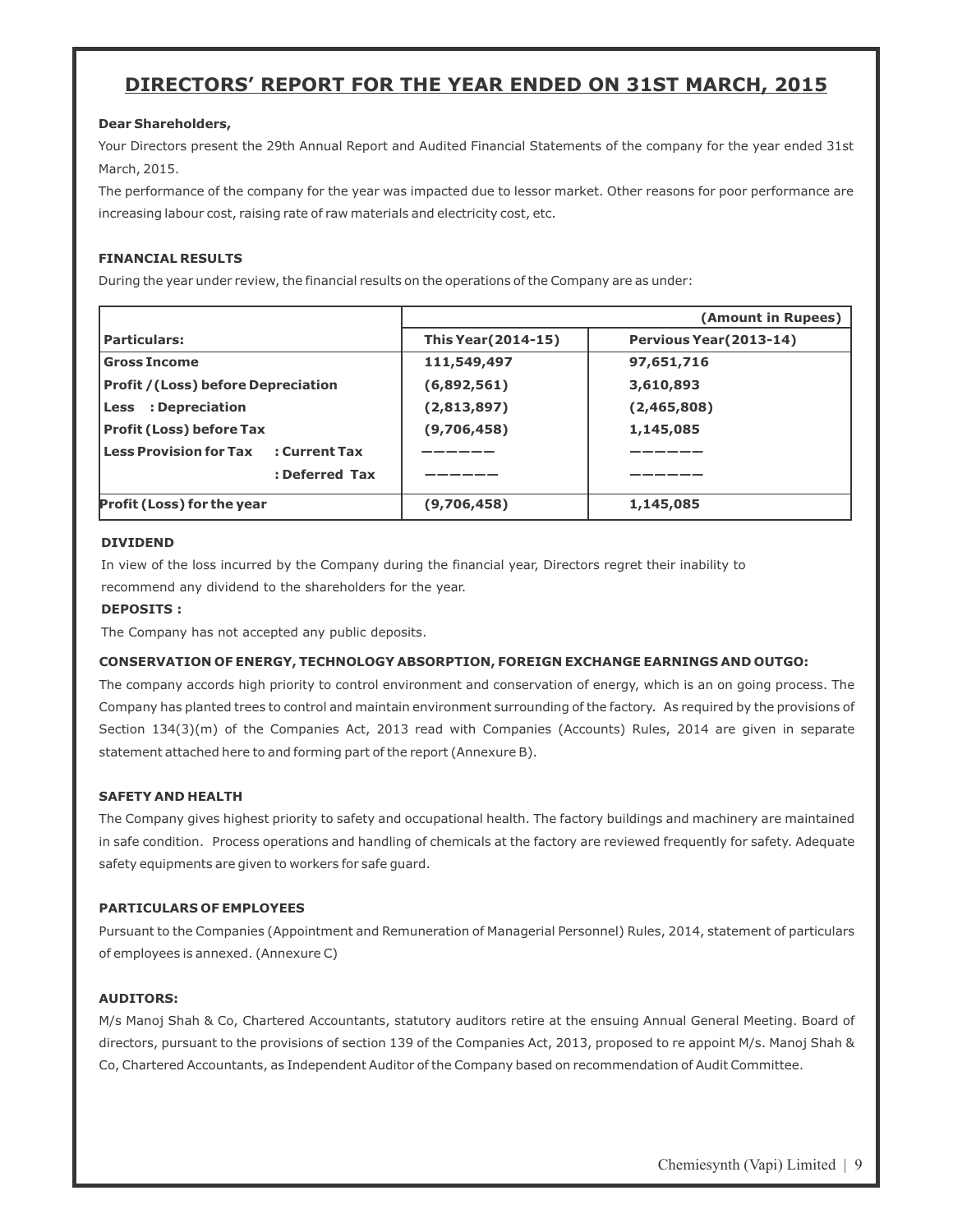#### **ANNUAL EVALUATION BY THE BOARD OF ITS OWN PERFORMANCE, ITS COMMITTEES AND INDIVIDUAL DIRECTORS**

The Board of Directors of the Company has initiated and put in place evaluation of its own performance, its committees and individual directors. The Board of Directors is further making efforts to enhance the performance.

#### **PARTICULARS OF LOANS, INVESTMENTS AND GURANTEES UNDER SECTION 186 OF THE COMPANIES ACT, 2013**

The company has not given any loan or guarantee nor made any investment under section 186 of the Companies Act, 2013.

#### **DECLARATION OF INDEPENDENCE BY THE INDEPENDENT DIRECTORS**

Pursuant to Section 149(6) of the Companies Act, 2013, Independent Directors of the Company have made a declaration confirming the compliance of the conditions of the independence stipulated in the aforesaid section.

#### **RISK MANAGEMENT POLICY/ COMMITTEE**

The Board of Directors are in process of formulating Risk Management Policy of the company keeping in view more focused on identification and prioritising the risks.

The Management evaluated various risks and that there is no element of risk identified that may threaten the existence of the Company.

#### **EXTRACT OF ANNUAL RETURN**

Pursuant to Section 134(3)(a) of the Companies Act, 2013 read with Rule 12(1) of the Companies (Management and Administration) Rules 2014, the extract of annual return (MGT-9) is annexed herewith and forming part of the report. (Annexure D)

#### **DIRECTORS' RESPONSIBILITY STATEMENT**

Pursuant to the requirements of Section 134(3) (c) of the Companies Act, 2013 and also on the basis of discussions with the

Statutory Auditors of the Company from time to time, we state that: (a) in the preparation of the annual accounts, the applicable accounting standards had been followed along with proper explanation relating to material departures;

(b) the directors had selected such accounting policies and applied them consistently and made judgments and estimates that are reasonable and prudent so as to give a true and fair view of the state of affairs of the company at the end of the financial year and of the profit and loss of the company for that period;

(c) the directors had taken proper and sufficient care for the maintenance of adequate accounting records in accordance with

the provisions of this Act for safeguarding the assets of the company and for preventing and detecting fraud and other irregularities;

(d) the directors had prepared the annual accounts on a going concern basis; and

(e) the directors, in the case of a listed company, had laid down internal financial controls to be followed by the company and that such internal financial controls are adequate and were operating effectively; and

(f) the directors had devised proper systems to ensure compliance with the provisions of all applicable laws and that such systems were adequate and operating effectively.

#### **NUMBER OF MEETINGS OF BOARD OF DIRECTORS**

The Board of directors have met 8 times and Independent Directors once during the year ended 31st March, 2015. Details of Board Meetings date and attendance of Director are given in Corporate Governance Report.

| Meetings of Board of Directors held during financial year 2014-15 are as follows: |  |  |
|-----------------------------------------------------------------------------------|--|--|
|-----------------------------------------------------------------------------------|--|--|

| 10th May, 2014      | 30th September, 2014 |
|---------------------|----------------------|
| 28th May, 2014      | 14th October, 2014   |
| 14th August, 2014   | 1st November, 2014   |
| 1st September, 2014 | 28th January, 2015   |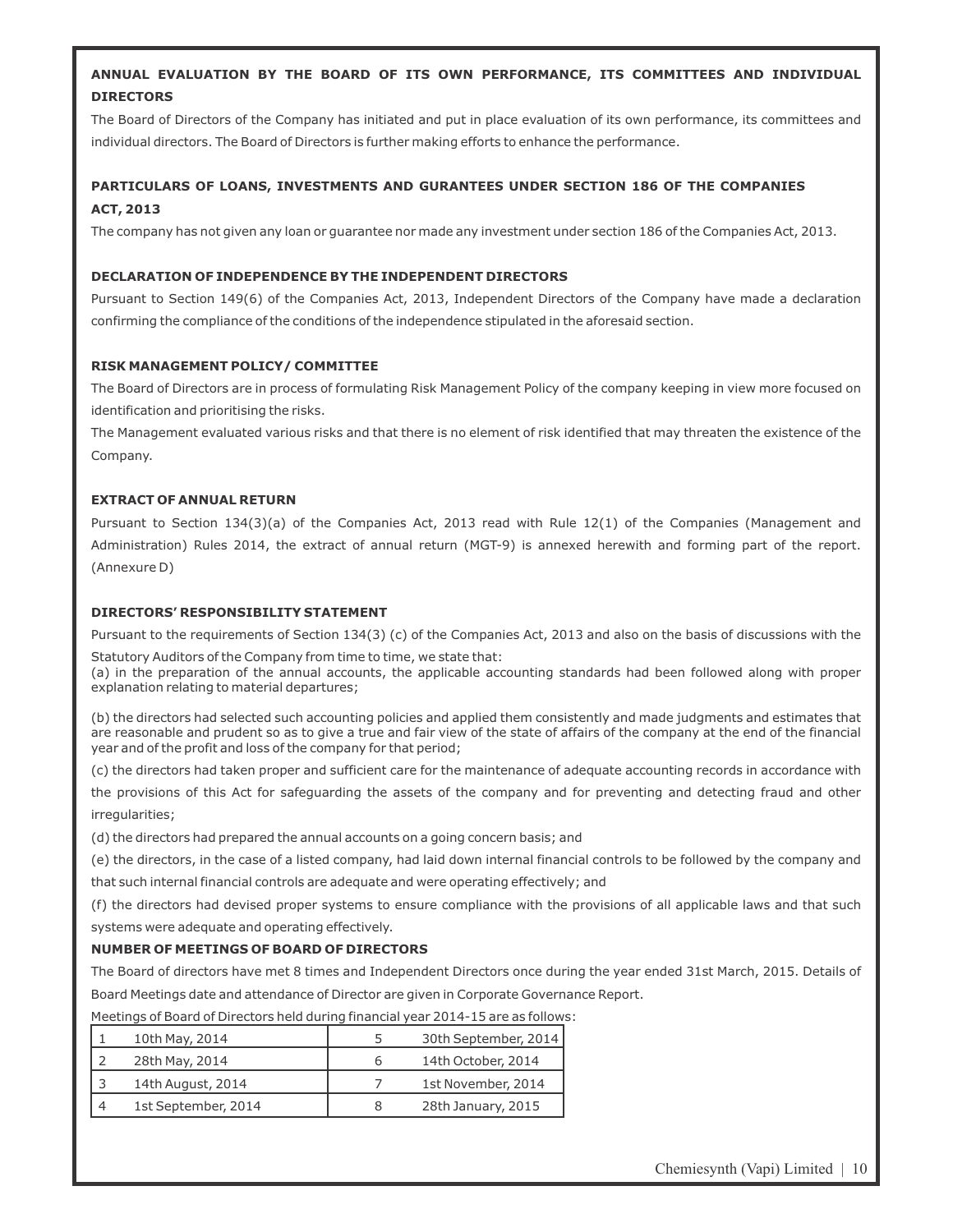#### **DETAILS OF COMMITTEE OF DIRECTORS**

Composition of Audit Committee of directors, Nomination and Remuneration Committee of Directors and Stakeholders Relationship/Grievance Committee of Directors, number of meetings held of each committee during the financial year 2014- 15 attandance by each member of Committee as required under the Companies Act, 2013 are provided in Corporate Governance Report and forming part of the Report.

The recommendation by the Audit committee as and whenever made to Board has been accepted by it.

#### **PARTICULARS OF CONTRACT OR ARRANGEMENT WITH RELATED PARTY**

The company has sold various finished products and/or intermediate products, in ordinary course of business at ARM LENGTH PRICE, to related parties in which directors are interested. Further some of machineries, from time to time, were sold to related party during the financial year 2014-15 at current market price and after proper valuation of machineries. The board of directors has approved the transactions from time to time. (List of transactions is attached. (Annexure E))

#### **SECRETARIAL AUDIT REPORT**

A Secretarial Audit Report for the year ended 31st March, 2015 in prescribed form duly audited by the Practising Company Secretary Mr. Nitin Sarfare, Partner of M/s. HS Associates, Company Secretaries, 206, 2nd Floor, Tantia & Jogani Industrial premises, Sitaram Mills Compound, J. L. Boricha Marg, Opp. Lodha Exelus, Lower Parel [E], Mumbai - 400 011, is annexed herewith and forming part of the report.

#### **COMMENTS ON SECRETARIAL AUDIT REPORT**

The board of directors are in process of appointment of Internal Auditor and will comply with section 138 of the Companies Act, 2013. The company had complied with the requirement of Key Managerial Personnel till date of this AGM. The board is in plan of obtaining shareholders approval under Section 180 of the Companies Act, 2013. The company has recovered the excess remuneration from managing director.

#### **CORPORATE SOCIAL RESPONSIBILITY POLICY**

The company is not falling with in the criteria of Section 135 of the Companies Act, 2013. Board of Directors will formulate the policy once it comes within the provisions of Section 135 of the Companies Act, 2013.

#### **KEY MANAGERIAL PERSONNEL**

Mr. Sandip S. Zaveri (DIN: 00158876) was appointed as Managing Director of the company pursuant to Section 203 of the Companies Act, 2013. Mr. Parimal A. Desai (Account Head) was designated as Chief Financial Officer and Mr. Bhupendra N. Hatkar was appointed as Company Secretary cum Compliance Officer.

#### **DIRECTORS**

Mr. Sandip Zaveri was appointed as a Managing Director of the company with the effect from 1st October, 2014. Board of Directors have appointed Mr. Minesh Jayshukhlal Shah, Mr. Rushabh Mehta and Mrs. Purvi Kalpesh Gandhi as Additional Independent Non Executive Directors of the company with the effect from 1st November, 2014. Their terms of appointment as Additional Director expire at this Annual General Meeting. Board of Directors recommend members to approve their appointment for term of five years as an Independent Director.

#### **POLICY ON DIRECTORS' APPOINTMENT**

Policy on Directors' appointment is to follow the criteria as laid down under the Companies Act, 2013 and the Listing Agreement with Stock Exchanges and good corporate practices. Emphasis is given to persons from diverse fields or professions.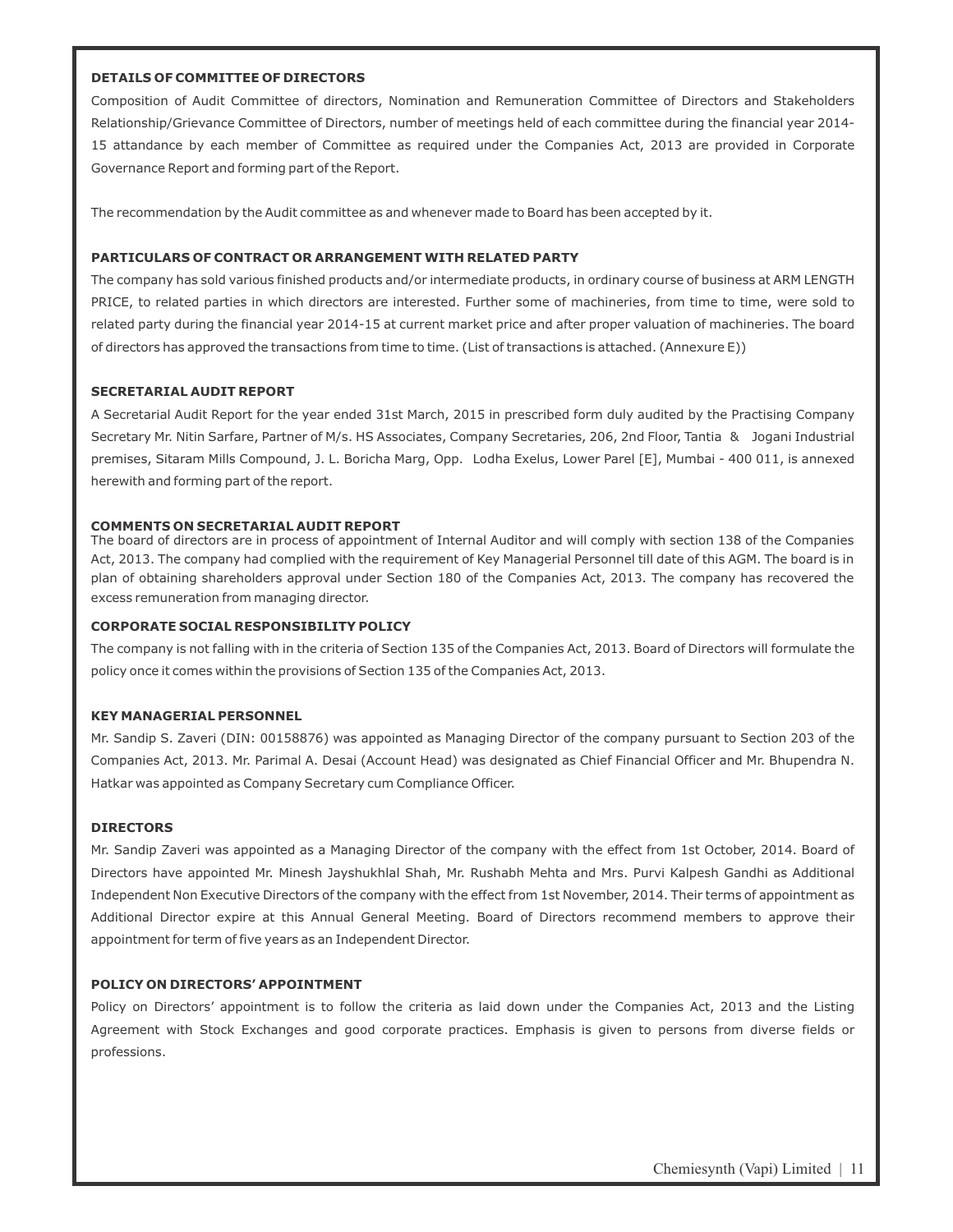#### **POLICY ON REMUNERATION**

- Guiding Policy on remuneration of Directors, Key Managerial Personnel and employees of the Company is that
- **Remuneration to unionised workmen is based on the periodical settlement with the workmen union.**
- Remuneration to Key Managerial Personnel, Senior Executives, Managers, Staff and Workmen (non Unionised) is industry driven in which it is operating taking into account the performance leverage and factors such as to attract and retain quality talent.
- For Directors, it is based on the shareholders resolutions, provisions of the Companies Act, 2013 and Rules framed therein, circulars and guidelines issued by Central Government and other authorities from time to time.

#### **VIGIL MECHANISM**

Your Company has put in place Whistle Blower Mechanism. The detailed mechanism is given in Corporate Governance Report forming part of this report.

#### **POLICIES OF THE COMPANY**

The Board of Directors has formulated the following policies which are available on web site of the company http://www.chemiesynth.com.

- 1. Code Of Business Conduct For Directors And Senior Executives
- 2. Nomination and Remuneration Policy
- 3. Vigil Mechanism / Whistle Blower Policy
- 4. Insider Trading Code of Conduct
- 5. Code of Fair Disclosure CSL

#### **CORPORATE GOVERNANCE**

Your Company reaffirms its commitment to Corporate Governance and has fully complied with the conditions of Corporate Governance stipulated in Clause 49 of the Listing Agreement with Stock Exchanges. A report on Corporate Governance is attached herewith.

#### **ACKNOWLEDGEMENT**

Your Directors wish to place on record their appreciation for the whole hearted and sincere co-operation the Company has received from its banker, Bank of Baroda and various Government agencies. Your Directors also wish to thank all the employees for their co-operation.

**Place** :Vapi Sd/-

**Date:** 25st August, 2015 **Mr. Sandip S. Zaveri**, **Managing Director DIN: 00158876** 

**For and on behalf of the Board of Directors**

# **REPORT ON CORPORATE GOVERNANCE**

#### **1. COMPANY'S PHILOSOPHY ON CODE OF GOVERNANCE.**

The Company's philosophy on Corporate Governance is aimed at assisting the management in the efficient conduct of its business in a fair and transparent manner.

It envisages attainment of higher level of transparency, greater accountability and equity in all facets of its operations and its interaction with its stakeholders and the community at large.

#### **2. BOARD OF DIRECTORS:**

The Board as on 31st March, 2015 comprises of six Directors out of which five Directors are Non-Executive Directors and one Director is Managing Director who is responsible for the day-to-day management of the Company subject to the supervision, direction and control of the Board of Directors. The Chairman of the Company is Non-Executive Director. The remaining three Directors are Independent Directors comprises half of the total strength of the Board. Out of three Independent Directors, one director is Women Independent Director. All Independent Directors are appointed as an Additional Non Executive Independent Director on 1st November, 2014.

Attendance at Board Meetings and Details of Chairmanship and Membership on board and in committees of other companies.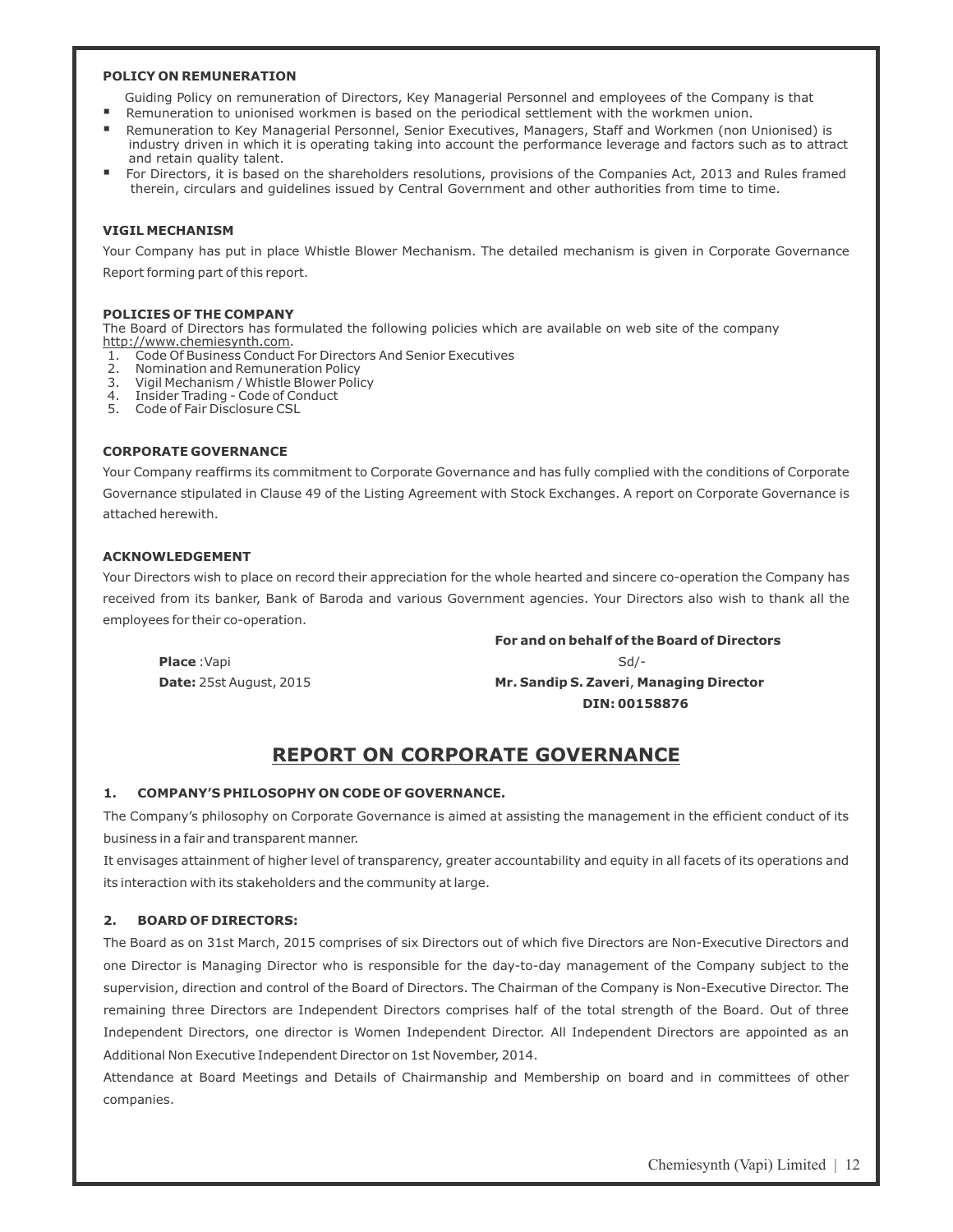| Name of Director            | No. of Board Meetings<br>held during financial<br>year 2014-15 | No. of Board<br>Meetings<br>attended | Number of<br>Membership in<br>Boards of Other<br>Companies* | NO. of Membership/<br>Chairmanship in Other |
|-----------------------------|----------------------------------------------------------------|--------------------------------------|-------------------------------------------------------------|---------------------------------------------|
| Mr. Satish B. Zaveri        | 8                                                              | 8                                    | <b>NIL</b>                                                  | <b>NIL</b>                                  |
| Mr. Sandip S. Zaveri        | 8                                                              | 8                                    | <b>NIL</b>                                                  | <b>NIL</b>                                  |
| Mr. Bhanurai Mehta          | 8                                                              |                                      | <b>NIL</b>                                                  | <b>NIL</b>                                  |
| Mr. Minesh Jayshukhlal Shah | 8                                                              | 1#                                   | <b>NIL</b>                                                  | <b>NIL</b>                                  |
| Mr. Rushabh Mehta           | 8                                                              | 1#                                   | <b>NIL</b>                                                  | <b>NIL</b>                                  |
| Mrs. Purvi Kalpesh Gandhi   | 8                                                              | 1#                                   | <b>NIL</b>                                                  | <b>NIL</b>                                  |

**\*** Excludes directorships in Private Limited Companies, Section 25 Companies, Foreign Companies. Membership/Chairmanship in Committee of Directors includes Audit Committee and Stakeholders' Relationship/Grievance Committee of Directors only. This does not include Membership/Chairmanship in Committee of Directors of Chemiesynth (Vapi) Limited.

**#** Mr. Minesh Jayshukhlal Shah, Mr. Rushabh Mehta and Mrs. Purvi Kalpesh Gandhi were appointed on 1st November, 2014.

Mr. Satish Zaveri, Mr. Sandip Zaveri and Mr. Bhanurai Mehta were present at the last Annual General Meeting held on 30th September, 2014.

Board Meetings were held during the year 2014-15 on following dates :

|   | 10th May, 2014      |   | 30th September, 2014 |
|---|---------------------|---|----------------------|
|   | 28th May, 2014      | ь | 14th October, 2014   |
|   | 14th August, 2014   |   | 1st November, 2014   |
| 4 | 1st September, 2014 | 8 | 28th January, 2015   |

#### **3. Audit Committee:**

The composition of Audit Committee consists of two independent directors and a Managing Director. The terms of reference stipulated by the Board to the Audit Committee and Contained under the revised clause 49 of the Listing Agreement are briefly described below:

- **1.** Oversight of the company's financial reporting process and the disclosure of its financial information to ensure that the financial statement is correct, sufficient and credible.
- **2.** Recommendation for appointment, remuneration and terms of appointment of auditors of the Company, fixation of the audit fees and approving payments for any other services.
- **3.** Reviewing, with the management, the annual financial statements and auditor's report thereon before submission to the board for approval, with particular reference to:
	- a) Matters required to be included in the Director's Responsibility Statement to be included in the Board's report in terms of clause (c) of sub-section 3 of section 134 of the Companies Act, 2013
	- b) Changes, if any, in accounting policies and practices and reasons for the same
	- c) Major accounting entries involving estimates based on the exercise of judgment by management
	- d) Significant adjustments made in the financial statements arising out of audit findings
	- e) Compliance with listing and other legal requirements relating to financial statements
	- f) Disclosure of any related party transactions
	- g) Qualifications in the draft audit report

**4.** Reviewing, with the management, the quarterly financial statements before submission to the board for approval;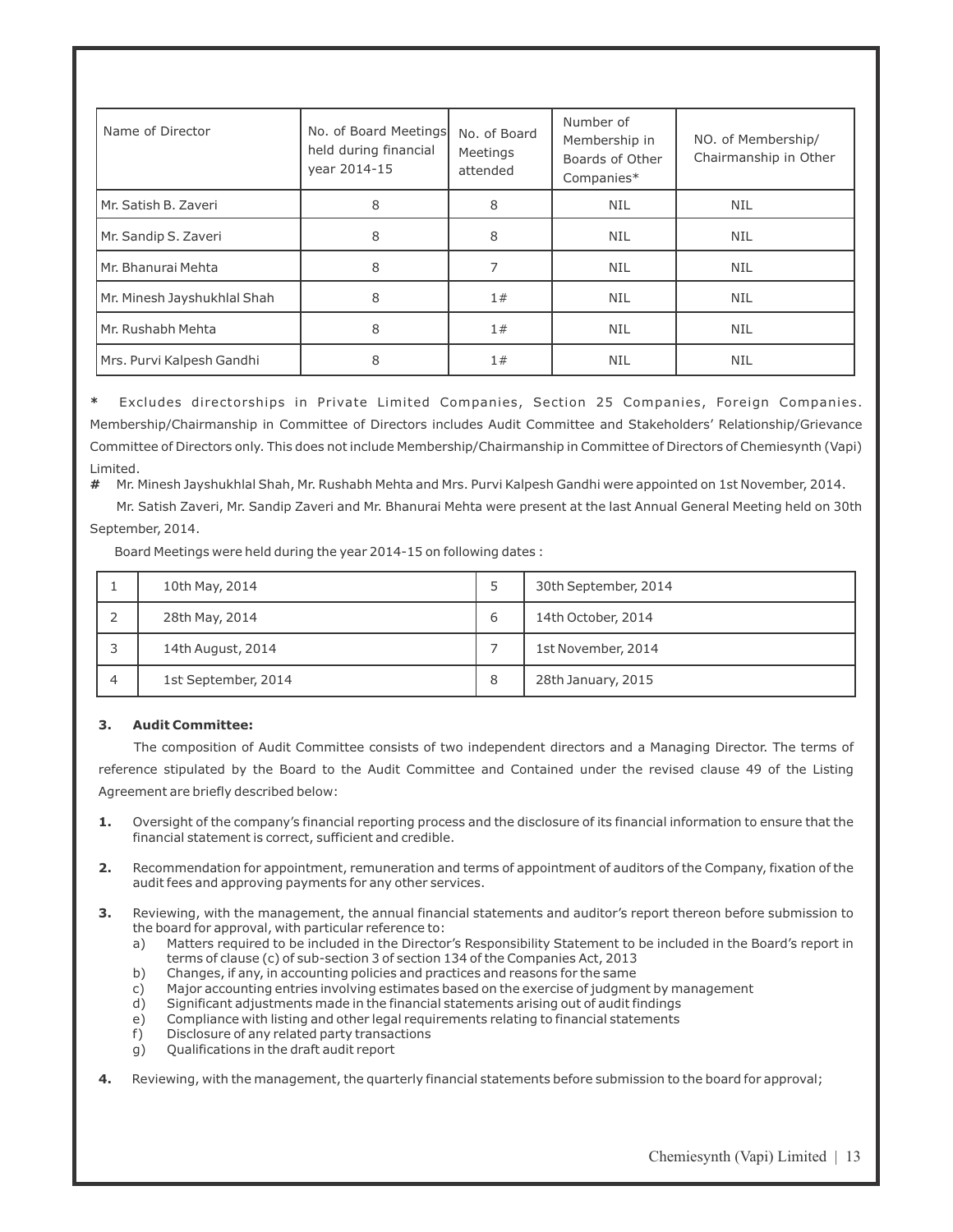- **5.** Reviewing, with the management, the statement of uses / application of funds raised through an issue (public issue, rights issue, preferential issue, etc.), the statement of funds utilized for purposes other than those stated in the offer document / prospectus / notice and the report submitted by the monitoring agency monitoring the utilisation of proceeds of a public or rights issue, and making appropriate recommendations to the Board to take up steps in this matter;
- **6.** Review and monitor the auditor's independence and performance, and effectiveness of audit process;
- **7.** Approval or any subsequent modification of transactions of the company with related parties;
- **8.** Scrutiny of inter-corporate loans and investments;
- **9.** Valuation of undertakings or assets of the company, wherever it is necessary;
- **10.** Evaluation of internal financial controls and risk management systems;
- **11.** Reviewing, with the management, performance of statutory and internal auditors, adequacy of the internal control systems;
- **12.** Reviewing the adequacy of internal audit function, if any, including the structure of the internal audit department, staffing and seniority of the official heading the department, reporting structure coverage and frequency of internal audit;
- **13.** Discussion with internal auditors of any significant findings and follow up there on;
- **14.** Reviewing the findings of any internal investigations by the internal auditors into matters where there is suspected fraud or irregularity or a failure of internal control systems of a material nature and reporting the matter to the board;
- **15.** Discussion with statutory auditors before the audit commences, about the nature and scope of audit as well as post-audit discussion to ascertain any area of concern;
- 16. To look into the reasons for substantial defaults in the payment to the depositors, debenture holders, shareholders (in case of non-payment of declared dividends) and creditors;
- **17.** Review the following information:
- Management discussion analysis of financial condition and results of operations;
- **Statement of significant related party transactions;**
- Management letters / letters of internal control weaknesses issued by the Statutory Auditors;
- E **Internal audit reports relating to the internal control weaknesses;**
- The appointment, removal and remuneration of the chief internal auditors; and
- The financial statements, in particular, the investment made by unlisted subsidiary companies.

#### Composition of Audit Committee as on 31st March, 2015 is as follows:

| <b>Name</b>                                                                   | Chairman/        | No. of Audit                           | No. of Audit Committee |
|-------------------------------------------------------------------------------|------------------|----------------------------------------|------------------------|
|                                                                               | Member           | committee meetings   meetings attended |                        |
| Mr. Minesh J. Shah (Independent Director)                                     | Chairman         |                                        | 1#                     |
| Mr. Rushabh Mehta (Independent Director)                                      | Member           | 4                                      | 1#                     |
| Mr. Sandip Zaver (Managing Director)                                          | Member           | 4                                      |                        |
| Mr. Satish Zaveri (Chairman)<br>Mr. Bhanurai Mehta (Non Independent Director) | Member<br>Member | 4                                      | $3*$<br>$3*$           |

**#** Mr. Minesh J. Shah and Mr. Rushabh Mehta were appointed w.e.f. 01/11/2014.

**\***Mr. Satish Zaveri and Mr. Bhanurai Mehta are no longer members of Audit Committee w.e.f.01/11/2014.

Audit Committee meeting were held 4 times on the following dates during the year 2014-15: 28th May, 2014, 14th August, 2014, 14th October, 2014, 28th January, 2015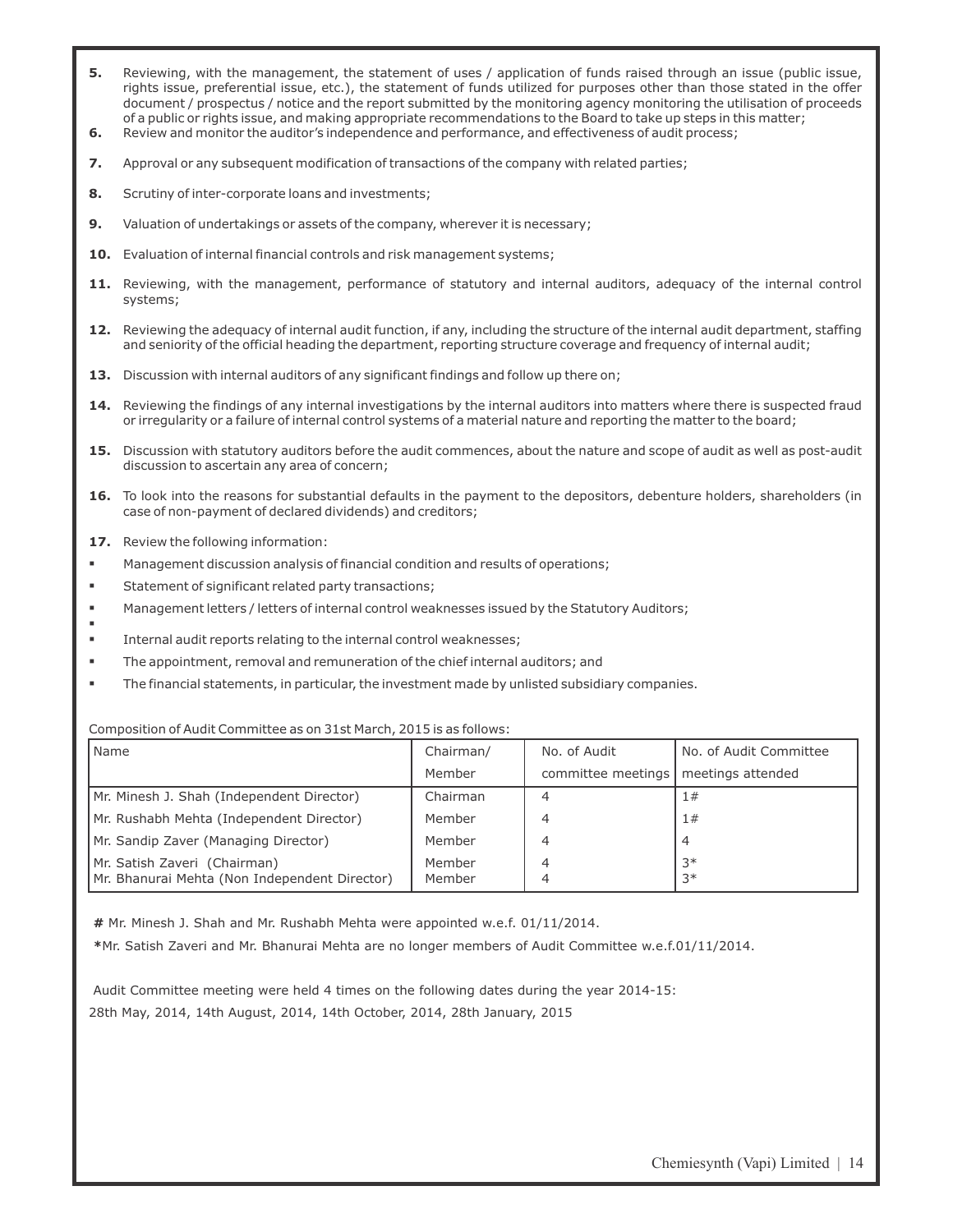#### **4. Nomination and Remuneration Committee:**

Composition of Nomination and Remuneration Committee:

| Mr. Rushabh Mehta | - Chairman |
|-------------------|------------|
|-------------------|------------|

- Mr. Minesh Shah Member
- Mr. Bhanurai Mehta Member
- 
- Nomination and Remuneration Committee's functions are as follows:
- Formulation of the criteria for determining qualifications, positive attributes and independence of a director and recommend to the Board a policy, relating to the remuneration of the directors, key managerial personnel and other employees;
- Formulation of criteria for evaluation of Independent Directors and the Board;
- Devising a policy on Board diversity;
- Identifying persons who are qualified to become directors and who may be appointed in senior management in accordance with the criteria laid down, and recommend to the Board their appointment and removal. The company shall disclose the remuneration policy and the evaluation criteria in its Annual Report. Detailed functions of Nomination and Remuneration Committees are prescribed in Nomination and Remuneration Policy which is available on website of the company.

#### **5. Shareholder/Investors Grievance Committee:**

Board of Directors has reformed Shareholder/Investors Grievance committee consisting Two Independent Director.

Composition of Committee is as under:

| Mr. Rushabh Mehta (Independent Director)                       | - Chairman |  |
|----------------------------------------------------------------|------------|--|
| Mr Minesh J. Shah (Independent Director)                       | - Member   |  |
| Mr. Sandip Zaveri (Director)                                   | - Member   |  |
| <b>Compliance Officer:</b>                                     |            |  |
| Mr. Bhupendra N. Hatkar                                        |            |  |
| Email: bhupenhatkar@gmail.com                                  |            |  |
| bhupenchemiesynth@gmail.com                                    |            |  |
| Contact No.: +91 9033 490 471                                  |            |  |
| Number of shareholders' complaints received                    | $:$ NIL    |  |
| Number not solved to the satisfaction of shareholders<br>: NIL |            |  |

Number of pending complaints in the state of the NIL state of the NIL state of the NIL state of the NIL state of the NIL state of the NIL state of the NIL state of the NIL state of the NIL state of the NIL state of the NIL

#### **6. General Body meetings:**

During the last three years, your Company's Annual General Meetings were held at the registered office of the Company on the following dates:

- 1. Tuesday, 30th September, 2014 at 11:30 a.m.
- 2. Monday, 30th September, 2013 at 11:30 a.m.
- 3. Saturday, 29th September, 2012 at 11: 30 a.m.
- No resolution is proposed to be conducted through postal ballot. At this Annual General Meeting, resolutions will be

passed through remote evoting, by sending duly signed assent or dissent form, Voting at AGM and voting thorough Proxy.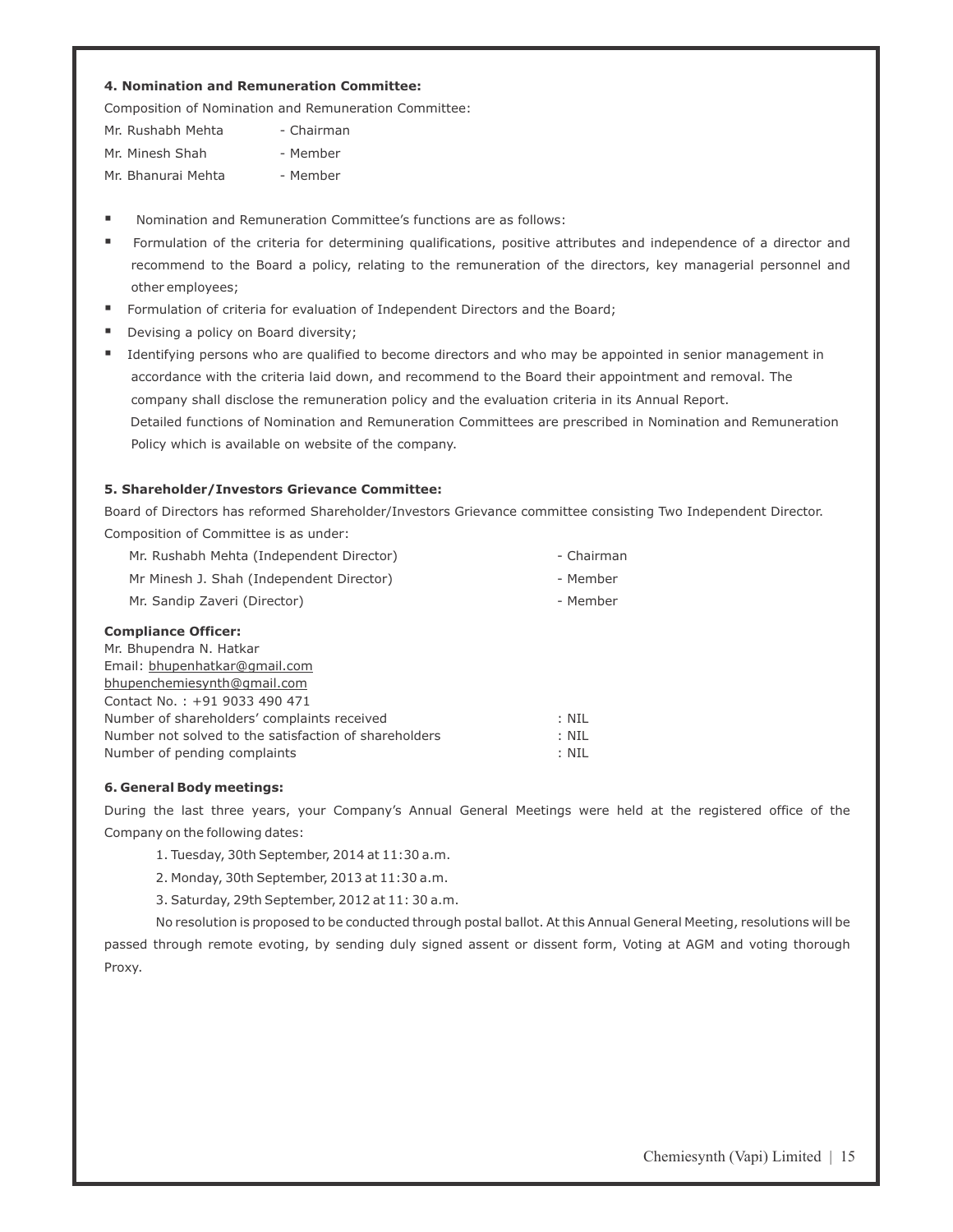#### **7. Means of Communication:**

The quarterly and half yearly unaudited financial results are forthwith communicated to BSE stock exchange and generally published in Damanganga Newspaper (Gujarati Newspaper) and in The Free Press Journal (English Newspaper) from time to time. The financial results are made available on website of the company http://www.chemiesynth.com.

#### **8. Vigil Mechanism / Whistle Blower Policy**

The Company has put in place a Whistle Blower Policy to provide an open and transparent working environment and to promote responsible and secure whistle blowing system for directors and employees of the Company to raise concern. The Policy provides adequate safeguard against victimisation of director(s) / employee(s) who raise the concern and have access to Chairman of Audit Committee who is entrusted to oversee the whistle blower mechanism. The Policy is available on the website of the Company http://www.chemiesynth.com.

#### **9. GENERAL SHAREHOLDERS INFORMATION:**

| $\ast$ | Annual General Meeting                    |                                                                       |
|--------|-------------------------------------------|-----------------------------------------------------------------------|
|        | Date                                      | 28th September, 2015                                                  |
|        | Time                                      | 11:30a.m.                                                             |
|        | Venue                                     | Plot no. 27 GIDCVapi, Dist. Valsad, Gujarat - 396 195                 |
| $\ast$ | <b>Financial Year</b>                     | April to March                                                        |
| $\ast$ | Date of Book Closure                      | 20/09/2015 to28/09/2015(both daysinclusive)                           |
| $\ast$ | Dividend Payment Date                     | No dividend proposed to be declared at ensuing Annual General Meeting |
| $\ast$ | Listing on Stock Exchange                 | <b>BSE India Limited</b>                                              |
| $\ast$ | Stock code                                | 539230                                                                |
| $\ast$ | Market Price Data:                        | No trading took place on the BSE Limited.                             |
| $\ast$ | Performance in comparison to broad-based  |                                                                       |
|        | indices such as BSE Sensex, CRISIL        | No trading took place on the BSE Limited.                             |
|        | index etc.                                |                                                                       |
| $\ast$ | Registrar and Transfer Agents             | Purva Sharegistry (India) Pvt. Ltd.Unit no. 9, Shiv Shakti Ind.       |
|        |                                           | Estt.J .R. Boricha marg, Opp. Kasturba Hospital Lane, Lower           |
|        |                                           | Parel (E), Mumbai - 400 011. Phone No.: 022 23012518                  |
| $\ast$ | Dematerialization of shares and liquidity | Total share capital of the company                                    |
|        |                                           | is in Physical Form.                                                  |
| $\ast$ | ADRs/ GDRs/ Warrants                      | The company has not issued                                            |
|        |                                           | ADRs/GDRs/Warrants or any                                             |
|        |                                           | convertible instruments.                                              |
|        | ISIN allotted to Equity Shares            | INE829R01018                                                          |
| $\ast$ | Address for correspondence                | Plot no. 27 GIDCVapi, Dist. Valsad, Gujarat -396195                   |
|        |                                           | Orchemiesynth (Vapi) LimitedB- 401/402, 4 Floor, Nilkanth             |
|        |                                           | Business Park, Vidyavihar West. Mumbai 400086.                        |
|        |                                           | Phone: 022-25144402 Fax: 022-25146591                                 |
|        | <b>Plant Location</b>                     | Plot no. 27 GIDCVapi, Dist. Valsad, Gujarat -396195                   |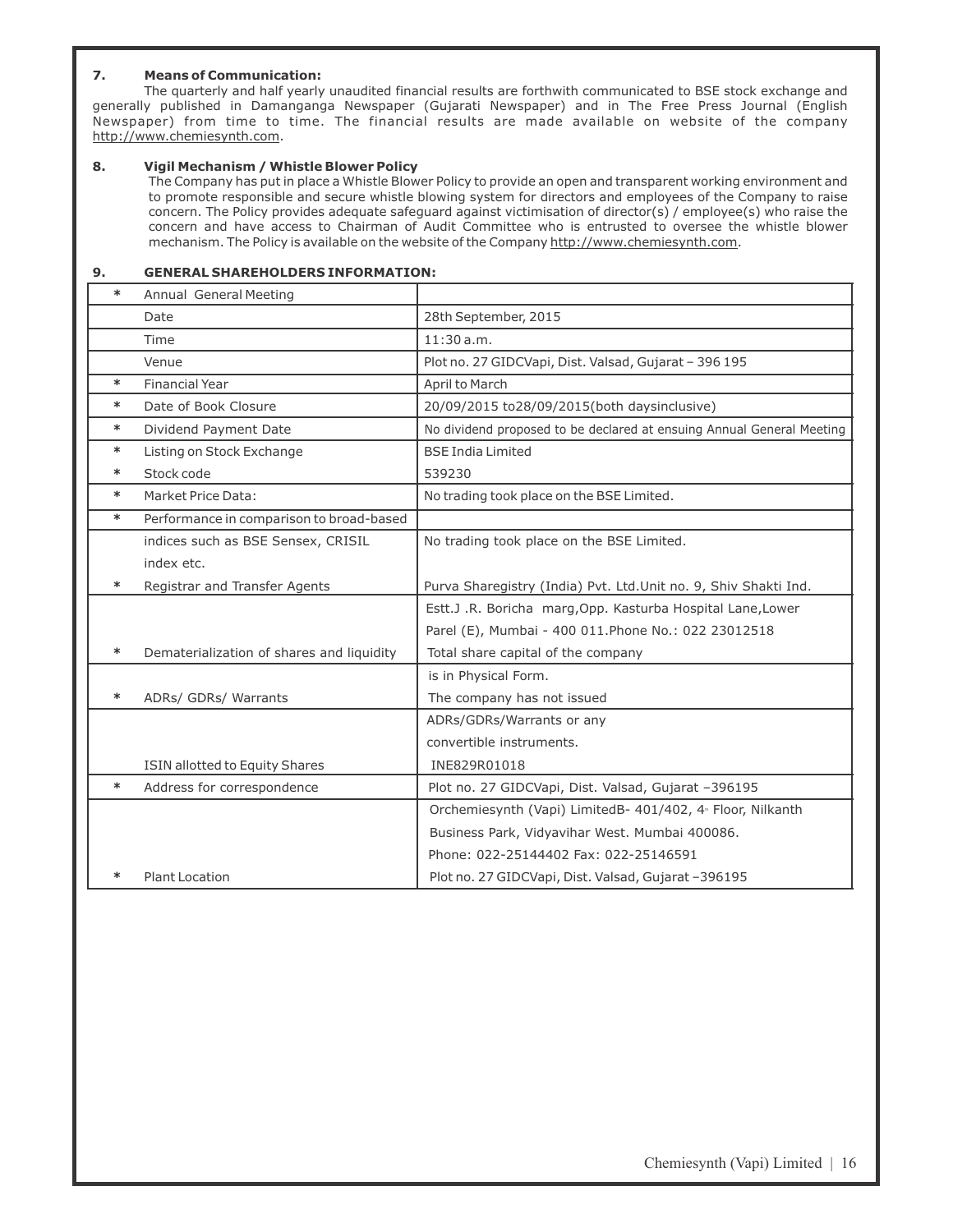| * Distribution of shareholding                                                         |                     |            |               |            |
|----------------------------------------------------------------------------------------|---------------------|------------|---------------|------------|
| The distribution of shareholding of the Company as on 31st March, 2015 was as follows: |                     |            |               |            |
| Category (No. of Shares)                                                               | No. of Shareholders | Percentage | No. of Shares | Percentage |
|                                                                                        |                     |            |               |            |
| 1-5000                                                                                 | 484                 | 88.97      | 384000        | 1.25       |
| 5001-1000                                                                              | 21                  | 3.86       | 183000        | 0.60       |
| 10001-20000                                                                            | 6                   | 1.10       | 106000        | 0.35       |
| 20001-30000                                                                            | 4                   | 0.74       | 113000        | 0.37       |
| 30001-40000                                                                            | 2                   | 0.37       | 70000         | 0.23       |
| 40001-50000                                                                            | 3                   | 0.55       | 123000        | 0.40       |
| 50001-100000                                                                           | 4                   | 0.74       | 263400        | 0.86       |
| $100001$ and above                                                                     | 20                  | 3.67       | 29457600      | 95.95      |
| <b>Total</b>                                                                           | 544                 | 100.00     | 30700000      | 100.00     |

| The shareholding pattern of the Company as on 31st March, 2015 was as follows: |                          |                             |  |
|--------------------------------------------------------------------------------|--------------------------|-----------------------------|--|
| Category<br>Promoters                                                          | No. of Shares<br>1825200 | % of total capital<br>59.45 |  |
| NRIs, OCBs and FIIs                                                            | <b>NIL</b>               | <b>NIL</b>                  |  |
| Financial Institutions, Mutual Funds,                                          |                          |                             |  |
| Banks & Insurance Companies                                                    | <b>NIL</b>               | NIL                         |  |
| Domestic Corporation Bodies/Trusts/HUF                                         | 1012000                  | 32.96                       |  |
| General Public including shares in transit                                     | 232800                   | 7.59                        |  |
| <b>Total</b>                                                                   | 3070000                  | 100%                        |  |

#### **CEO/CFO certification**

To,

#### **The Board of Directors,**

#### **Chemiesynth (Vapi) Limited.**

Plot No. 27, GIDC, Vapi, Dist. Valsad, Gujarat.

We, Mr. Sandip Zaveri - Managing director & Mr. Parimal Desai - CFO of the company hereby certify that in respect of the financial year ended on 31st March, 2015.

We have reviewed financial statements and the cash flow statement for the year and that to the best of our knowledge and belief:

1. These statements do not contain any materially untrue statement or omit any material fact or contain statements that might be misleading;

2. These statements together present a true and fair view of the company's affairs and are in compliance with existing accounting standards, applicable laws and regulations.

3. There are, to the best of our knowledge and belief, no transactions entered into by the company during the year which are fraudulent, illegal or violative of the company's code of conduct.

We accept responsibility for establishing and maintaining internal controls for financial reporting and that we have evaluated the effectiveness of internal control systems of the company pertaining to financial reporting and we have disclosed to the auditors and the Audit Committee, deficiencies in the design or operation of such internal controls, if any, of which we are aware and the steps we have taken or propose to take to rectify these deficiencies.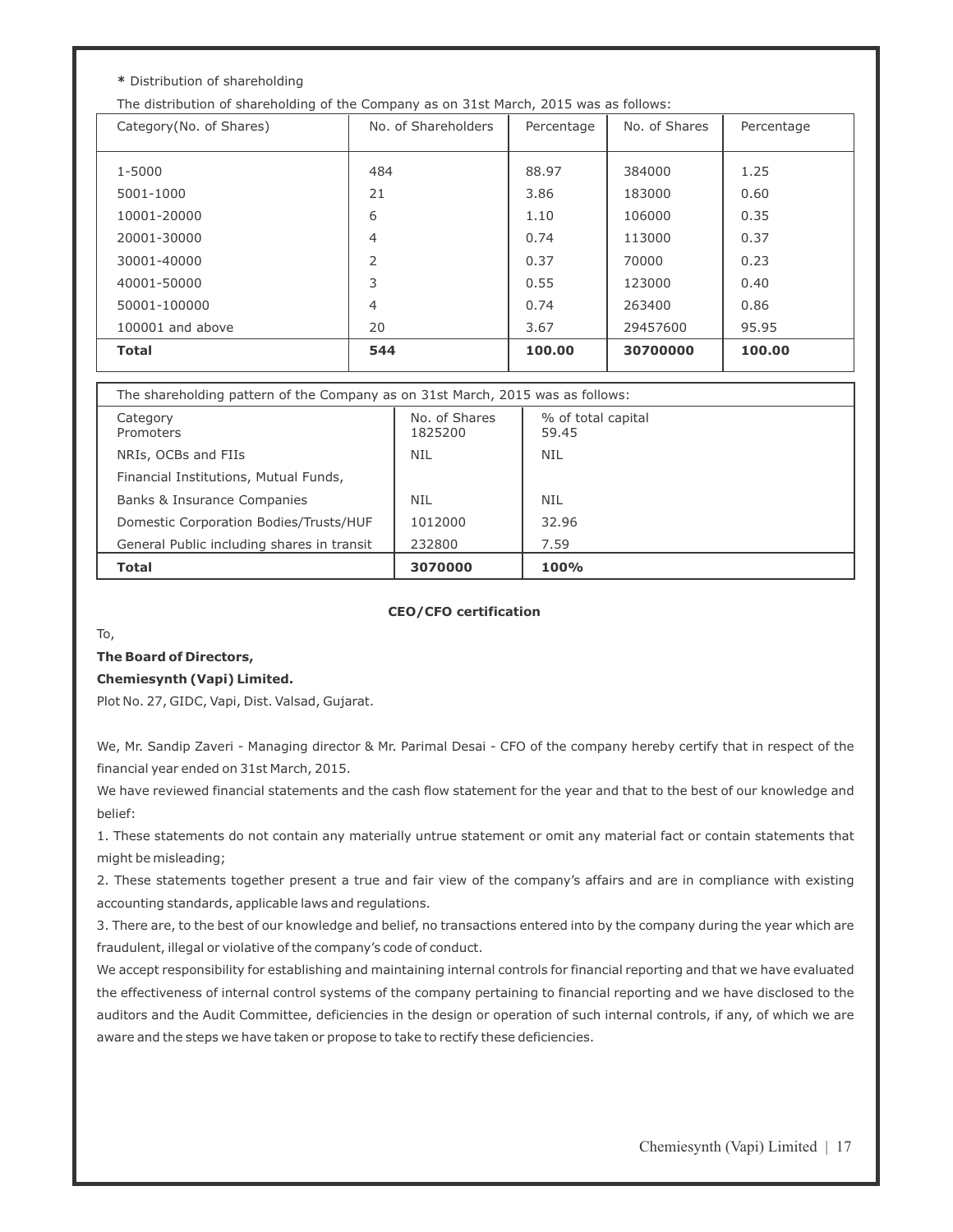We have indicated to the auditors and the Audit committee:

1. Significant changes, if any, in internal control over financial reporting during the year;

2. Significant changes, if any, in accounting policies during the year and that the same have been disclosed in the notes to the financial statements; and

3. Instances of significant fraud, if any, which they have become aware and the involvement therein, if any, of the management or an employee having a significant role in the company's Control system over financial reporting.

**Place:** Vapi **Sandip Zaveri** *Sandip Zaveri**Sandip Zaveri**Sandip Zaveri**Sandip Zaveri**Sandip Zaveri**Sandip Zaveri**Sandip Zaveri**Sandip Zaveri**Sandip Zaveri**Sandip Zaveri**Sandip Zaveri**Sandip Zaveri* **Date:** 25th August, 2015 Sd/-

**Managing Director DIN: 00158876**

#### **DECLARATION ON COMPLIANCE OF THE COMPANY'S CODE OF CONDUCT**

All the members of the Board and Senior Management Personnel of the Company have affirmed due observance of the Code of Conduct, framed pursuant to Clause 49(IIE) of the Listing Agreement with the Stock Exchanges, in so far as it is applicable to them and there is no non-compliance thereof during the year ended 31st March, 2015.

**Place:** Vapi **Sandip Zaveri Date:** 25th August, 2015 Sd/-

**Managing Director DIN: 00158876**

### **MANAGEMENT DISCUSSION AND ANALYSIS REPORT**

The key areas of Management Discussion and Analysis are given below:

#### **Industry Structure And Developments**

Your Company is a custom manufacturing for leading Agrochemical, Pharmaceutical and Specialty Chemical Companies. Your company has R&D Team.

#### **Outlook**

Our focus will continue on sustainable growth by taking measures for increasing our market share of existing products and creating new business in niche industry customers.

#### **Opportunities and Threats**

The chemical industry is a key contributor in the economic development of any country. With stable government, India is emerging as manufacturing hub to the World. Your company is facing competition in domestic market from Foreign competitors, specifically from China.

#### **Risks & Concerns**

Your company is in process of evolving policy on Risk. Presently, your company is focusing best manufacturing methods keeping in view safety measures.

#### **Internal Control System and Adequacy**

The Company has suitable and adequate internal control system and adequacy system for safeguarding the assets. Board of Directors is reviewing the system from time to time for benefits of the company.

#### **Human Resources**

The company is providing sufficient motivation for better performance of human resources. Company's main emphasis is on developing skill and expertise in employees.

#### **Financial Performance**

The financial Performance of the Company for the year under review is discussed in detail in the Directors Report.

 **For and on behalf of the Board of Directors Place:** Vapi **Sd/- Date:** 25th August, 2015 **Mr. Sandip S. Zaveri, Managing Director DIN: 00158876**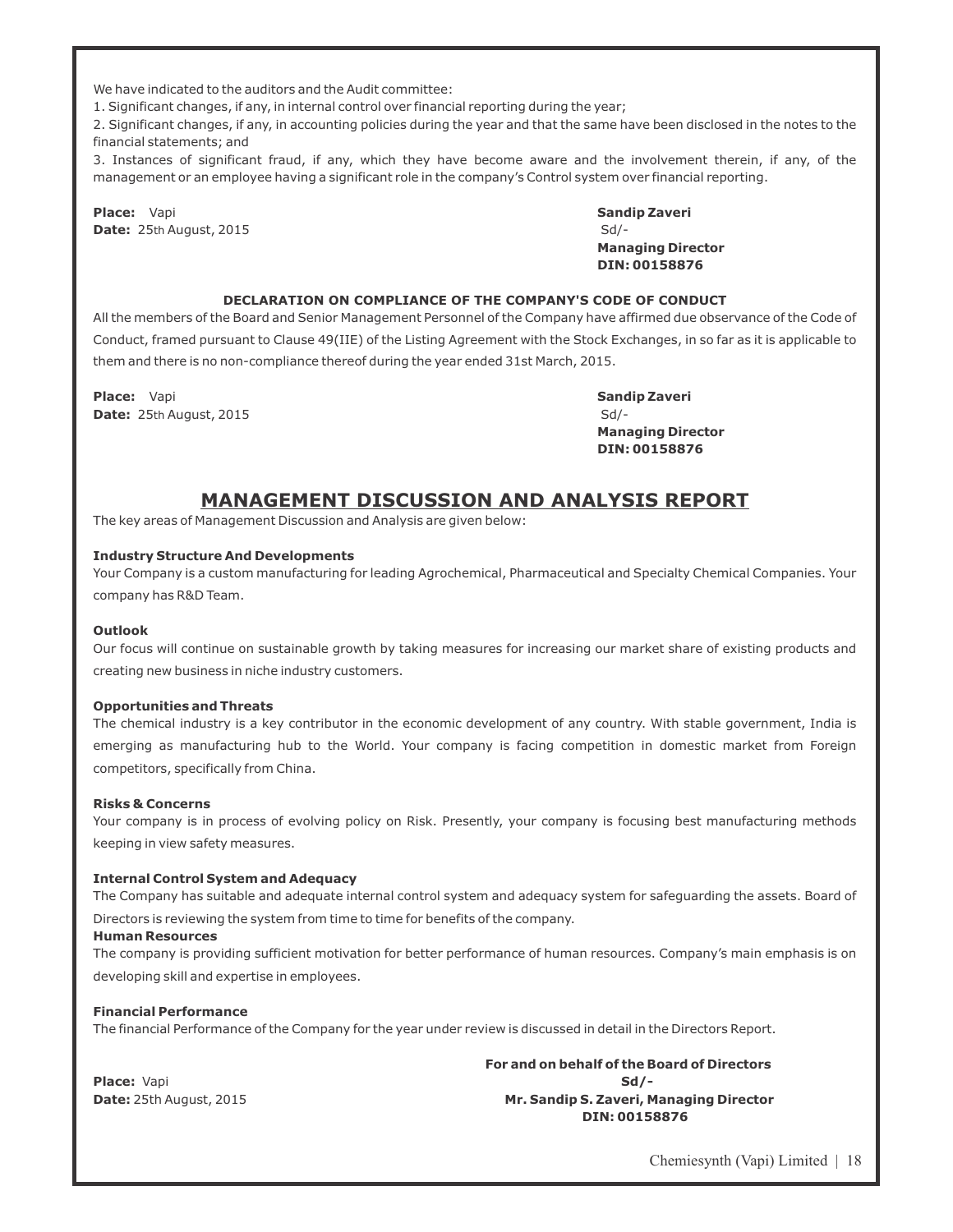# Chemiesynth (Vapi) Limited | 19 **Annexure. A**

# **Detail of All Directors including those seeking Appointment/Re-appointment at the Annual General Meeting**.

#### **1.Mr. Satish Bhogilal Zaveri.**

| Date of Birth | Date of Appointment   Qualification |                             | DIN      | <b>Number of Shares</b>          |
|---------------|-------------------------------------|-----------------------------|----------|----------------------------------|
| 25/04/1938    | 24/04/1986                          | B.E. (Chemical Engineering) | 00158861 | held in the Company<br>1,088,660 |

| Directorship Held in other companies                                                   | <b>Membership/Chairmanship of committees</b> |
|----------------------------------------------------------------------------------------|----------------------------------------------|
| (excluding foreign companies)                                                          | of other company                             |
| 1.CS Specialty Chemicals Private Limited<br>2.CS Performance Chemicals Private Limited | <b>NIL</b>                                   |

#### **Expertise in specific functional areas:**

He has more than 45 years experience in chemical industry as a technocrat entrepreneur. With the experience earned in the varied areas of business activities and strategic planning, Mr. Satish Bhogilal Zaveri developed using commercially viable business models to stimulate and sustain the social change in the Company.

#### **2. Mr. Sandip Satishbhai Zaveri**

| Date of Birth                                                                                                                 | Date of Appointment | <b>Qualification</b>                                             |                             | <b>DIN</b> | <b>Number of Shares</b> |
|-------------------------------------------------------------------------------------------------------------------------------|---------------------|------------------------------------------------------------------|-----------------------------|------------|-------------------------|
|                                                                                                                               |                     |                                                                  |                             |            | held in the Company     |
| 07/11/1969                                                                                                                    | 30/06/2001          |                                                                  | BE, MS Chemical Engineering | 00158876   | 360,500                 |
| Directorship Held in other companies<br>(excluding foreign companies)                                                         |                     | <b>Membership/Chairmanship of committees</b><br>of other company |                             |            |                         |
| 1.CS Bio - Sciences Private Limited<br>2.CS Specialty Chemicals Private Limited<br>3.CS Performance Chemicals Private Limited |                     | <b>NIL</b>                                                       |                             |            |                         |

#### **Expertise in specific functional areas:**

He has more than 18 years experience in chemical industry as a technocrat entrepreneur. With his experience in the business activities and strategic planning, he is helpful in decision taking in the business of the Company.

#### **3.Mr. Bhanurai Nagindas Mehta**

| l Date of Birth | Date of Appointment | <b>Oualification</b> | <b>DIN</b> | <b>Number of Shares held</b> |
|-----------------|---------------------|----------------------|------------|------------------------------|
|                 |                     |                      |            | in the Company               |
| 12/10/1937      | 02/11/1994          | Automobile Engineer  | 00158885   | 239,000                      |

| Directorship Held in other companies                                               | <b>Membership/Chairmanship of committees</b> |
|------------------------------------------------------------------------------------|----------------------------------------------|
| (excluding foreign companies)                                                      | of other company                             |
| 1.CS Specialty Chemicals Private Limited<br>2. Solid Quality India Private Limited | <b>NIL</b>                                   |

#### **Expertise in specific functional areas:**

He has more than 40 years experience in insurance industry as Surveyor and investor. His views and suggestions are quite helpful in the business activities and decision making in the company.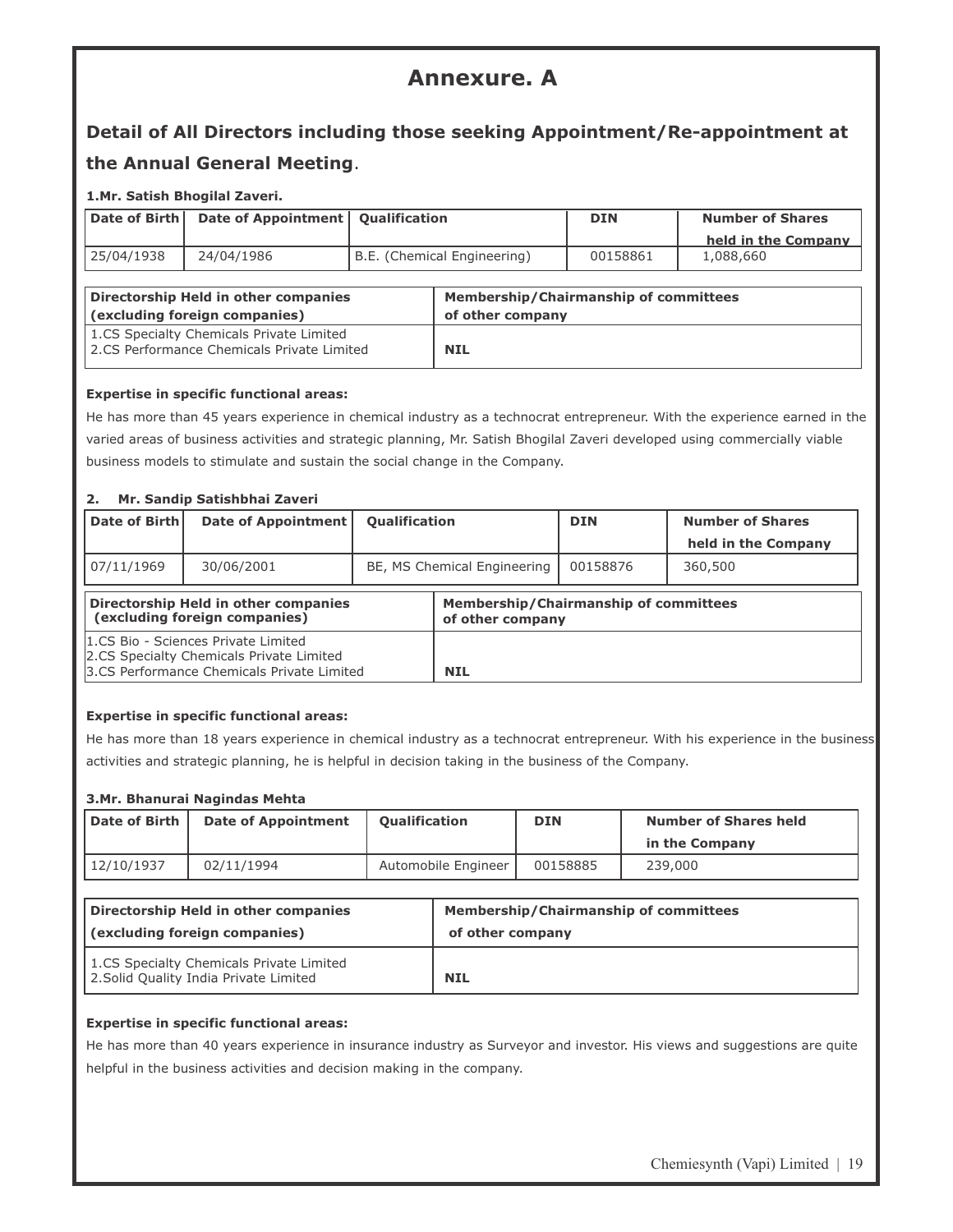| Mr. Minesh Jayshukhlal Shah<br>4.                                     |                            |                      |                             |            |                                              |  |
|-----------------------------------------------------------------------|----------------------------|----------------------|-----------------------------|------------|----------------------------------------------|--|
| Date of Birth                                                         | <b>Date of Appointment</b> | <b>Qualification</b> |                             | <b>DIN</b> | <b>Number of Shares</b>                      |  |
|                                                                       |                            |                      |                             |            | held in the Company                          |  |
| 06/08/1970                                                            | 01/11/2014                 |                      | <b>BE Chemical Engineer</b> | 00236300   | <b>NIL</b>                                   |  |
| Directorship Held in other companies<br>(excluding foreign companies) |                            |                      | of other company            |            | <b>Membership/Chairmanship of committees</b> |  |
| 1. Solarson Chemicals Taloja Private Limited                          |                            |                      | <b>NIL</b>                  |            |                                              |  |

#### **Expertise in specific functional areas:**

He has expert knowledge in chemical industry.

#### **5. Mr. Rushabh Mehta**

| <b>Date of Birth</b> | <b>Date of Appointment</b> | <b>Oualification</b> | <b>DIN</b> | <b>Number of Shares held in</b> |
|----------------------|----------------------------|----------------------|------------|---------------------------------|
|                      |                            |                      |            | the Company                     |
| 18/11/1968           | 01/11/2014                 | B.Com                | 00784327   | <b>NIL</b>                      |

| Directorship Held in other companies                                         | <b>Membership/Chairmanship of committees</b> |
|------------------------------------------------------------------------------|----------------------------------------------|
| (excluding foreign companies)                                                | of other company                             |
| 1. Felicity Exports Private Limited<br>2. Royal House Agency Private Limited | <b>NIL</b>                                   |

#### **Expertise in specific functional areas:**

He has expert knowedge in Current market affairs of Real Estate.

#### **6. Mrs. Purvi Kalpesh Gandhi**

| <b>Date of Birth</b> | <b>Date of Appointment</b> | <b>Oualification</b> | <b>DIN</b> | <b>Number of Shares held in</b><br>the Company |
|----------------------|----------------------------|----------------------|------------|------------------------------------------------|
| 27/03/1975           | 01/11/2014                 | Chartered Accountant | 07009346   | <b>NIL</b>                                     |

| Directorship Held in other companies | Membership/Chairmanship of committees |
|--------------------------------------|---------------------------------------|
| (excluding foreign companies)        | of other company                      |
| <b>NIL</b>                           | NIL                                   |

#### **Expertise in specific functional areas:**

She has expert knowledge in Taxation, Accountancy, Banking, legal and regulatory affairs.

Required information of remunerations of directors as per section II of part II of Scedule V to the Companies Act, 2013 are provided in MGT-9 attached herewith as Annexure D.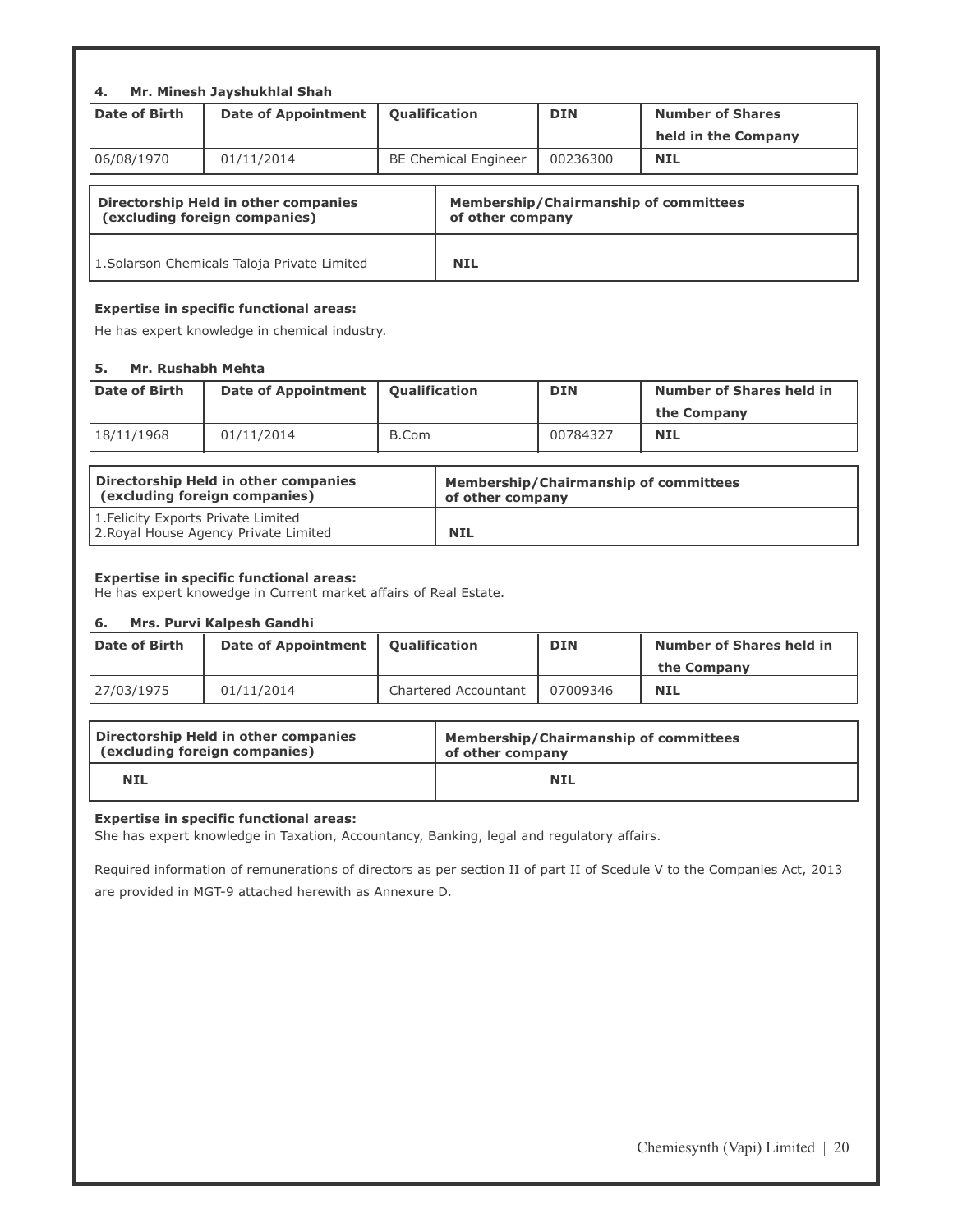# **ANNEXURE B**

**Information on conservation of Energy, Technology Absorption and Foreign Exchange Earning and Outgo pursuant to section 134(3)(m) of the Companies Act, 2013 read with Rule 8 of the Companies (Accounts) Rules, 2014.** 

#### **(A) Conservation of energy-**

- (i) Steps taken or impact on conservation of energy;
	- a) Improving Natural Light by opening Windows, studying illumination of tube lights by CFL lamps etc.
	- b) Maintaining old machinery in good condition, retrofitting or replacing with energy efficient ones.
	- c) Minimising idle running of machinery.
	- The above measures undertaken have resulted in savings in the cost of production.
- (ii) Utilising alternate sources of energy: NIL
- (iii) Capital investment on energy conservation equipments: NIL

#### **(B) Technology absorption-**

- (i) Efforts made towards technology absorption: NIL
- (ii) Benefits derived like product improvement, cost reduction, product development or import substitution: NIL
- (iii) Imported technology (imported during the last three years reckoned from the beginning of the financial year)- NIL
- (iv) The expenditure incurred on Research and Development: NIL

#### **(C) FOREIGN EXCHANGE EARNINGS AND OUTGO:**

| Foreign Exchange Earning | Rs 3,039,862/-  |
|--------------------------|-----------------|
| Foreign Exchange Outgo   | Rs. 4,419,600/- |

# **Annexure. C**

### **DISCLOSURE IN THE BOARD'S REPORT UNDER RULE 5 OF COMPANIES (APPOINTMENT & REMUNERATION OF**

#### **MANAGERIAL PERSONNEL) RULES, 2014**

| 1 The Ratio of the remuneration of each                     | Director's Name      | Ratio to mean remuneration     |
|-------------------------------------------------------------|----------------------|--------------------------------|
| director to the median remuneration of the employees        |                      |                                |
| of the company for the financial year 2014-15               |                      |                                |
|                                                             | Mr. Sandip Zaveri    | Rs. 1.25:1                     |
| 2. The Percentage increase in remuneration of each          | Director's/CFO/CEO/  | % age increase in remuneration |
| Director, Chief Financial Officer, Chief Executive Officer, | CS/Mgr name          |                                |
| Company Secretary or Manager if any in the financial        |                      |                                |
| year 2014-15 compared to 2013-14                            |                      |                                |
| means part of the year.                                     |                      |                                |
|                                                             |                      |                                |
|                                                             | Mr. Sandip Zaveri    | 0%                             |
|                                                             | Mr. Parimal Desai    | $0\%$                          |
|                                                             | Mr. Bhupendra Hatkar | He was appointed with the      |
|                                                             |                      | effect from 27/04/2015,        |
|                                                             |                      | hence not comparable.          |
| 3. The Percentage increase in remuneration of each          |                      | 6.87%                          |
| Chief Financial Officer, Chief Executive Officer, Company   | Director's/CFO/CEO   | % age increase in              |
| CS/Mgr name remuneration Secretary or Manager               |                      |                                |
| if any in the financial year 2014-15 compared               |                      |                                |
| to 2013-14                                                  |                      |                                |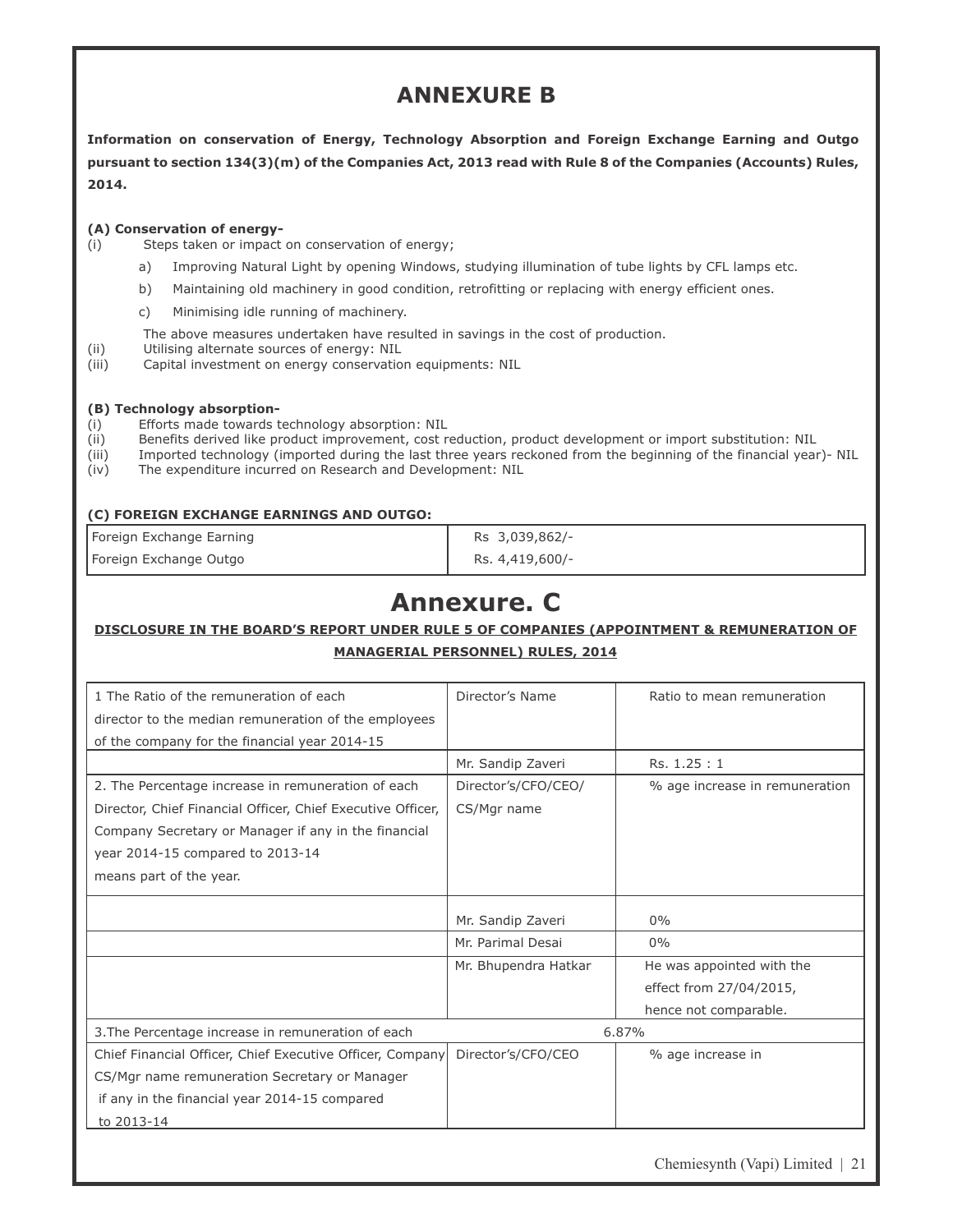| 4. Percentage increase in the median remuneration                                                         |                        |                                |                                                     |                             |
|-----------------------------------------------------------------------------------------------------------|------------------------|--------------------------------|-----------------------------------------------------|-----------------------------|
| of employees                                                                                              |                        |                                |                                                     |                             |
| in the financial year 2014-15 compared to 2013-14                                                         |                        |                                |                                                     |                             |
| Number of permanent employees on the rolls of                                                             |                        |                                |                                                     |                             |
| the company                                                                                               | As on 31.03.2015       |                                | As on 31.03.2014                                    |                             |
|                                                                                                           | 46                     |                                | 45                                                  |                             |
| 5. Explanation on the relationship between                                                                |                        |                                | Revenue from operation increased 16.60% compared to |                             |
| average increase in remuneration and the                                                                  |                        |                                | financial year 2013-14. Increament                  |                             |
| company performance                                                                                       |                        | to employees are given         |                                                     |                             |
|                                                                                                           |                        | industry trends and inflation. |                                                     |                             |
| 6. Comparison of the remuneration of the Key Managerial                                                   |                        |                                |                                                     |                             |
| Personnel against the performance of the company                                                          | Not applicable         |                                |                                                     |                             |
| 7. Variation in                                                                                           | 31.03.2015             |                                | 31.03.2014                                          |                             |
| <b>Market Capitalization</b>                                                                              |                        | Not available. Trading         | on Not Available. Trading                           |                             |
| Price Earning Ratio                                                                                       | <b>BSE</b> to commence |                                | on BSE to commence                                  |                             |
| Percentage Increase/decrease of market quotations                                                         |                        |                                |                                                     |                             |
| Net worth of the Company                                                                                  | 27,936,095             |                                | 37,676,933                                          |                             |
| 8. Average percentile increase in salaries                                                                |                        |                                |                                                     |                             |
| of Employees other than managerial personnel                                                              |                        |                                |                                                     |                             |
|                                                                                                           | During 2013-14         |                                | During 2014-15                                      |                             |
|                                                                                                           | 15%                    |                                | 6%                                                  |                             |
| 9. Comparison of each remuneration of the Key Managerial Personnel against the performance of the Company |                        |                                |                                                     |                             |
| Name of Key Managerial personnel                                                                          | 31.03.15               | 31.03.14                       |                                                     | % age change Reason against |
|                                                                                                           |                        |                                |                                                     | performance of              |
|                                                                                                           |                        |                                |                                                     | theCompany                  |
| Mr. Sandip Zaveri - MD                                                                                    | 189,600                | 191,960                        | $0\%$                                               | No increment                |
|                                                                                                           |                        |                                |                                                     | was given as                |
|                                                                                                           |                        |                                |                                                     | compnay is                  |
|                                                                                                           |                        |                                |                                                     | making loss.                |
|                                                                                                           |                        |                                |                                                     | Difference is due           |
|                                                                                                           |                        |                                |                                                     | to present days             |
|                                                                                                           |                        |                                |                                                     | and other reasons.          |
| Mr. Parimal Desai - CFO                                                                                   | 409,010                | 388,375                        | <b>5%</b>                                           | Consedering                 |
|                                                                                                           |                        |                                |                                                     |                             |
|                                                                                                           | Ĺ,                     |                                |                                                     | industry trend.             |
| Mr. Bhupendra Hatkar                                                                                      |                        |                                |                                                     | He was appointed            |
|                                                                                                           |                        |                                |                                                     | on post of                  |
|                                                                                                           |                        |                                |                                                     | company secretary           |
|                                                                                                           |                        |                                |                                                     | w.e.f 27/04/2015            |
|                                                                                                           |                        |                                |                                                     | hence not                   |
|                                                                                                           |                        |                                |                                                     | comparable.                 |
|                                                                                                           |                        |                                |                                                     | (His present total          |
|                                                                                                           |                        |                                |                                                     | remunerataion is            |
|                                                                                                           |                        |                                |                                                     | Rs. 4,08,000 p.a.)          |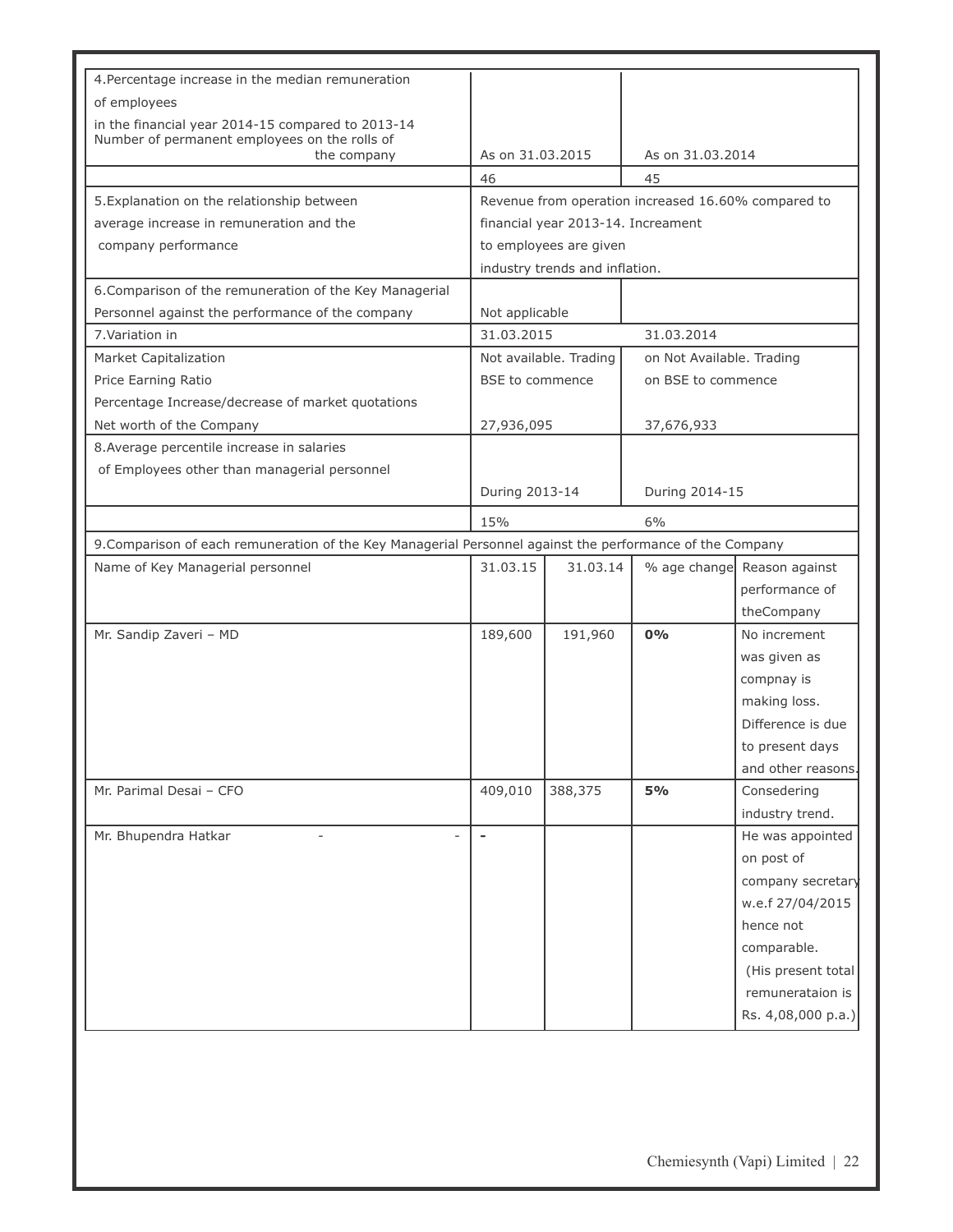| 10 Key parameter for any variable component of |                                        |
|------------------------------------------------|----------------------------------------|
| remuneration availed by the Directors          | NO.                                    |
| 11 Ratio of the remuneration of the highest    |                                        |
| paid director to that of the employees who     |                                        |
| are not directors but receive remuneration     | Employee Salary: Highest paid director |
| in excess the highest paid director during     |                                        |
| the year (except KMP)                          |                                        |
| <b>SHRIG. B. PATEL</b>                         | 2.42:1                                 |
| <b>SHRI A.S. PATEL</b>                         | 1.88:1                                 |
| <b>SHRI ANIL C PATEL</b>                       | 1.22:1                                 |
| DR, Y. B. DESAI                                | 1.41:1                                 |
| <b>PRAKESH B. PATEL</b>                        | 1.79:1                                 |
| <b>PRAKESH P. PATEL</b>                        | 1.68:1                                 |
| <b>ASHWIN M. PATEL</b>                         | 1.35:1                                 |
| <b>UMESH CHHOWALA</b>                          | 1.23:1                                 |
| <b>GAJANAN MAHADIK</b>                         | 1.13:1                                 |

The Board of Directors of the Company affirms that the remuneration is as per the remuneration policy of the Company.No Employee is in receipt of remuneration which requires disclosure as per Rules 5(2) and Rule 5(3) of the Companies (Appointment and Remuneration of Managerial Personnel) Rules, 2014.

The company has recovered the excess remuneration from managing director.

# **ANNEXURE D FORM NO. MGT 9**

**EXTRACT OF ANNUAL RETURN**

As on financial year ended on 31.03.2015

Pursuant to Section 92 (3) of the Companies Act, 2013 and rule 12(1) of the Company (Management & Administration) Rules, 2014.

| <b>I. REGISTRATION &amp; OTHER DETAILS:</b>           |                                                  |
|-------------------------------------------------------|--------------------------------------------------|
| 1.CIN                                                 | L24110GJ1986PLC008634                            |
| <b>2. Registration Date</b>                           | 24/04/1986                                       |
| <b>3. Name of the Company</b>                         | CHEMIESYNTH (VAPI) LIMITED                       |
| 4. Category/Sub-category of the Company               | Company Limited by Shares/Indian                 |
|                                                       | Non-Government Company                           |
| 5. Address of the Registered office & contact details | Plot no 27 GIDC Vapi Dist. Valsad, Gujarat,      |
|                                                       | India - 396 195                                  |
| 6. Whether listed company                             | Yes                                              |
| 7. Name, Address & contact details of the Registrar & | Purva Sharegistry (India) Pvt. Ltd. Unit         |
| Transfer Agent, if any.                               | no. 9, Shiv Shakti Ind. Estt.J .R. Boricha marg, |
|                                                       | Opp. Kasturba Hospital Lane, Lower Parel (E),    |
|                                                       | Mumbai 400011, Phone No.: 022 23012518           |

#### **II. PRINCIPAL BUSINESS ACTIVITIES OF THE COMPANY (All the business activities contributing 10 % or more of the total turnover of the company shall be stated)**

| <b>S. No. Name and Description</b>    | <b>NIC Code of the</b> | % to total turnover of the of |  |  |
|---------------------------------------|------------------------|-------------------------------|--|--|
| main products                         | <b>Product/service</b> | company/services              |  |  |
| 1 4 Sulpho 1, 8 Naphthalic Anhydride  | 20110                  | 16.98%                        |  |  |
| 2 Di Ethyl Meta Amino Phenol Aldehyde | 20110                  | 34.69%                        |  |  |
| 3 2,6 Di Chloro Amino Phenol          | 20110                  | 20.97%                        |  |  |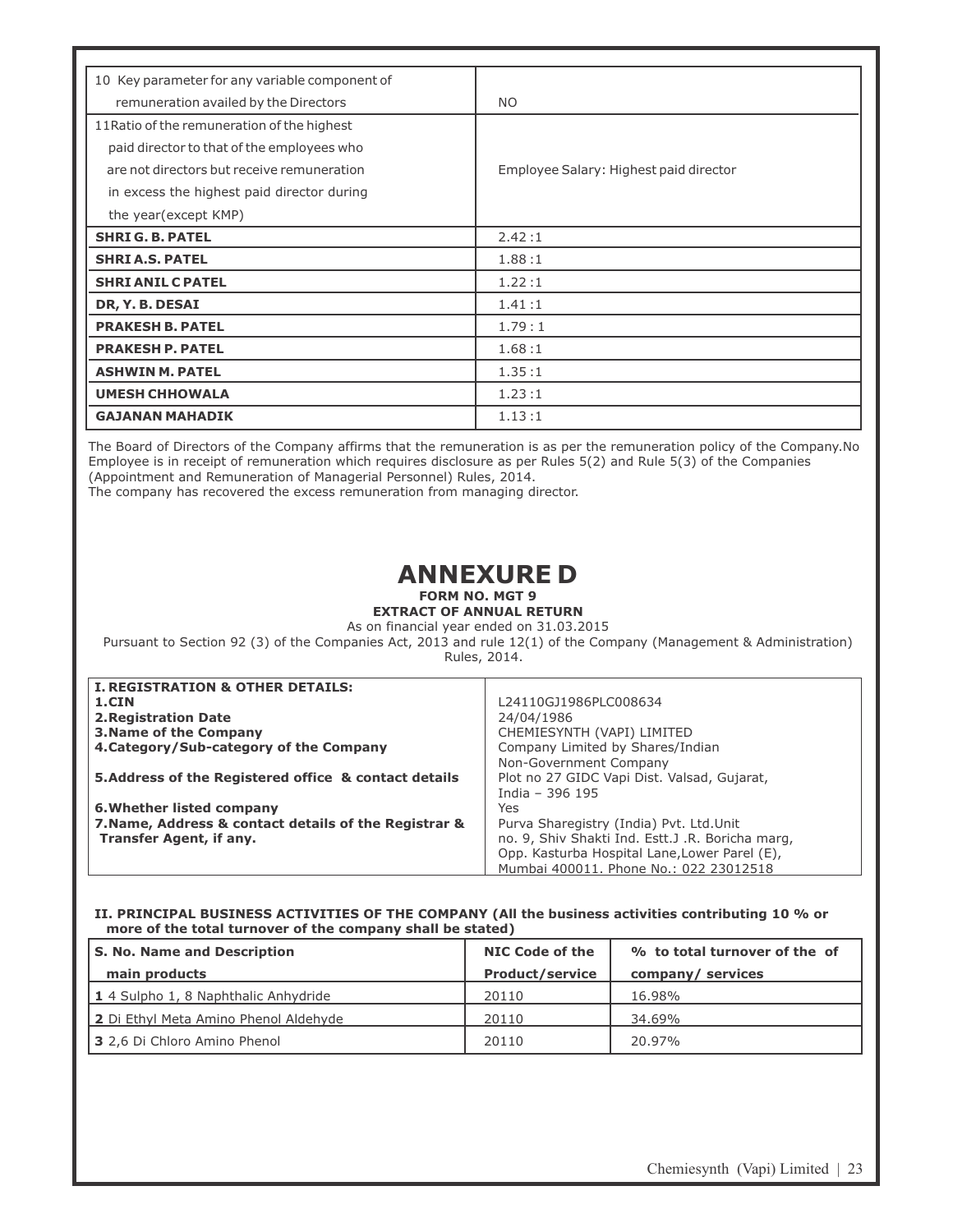| III. PARTICULARS OF HOLDING, SUBSIDIARY AND ASSOCIATE COMPANIES: |                                                                                        |                                     |                          |                              |                          |                          |                               |                                                  |                   |
|------------------------------------------------------------------|----------------------------------------------------------------------------------------|-------------------------------------|--------------------------|------------------------------|--------------------------|--------------------------|-------------------------------|--------------------------------------------------|-------------------|
| Sr. No. Name and Address CIN/GLN                                 |                                                                                        |                                     | Holding/                 |                              |                          | $%$ of                   |                               |                                                  | <b>Applicable</b> |
| of the company                                                   |                                                                                        |                                     | subsidiary/ Associate    |                              |                          |                          | <b>Shares held</b>            | <b>Section</b>                                   |                   |
| $\mathbf{1}$ .                                                   |                                                                                        |                                     | $\overline{\phantom{0}}$ |                              |                          | —                        |                               | ——                                               |                   |
| <b>Category of Share holders</b>                                 | VI. SHARE HOLDING PATTERN (Equity Share Capital Breakup as percentage of Total Equity) |                                     |                          |                              |                          |                          |                               |                                                  |                   |
|                                                                  |                                                                                        | No. of Shares held at the beginning |                          |                              |                          |                          | No. of Shares held at the end |                                                  | $\frac{0}{0}$     |
|                                                                  |                                                                                        |                                     | of the year31.03.2014    |                              |                          |                          | of the year31.03.2015         |                                                  | Change            |
|                                                                  |                                                                                        |                                     |                          |                              |                          |                          |                               |                                                  | During            |
|                                                                  | Demat                                                                                  | Physica                             | Total<br>% of<br>Total   | Shares                       | Demat                    | Physical                 | <b>Total</b>                  | of Total<br>Shares<br>$\mathcal{S}_{\mathbf{0}}$ | the<br>Year       |
| A. Promoters                                                     |                                                                                        |                                     |                          |                              |                          |                          |                               |                                                  |                   |
| $(1)$ Indian                                                     |                                                                                        |                                     |                          |                              |                          |                          |                               |                                                  |                   |
| a) Individual/ HUF                                               | $\overline{\phantom{a}}$                                                               | 1825200                             | 1825200                  | 59.45                        | $\overline{\phantom{a}}$ | 1825200                  | $-1825200$                    | 59.45                                            |                   |
| b) Central Govt                                                  | $\overline{\phantom{a}}$                                                               | $\overline{\phantom{a}}$            | $\overline{\phantom{a}}$ | $\overline{\phantom{a}}$     |                          | $\overline{\phantom{a}}$ | $\overline{\phantom{a}}$      | $\overline{\phantom{a}}$                         |                   |
| c) State Govt(s)                                                 | $\overline{a}$                                                                         |                                     |                          | L,                           |                          |                          | $\frac{1}{2}$                 |                                                  |                   |
| d) Bodies Corp.                                                  | $\overline{\phantom{a}}$                                                               | $\overline{\phantom{a}}$            | $\overline{\phantom{a}}$ | $\frac{1}{2}$                |                          | $\overline{\phantom{a}}$ | $\frac{1}{2}$                 | $\overline{\phantom{a}}$                         |                   |
| e) Banks / FI                                                    | $\overline{\phantom{a}}$                                                               | $\Box$                              | $\Box$                   | $\overline{\phantom{a}}$     | $\overline{\phantom{a}}$ | $\bar{\phantom{a}}$      | $\frac{1}{2}$                 | $\qquad \qquad \blacksquare$                     |                   |
| f) Any other                                                     | $\overline{\phantom{a}}$                                                               |                                     |                          | $\bar{a}$                    |                          |                          | $\overline{a}$                | $\overline{a}$                                   |                   |
| Total shareholding of Promoter (A)                               | $\overline{\phantom{a}}$                                                               | 1825200                             | 1825200                  | 59.45                        |                          | 1825200                  | 1825200                       | 59.45                                            |                   |
| B. Public Shareholding                                           |                                                                                        |                                     |                          |                              |                          |                          |                               |                                                  |                   |
| 1. Institutions                                                  |                                                                                        |                                     |                          |                              |                          |                          |                               |                                                  |                   |
| a) Mutual Funds                                                  | $\overline{a}$                                                                         | $\overline{\phantom{a}}$            | $\mathcal{L}$            | $\sim$                       | $\overline{\phantom{a}}$ | $\mathcal{L}$            |                               | $\equiv$                                         |                   |
| b) Banks / FI                                                    | $\overline{\phantom{a}}$                                                               | $\blacksquare$                      | $\overline{\phantom{a}}$ | $\overline{\phantom{a}}$     | $\overline{\phantom{a}}$ | $\overline{\phantom{a}}$ |                               | $\overline{\phantom{a}}$                         |                   |
| c) Central Govt                                                  | L.                                                                                     | $\overline{a}$                      | $\overline{\phantom{a}}$ | $\overline{\phantom{a}}$     | $\overline{\phantom{a}}$ | $\overline{\phantom{0}}$ |                               | $\overline{\phantom{0}}$                         |                   |
| d) State Govt(s)                                                 | $\overline{\phantom{a}}$                                                               | $\overline{a}$                      | $\bar{a}$                | $\overline{\phantom{a}}$     | $\overline{\phantom{a}}$ | $\overline{\phantom{a}}$ |                               |                                                  |                   |
| e) Venture Capital Funds                                         | $\overline{\phantom{0}}$                                                               |                                     | $\overline{\phantom{a}}$ | $\overline{a}$               |                          |                          |                               |                                                  |                   |
| f) Insurance Companies<br>$g$ ) FHs                              | $\overline{\phantom{a}}$                                                               | $\overline{\phantom{a}}$            | $\bar{a}$                | $\overline{a}$               |                          | $\overline{\phantom{a}}$ |                               | $\overline{\phantom{m}}$                         |                   |
| h) Foreign Venture Capital Funds                                 | $\overline{\phantom{a}}$                                                               | $\overline{a}$                      | $\overline{\phantom{a}}$ | $\overline{\phantom{m}}$     |                          |                          |                               | $\sim$                                           |                   |
| i) Others (specify)                                              | $\overline{\phantom{a}}$                                                               | $\overline{\phantom{a}}$            | $\overline{\phantom{a}}$ | $\overline{\phantom{a}}$     |                          | $\overline{\phantom{a}}$ |                               | $\overline{\phantom{a}}$                         |                   |
| Sub-total $(B)(1)$ :-                                            | $\overline{\phantom{a}}$                                                               |                                     | $\overline{\phantom{a}}$ | $\qquad \qquad \blacksquare$ |                          |                          |                               | $\overline{\phantom{m}}$                         |                   |
| 2. Non-Institutions                                              |                                                                                        |                                     |                          |                              |                          |                          |                               |                                                  |                   |
| a) Bodies Corp.                                                  |                                                                                        |                                     |                          |                              |                          |                          |                               |                                                  |                   |
| I) Indian                                                        | $\overline{\phantom{a}}$                                                               | 1012000                             | 1012000                  | 32.96                        |                          | 1012000                  | 1012000                       | 32.96                                            |                   |
| ii) Overseas                                                     |                                                                                        |                                     |                          |                              |                          |                          |                               |                                                  |                   |
| b) Individuals                                                   | L,                                                                                     | $\overline{\phantom{0}}$            |                          | $\frac{1}{2}$                |                          |                          | $\blacksquare$                | $\overline{\phantom{0}}$                         |                   |
| I) Individual shareholders                                       |                                                                                        |                                     |                          |                              |                          |                          |                               |                                                  |                   |
| holding nominal share                                            |                                                                                        |                                     |                          |                              |                          |                          |                               |                                                  |                   |
| capital up to Rs. 1 lakh                                         | $\overline{\phantom{a}}$                                                               | 88400                               | 88400                    | 2.89                         |                          | 91700                    | 91700                         | 2.99                                             | 0.1%              |
|                                                                  |                                                                                        |                                     |                          |                              |                          |                          |                               |                                                  |                   |
|                                                                  |                                                                                        |                                     |                          |                              |                          |                          |                               |                                                  |                   |
|                                                                  |                                                                                        |                                     |                          |                              |                          |                          |                               |                                                  |                   |
|                                                                  |                                                                                        |                                     |                          |                              |                          |                          |                               |                                                  |                   |
|                                                                  |                                                                                        |                                     |                          |                              |                          |                          |                               |                                                  |                   |
|                                                                  |                                                                                        |                                     |                          |                              |                          |                          |                               |                                                  |                   |
|                                                                  |                                                                                        |                                     |                          |                              |                          |                          |                               | Chemiesynth (Vapi) Limited   24                  |                   |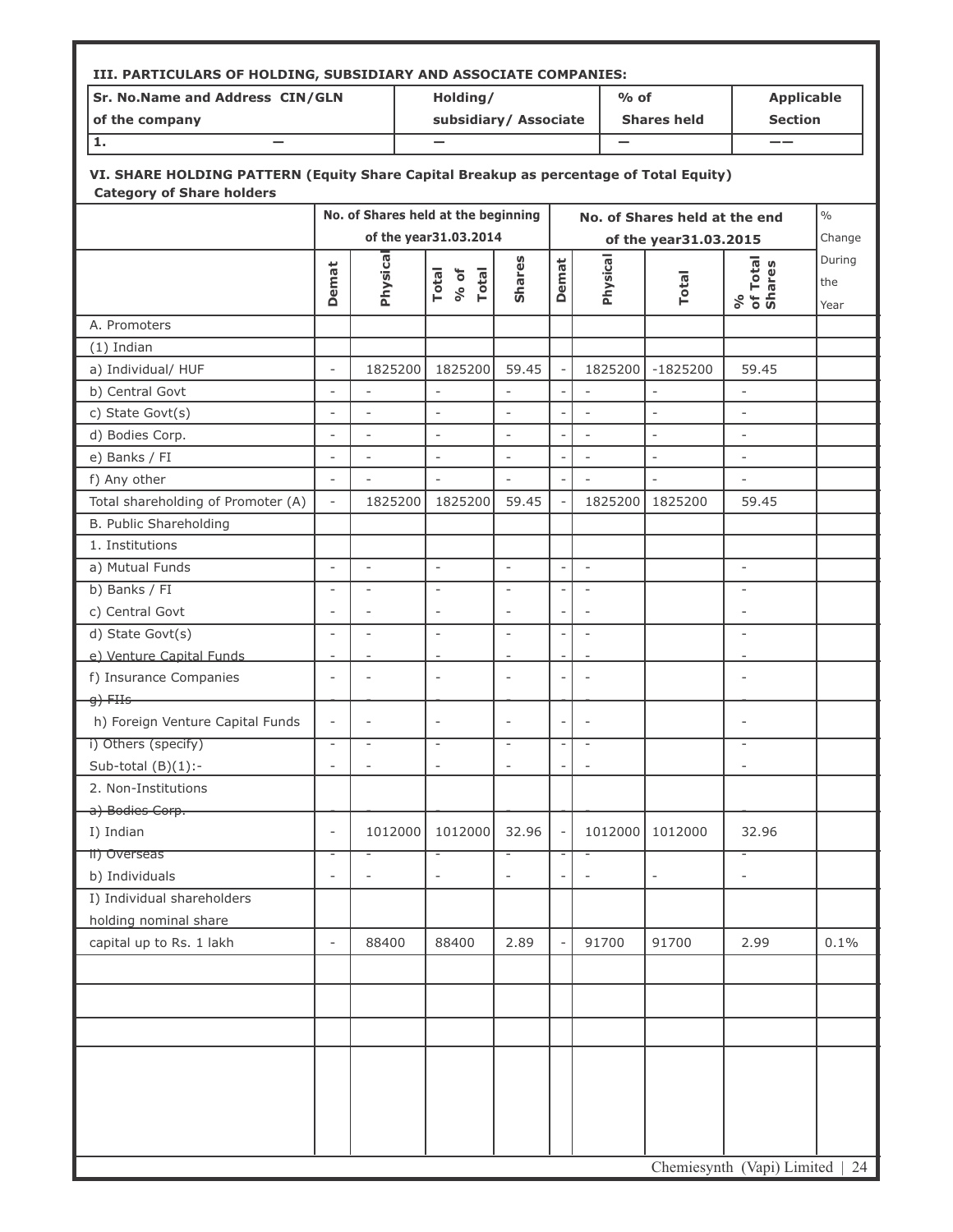| ii) Individual shareholders      | $\overline{\phantom{a}}$ | 144400                   | 144400                   | 4.70                     | -                        | 141100  | 141100                   | 4.60                     | 0.1%                     |
|----------------------------------|--------------------------|--------------------------|--------------------------|--------------------------|--------------------------|---------|--------------------------|--------------------------|--------------------------|
| holding nominal share            |                          |                          |                          |                          |                          |         |                          |                          |                          |
| capital in excess of Rs 1 lakh   |                          |                          |                          |                          |                          |         |                          |                          |                          |
| c) Others (specify)              | $\overline{\phantom{a}}$ | -                        | -                        | $\overline{\phantom{a}}$ | -                        | ۰       | $\overline{\phantom{a}}$ | $\overline{\phantom{a}}$ | ۰                        |
| <b>Non Resident Indians</b>      | $\overline{\phantom{a}}$ | $\overline{\phantom{a}}$ | ۰                        | $\overline{\phantom{a}}$ | ۰                        | ۰       | $\overline{\phantom{a}}$ | $\overline{\phantom{a}}$ | -                        |
| <b>Overseas Corporate Bodies</b> | $\overline{\phantom{a}}$ | $\overline{\phantom{a}}$ | $\overline{\phantom{0}}$ | $\overline{\phantom{a}}$ | -                        | ۰       | $\overline{\phantom{a}}$ | $\overline{\phantom{a}}$ | $\overline{\phantom{0}}$ |
| <b>Foreign Nationals</b>         | $\overline{\phantom{0}}$ | $\overline{\phantom{0}}$ | ۰                        | -                        | -                        | ۰       | $\overline{\phantom{a}}$ | $\overline{\phantom{a}}$ |                          |
| <b>Clearing Members</b>          | ٠                        | ۰                        | ۰                        | ۰                        | -                        | ۰       | $\overline{\phantom{a}}$ | $\overline{\phantom{a}}$ | -                        |
| <b>Trusts</b>                    | $\overline{\phantom{a}}$ | $\overline{\phantom{a}}$ | ۰                        | $\overline{\phantom{a}}$ | -                        | ۰       | $\overline{\phantom{a}}$ | $\overline{\phantom{a}}$ | -                        |
| <b>Foreign Bodies - D R</b>      | $\overline{\phantom{a}}$ | $\overline{\phantom{0}}$ | ۰                        | $\overline{\phantom{a}}$ | -                        | ۰       | $\overline{\phantom{a}}$ | $\overline{\phantom{a}}$ | $\blacksquare$           |
| Sub-total $(B)(2)$ :-            | $\overline{\phantom{a}}$ | 1244800                  | 1244800                  | 40.55                    | $\overline{\phantom{0}}$ | 1244800 | 1244800                  | 40.55                    | $\overline{\phantom{0}}$ |
| <b>Total Public Shareholding</b> | $\overline{\phantom{a}}$ | 1244800                  | 1244800                  | 40.55                    | -                        | 1244800 | 1244800                  | 40.55                    | $\overline{\phantom{a}}$ |
| $(B)=(B)(1)+(B)(2)$              |                          |                          |                          |                          |                          |         |                          |                          |                          |
| C. Shares held by Custodian      |                          |                          |                          |                          |                          |         |                          |                          |                          |
| for GDRs & ADRs                  | $\overline{\phantom{a}}$ | $\overline{\phantom{a}}$ |                          | $\overline{\phantom{a}}$ | ۰                        |         | $\overline{\phantom{a}}$ | $\overline{\phantom{a}}$ | ۰                        |
| Grand Total $(A+B+C)$            | $\overline{\phantom{a}}$ | 3070000                  | 3070000                  | 100                      | -                        | 3070000 | 3070000                  | 100                      | -                        |
|                                  |                          |                          |                          |                          |                          |         |                          |                          |                          |

#### **b.Shareholding of Promoter**

|                         | <b>SN</b> Shareholder's Name   | <b>Shareholding at the</b><br>beginning of the year |                                                       |                                                           | <b>Shareholding at</b><br>the end of the year |                                                  |                                                           |                                           |
|-------------------------|--------------------------------|-----------------------------------------------------|-------------------------------------------------------|-----------------------------------------------------------|-----------------------------------------------|--------------------------------------------------|-----------------------------------------------------------|-------------------------------------------|
|                         |                                | No.<br>of Shares                                    | $%$ of<br>total<br><b>Shares</b><br>of the<br>company | % of Shares<br>Pledged /<br>encumbered<br>to total shares | No. of<br><b>Shares</b>                       | % of total<br><b>Shares</b><br>of the<br>company | % of Shares<br>Pledged /<br>encumbered<br>to total shares | % change in<br>shareholding<br>during the |
| $\mathbf 1$             | Satish Bhogilal Zaveri         | 1088660                                             | 35.46                                                 |                                                           | 1088660                                       | 35.46                                            |                                                           |                                           |
| $\overline{\mathbf{2}}$ | <b>Sandip S Zaveri</b>         | 360500                                              | 11.74                                                 | ۰                                                         | 360500                                        | 11.74                                            | $\overline{\phantom{a}}$                                  |                                           |
| 3                       | <b>Bhanurai Nagindas Mehta</b> | 239000                                              | 7.79                                                  |                                                           | 239000                                        | 7.79                                             |                                                           |                                           |
| $\overline{\mathbf{4}}$ | <b>Charu Bhanurai Mehta</b>    | 36000                                               | 1.17                                                  | ۰                                                         | 36000                                         | 1.17                                             | -                                                         | ۰                                         |
| 5                       | Sushila Ramesh Zaveri          | 24000                                               | 0.78                                                  |                                                           | 24000                                         | 0.78                                             |                                                           | ۰                                         |
| $6\phantom{1}$          | <b>Kamal Satish Zaveri</b>     | 12000                                               | 0.39                                                  |                                                           | 12000                                         | 0.39                                             |                                                           | $\overline{\phantom{a}}$                  |
| $\overline{ }$          | Narendra Bhogilal Zaveri       | 12000                                               | 0.39                                                  | Ξ.                                                        | 12000                                         | 0.39                                             | ٠.                                                        | ۰                                         |
| 8                       | Nirmala Narendra Zaveri        | 14000                                               | 0.46                                                  |                                                           | 14000                                         | 0.46                                             | -                                                         | $\overline{\phantom{a}}$                  |
| 9                       | <b>Panna Suresh Mehta</b>      | 12000                                               | 0.39                                                  | Ξ.                                                        | 12000                                         | 0.39                                             |                                                           |                                           |
| 10                      | Rushabh Bhanurai Mehta         | 8440                                                | 0.27                                                  | ۰                                                         | 8440                                          | 0.27                                             | -                                                         | ٠                                         |
| 11                      | Dilip Champaklal Zaveri        | 6600                                                | 0.21                                                  |                                                           | 6600                                          | 0.21                                             |                                                           |                                           |
| 12                      | <b>R</b> Balasubramanian       | 6000                                                | 0.20                                                  |                                                           | 6000                                          | 0.20                                             |                                                           |                                           |
| 13                      | Darshana Satish Zaveri         | 3000                                                | 0.10                                                  | ۰                                                         | 3000                                          | 0.10                                             | $\overline{\phantom{a}}$                                  | ٠                                         |
| 14                      | <b>Gautam Ramesh Zaveri</b>    | 3000                                                | 0.10                                                  | ۰                                                         | 3000                                          | 0.10                                             | Ξ.                                                        | ۰                                         |
|                         | <b>Total</b>                   | 1825200                                             | 49.45                                                 |                                                           | 1825200                                       | 49.45                                            | -                                                         |                                           |

## **Change in Promoters' Shareholding (please specify, if there is no change)**

| <b>SN</b> | <b>Particulars</b> | <b>Shareholding</b><br>at the beginning of the year |            | <b>Cumulative Shareholding</b><br>during the year |                         |  |
|-----------|--------------------|-----------------------------------------------------|------------|---------------------------------------------------|-------------------------|--|
|           |                    | No. of shares                                       | % of total |                                                   | No. of $\,$  % of total |  |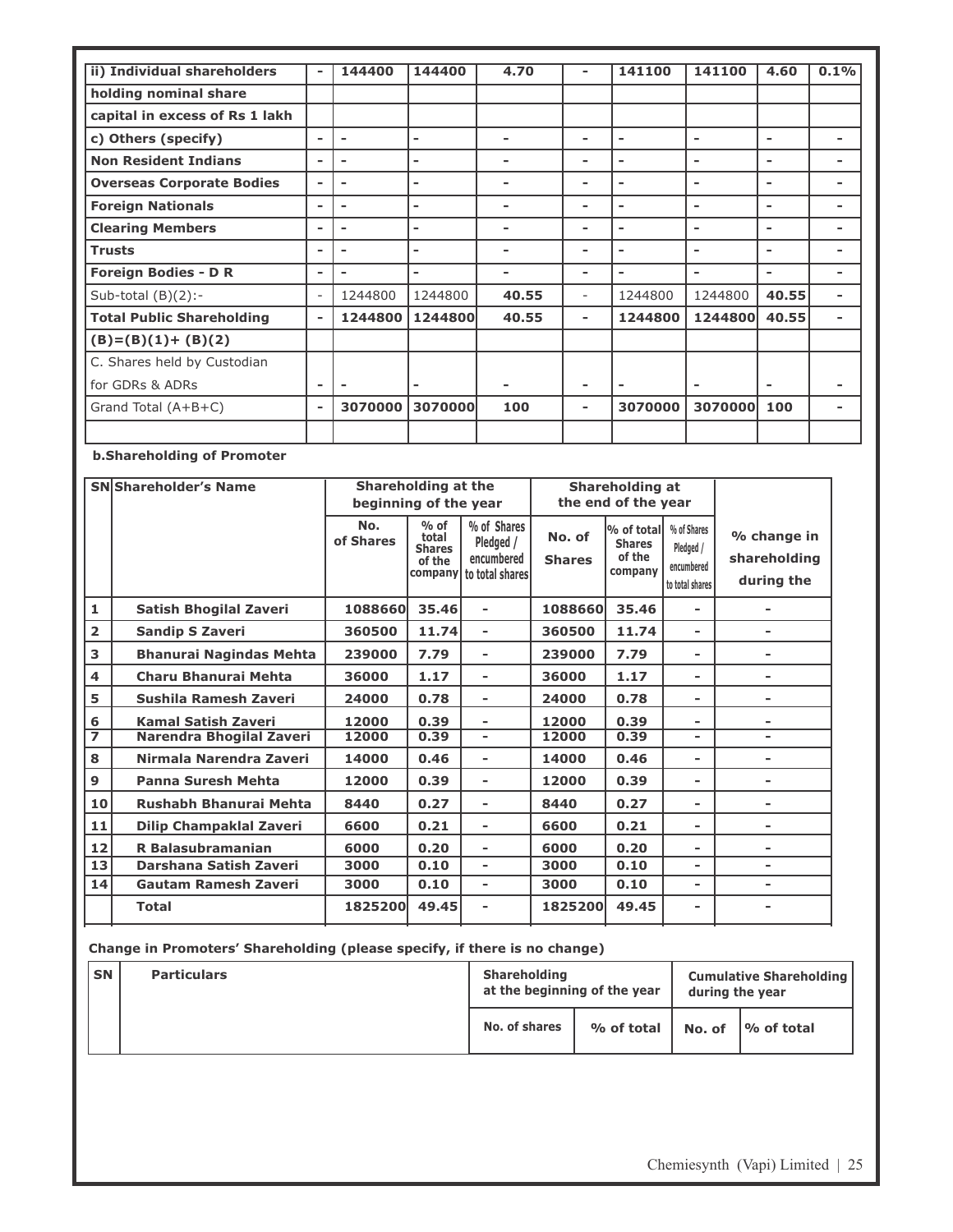|                         |                                                                 | <b>shares</b>            | <b>Shares of thel</b><br>Company    | <b>shares</b>            | <b>Shares of the</b><br>Company     |
|-------------------------|-----------------------------------------------------------------|--------------------------|-------------------------------------|--------------------------|-------------------------------------|
|                         | At the beginning of the year                                    | 1825200                  | 49.45                               | 1825200                  | 49.45                               |
|                         | Date wise Increase / Decrease in Promoters                      | <b>NIL</b>               | <b>NIL</b>                          | <b>NIL</b>               | <b>NIL</b>                          |
|                         | Shareholding during the year specifying the                     |                          |                                     |                          |                                     |
|                         | reasons for increase / decrease (e.g. allotment /               |                          |                                     |                          |                                     |
|                         | transfer / bonus/ sweat equity etc.):                           |                          |                                     |                          |                                     |
|                         | At the end of the year                                          | 1825200                  | 49.45                               | 1825200                  | 49.45                               |
| d.                      | <b>Shareholding Pattern of top ten Shareholders:</b>            |                          |                                     |                          |                                     |
|                         | (Other than Directors, Promoters and Holders of GDRs and ADRs): |                          |                                     |                          |                                     |
| <b>SN</b>               | For Each of the Top 10                                          |                          | <b>Shareholding at the</b>          |                          | <b>Cumulative Shareholding</b>      |
|                         | <b>Shareholders</b>                                             |                          | beginningof the year                | during theyear           |                                     |
|                         |                                                                 | No. of<br>shares         | % of total<br>shares<br>the company | No. of<br>shares         | % of total<br>shares<br>the company |
| $\mathbf{1}$            | <b>United Phosphorous Limited</b>                               |                          |                                     |                          |                                     |
|                         | At the beginning of the year                                    | 921000                   | 30.00                               | 921000                   | 30.00                               |
|                         | No Transaction                                                  | <b>NIL</b>               | <b>NIL</b>                          | <b>NIL</b>               |                                     |
|                         | At the end of the year                                          | 921000                   | 30.00                               | 921000                   | 30.00                               |
| $\overline{2}$          | <b>Gaurav Mallik</b>                                            |                          |                                     |                          |                                     |
|                         | At the beginning of the year                                    | 132000                   | 4.30                                | 132000                   | 4.30                                |
|                         | Sale on 14/04/2014                                              | 1000                     | 0.033                               | 131000                   | 4.267                               |
|                         | Sale on 12/05/2014                                              | 1000                     | 0.033                               | 131000                   | 4.234                               |
|                         | Sale on 09/06/2014                                              | 1000                     | 0.033                               | 129000                   | 4.201                               |
|                         | Sale on 23/06/2014                                              | 300                      | 0.011                               | 128700                   | 4.19                                |
|                         | At the end of the year                                          | 128700                   | 4.19                                | 128700                   | 4.19                                |
| $\overline{\mathbf{3}}$ | South Delhi Investments (P) Ltd                                 |                          |                                     |                          |                                     |
|                         | At the beginning of the year                                    | 34900                    | 1.13                                | 34900                    | 1.13                                |
|                         | No Transaction                                                  | $\overline{\phantom{a}}$ | $\equiv$                            | $\overline{\phantom{a}}$ | $\overline{\phantom{a}}$            |
|                         | At the end of the year                                          | 34900                    | 1.13                                | 34900                    | 1.13                                |
| 4                       | <b>SRF</b>                                                      |                          |                                     |                          |                                     |
|                         | At the beginning of the year                                    | 32900                    | 1.07                                | 32900                    | 1.07                                |
|                         | No Transaction                                                  |                          |                                     |                          |                                     |
|                         | At the end of the year                                          | 32900                    | 1.07                                | 32900                    | 1.07                                |

**Note:** The change in the shareholding in the above shareholders was due to buying/selling of shares by the shareholders on various dates. The Company has not allotted any shares, issued bonus/sweat equity during the year.

#### **e. Shareholding of Directors and Key Managerial Personnel:**

Cumulative Shareholding during theyear

| Shareholding of each Directors and<br>each Key Managerial Personnel |               | Shareholding at the<br>beginning of the year | Cumulative Shareholding<br>during theyear |                                     |  |
|---------------------------------------------------------------------|---------------|----------------------------------------------|-------------------------------------------|-------------------------------------|--|
|                                                                     | No. of shares | % of total shares of<br>the company          | No. of shares                             | % of total shares of<br>the company |  |
| 1. Satish Bhogilal Zaveri                                           |               |                                              |                                           |                                     |  |
| At the beginning of the year                                        | 1088660       | 35.46                                        | 1088660                                   | 35.46                               |  |
| No transaction ----                                                 |               |                                              |                                           |                                     |  |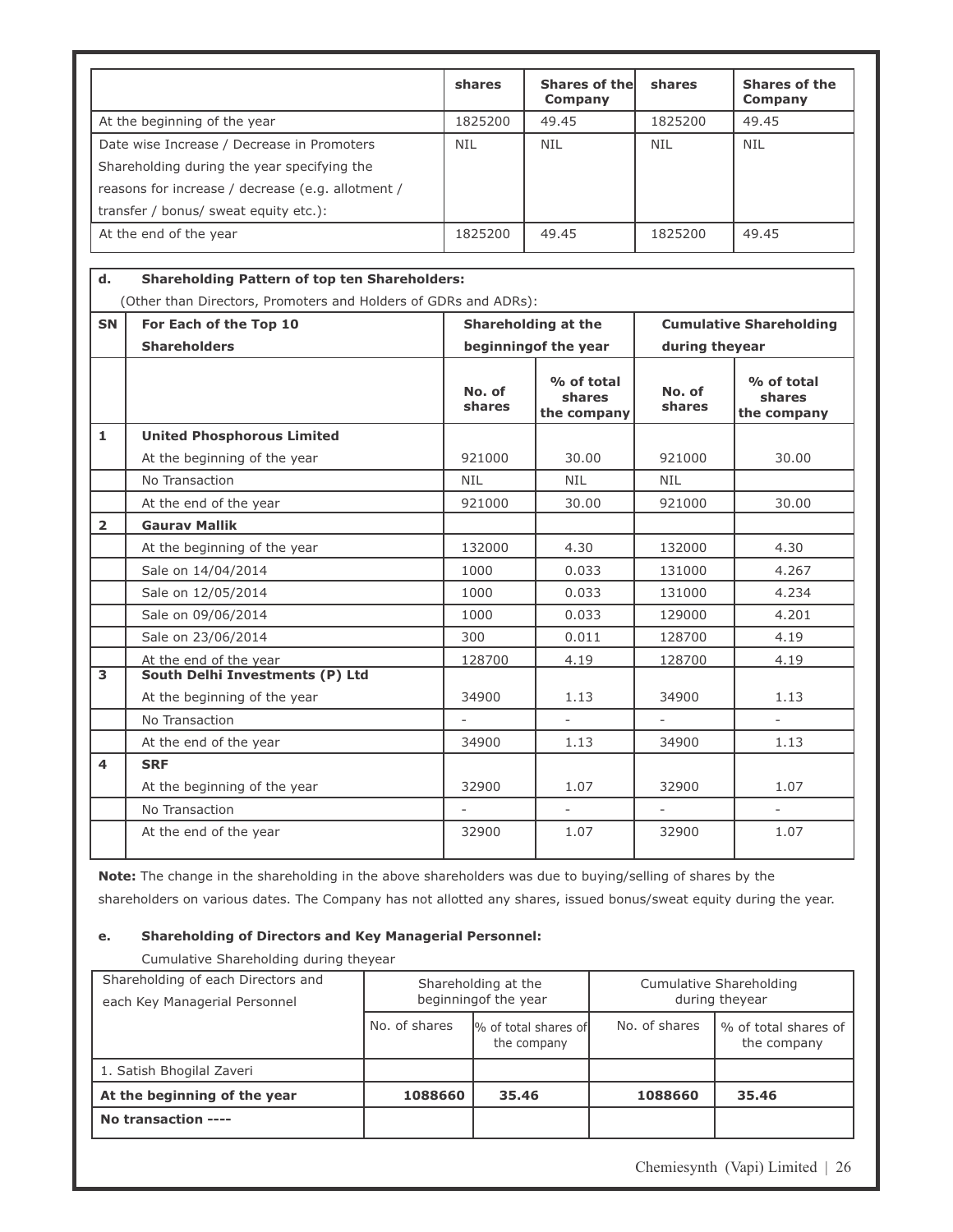|                         | At the end of the year       | 1088660 | 35.46 | 1088660 | 35.46 |
|-------------------------|------------------------------|---------|-------|---------|-------|
|                         |                              |         |       |         |       |
| $\overline{\mathbf{2}}$ | Sandip S Zaveri              |         |       |         |       |
|                         | At the beginning of the year | 360500  | 11.74 | 360500  | 11.74 |
|                         | <b>No transaction</b>        |         |       | -       | -     |
|                         | At the end of the year       | 360500  | 11.74 | 360500  | 11.74 |
|                         |                              |         |       |         |       |
| 3                       | Bhanurai Nagindas Mehta      |         |       |         |       |
|                         | At the beginning of the year | 239000  | 7.79  | 239000  | 7.79  |
|                         | <b>No transaction</b>        | -       |       |         | -     |
|                         | At the end of the year       | 239000  | 7.79  | 239000  | 7.79  |

**Note:** No other KMP and directors hold any shares of the company

**f. INDEBTEDNESS -Indebtedness of the Company including interest outstanding/accrued but not due for payment.**

|                                                     | Secured Loans      |                 |                          |                    |
|-----------------------------------------------------|--------------------|-----------------|--------------------------|--------------------|
|                                                     | excluding deposits | Unsecured Loans | Deposits                 | Total Indebtedness |
| Indebtedness at the beginning of the financial year |                    |                 |                          |                    |
| i) Principal Amount                                 | 18,699,896         | 45,891,000      | $\blacksquare$           | 64,590,896         |
| ii) Interest due but not paid                       |                    |                 | ۰                        |                    |
| iii) Interest accrued but not due                   |                    |                 | -                        |                    |
| Total (i+ii+iii)                                    | 18,699,896         | 45,891,000      |                          | 64,590,896         |
| Change in Indebtedness during the financial year    |                    |                 |                          |                    |
| * Addition                                          |                    | 8,000,000       |                          | 8,000,000          |
| * Reduction                                         | (5,564,060)        |                 | -                        | (5,564,060)        |
| Net Change                                          | 5,564,060          | 8,000,000       | $\overline{\phantom{0}}$ | 2,435,940          |
| Indebtedness at the end of the financial year       |                    |                 |                          |                    |
| i) Principal Amount                                 | 13,135,836         | 53,891,000      | $\blacksquare$           |                    |
| ii) Interest due but not paid                       |                    |                 | -                        |                    |
| iii) Interest accrued but not due                   | ۰                  |                 | $\overline{\phantom{0}}$ |                    |
| Total (i+ii+iii)                                    | 13,135,836         | 53,891,000      | $\overline{\phantom{0}}$ | 67,026,836         |

#### **g. REMUNERATION OF DIRECTORS AND KEY MANAGERIAL PERSONNEL-**

#### A. **Remuneration to Managing Director, Whole-time Directors and/or Manager:**

| <b>SN. Particulars of Remuneration</b>                      | Name of MD       | <b>Total Amount</b> |
|-------------------------------------------------------------|------------------|---------------------|
| <b>Gross salary</b>                                         | Sandip S. Zaveri |                     |
| (a) Salary as per provisions contained in                   |                  |                     |
| section 17(1) of the Income-tax Act,                        | 189,600 p.a.     | 189,600 p.a.        |
| 1961                                                        |                  |                     |
| (b) Value of perquisites $u/s$ 17(2)                        |                  |                     |
| Income-tax Act, 1961<br>(c) Profits in lieu of salary under |                  |                     |
| section 17(3) Income- tax Act, 1961                         |                  |                     |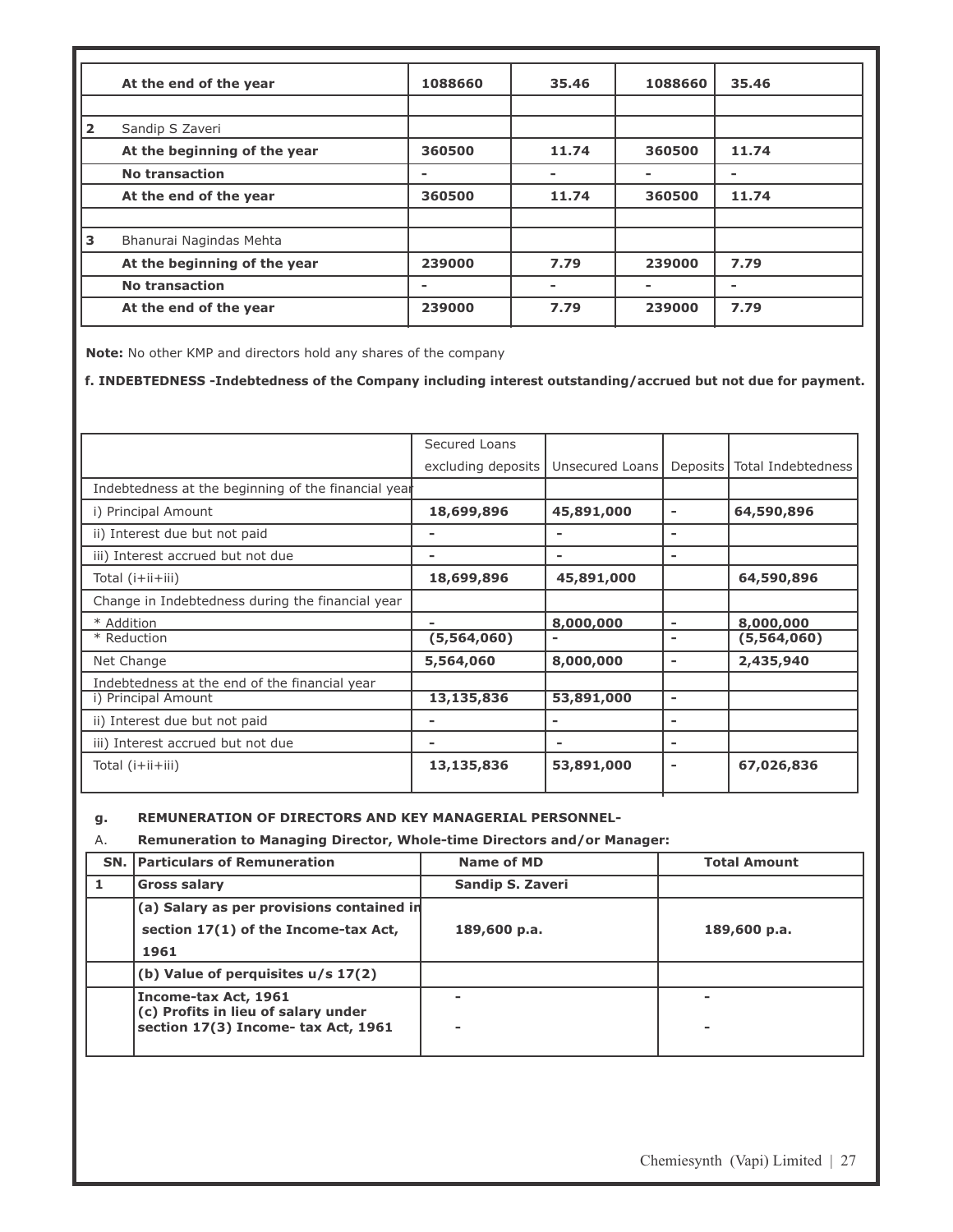| $\overline{2}$ | <b>Stock Option</b>                         |              | $\overline{\phantom{0}}$ |
|----------------|---------------------------------------------|--------------|--------------------------|
| 3              | <b>Sweat Equity</b>                         |              | -                        |
| 4              | Commission- as % of profit- others, specify |              |                          |
| 5              | Others, please specify                      |              | $\overline{\phantom{0}}$ |
|                | Total (A)                                   | 189,600 p.a. | 189,600 p.a.             |
|                | Ceiling as per the Act                      | $NIL*$       |                          |

**\*** The company has recovered the excess remuneration from managing director.

#### **C. REMUNERATION TO KEY MANAGERIAL PERSONNEL OTHER THAN**

#### **MD/MANAGER/WTD (FY2014-15)**

|                | <b>SN</b> Particulars of Remuneration       | <b>Key Managerial Personnel</b> |                          |            |              |
|----------------|---------------------------------------------|---------------------------------|--------------------------|------------|--------------|
|                |                                             | <b>CEO</b>                      | $\mathsf{CS}\phantom{0}$ | <b>CFO</b> | <b>Total</b> |
| 1              | Gross salary*                               | ۰                               | 77,667                   | 4,09,010   | 4,86,677     |
|                | (a) Salary as per provisions contained in   |                                 |                          |            |              |
|                | 17(1) of the Income-tax Act, 1961           | $\overline{\phantom{a}}$        | -                        |            |              |
|                | (b) Value of perquisites $u/s$ 17(2)        |                                 |                          |            |              |
|                | Income-tax Act, 1961                        | ٠                               | -                        | ۰          |              |
|                | (c) Profits in lieu of salary under section |                                 |                          |            |              |
|                | 17(3) Income-tax Act, 1961                  | ٠                               | ۰                        | ۰          |              |
| $\overline{2}$ | <b>Stock Option</b>                         | ٠                               | ۰                        | -          |              |
| 3              | <b>Sweat Equity</b>                         | $\overline{\phantom{a}}$        | -                        | -          |              |
| 4              | <b>Commission</b>                           |                                 |                          |            |              |
|                | - as % of profit                            | ٠                               | $\overline{\phantom{a}}$ | -          |              |
|                | others, specify                             | ۰                               | ۰                        | -          |              |
| 5              | <b>Others, please specify</b>               | -                               |                          |            |              |
|                | <b>Total</b>                                | ۰                               | 77,667                   | 4,09,010   |              |

**\* Remuneration is for actual present days (gross salary includes employers' contribution to PF and other statutory deductions.)**

**XII. PENALTIES / PUNISHMENT/ COMPOUNDING OF OFFENCES:**

| <b>Type</b>              | <b>Section of the</b><br><b>Companies Act</b> | <b>Brief</b><br><b>Description</b> | <b>Details of Penalty</b><br>Punishment/[RD<br><b>Compounding fees</b><br>imposed | /Authority<br>/ NCLT/<br><b>COURT]</b> | <b>Appeal</b><br>made, if<br>any (give<br>Details) |
|--------------------------|-----------------------------------------------|------------------------------------|-----------------------------------------------------------------------------------|----------------------------------------|----------------------------------------------------|
| <b>A. COMPANY: NIL</b>   |                                               |                                    |                                                                                   |                                        |                                                    |
| <b>Penalty</b>           |                                               |                                    |                                                                                   |                                        |                                                    |
| <b>Punishment</b>        |                                               |                                    |                                                                                   |                                        |                                                    |
| Compounding              |                                               |                                    |                                                                                   |                                        |                                                    |
| <b>B. DIRECTORS: NIL</b> |                                               |                                    |                                                                                   |                                        |                                                    |
| <b>Penalty</b>           |                                               |                                    |                                                                                   |                                        |                                                    |
| <b>Punishment</b>        |                                               |                                    |                                                                                   |                                        |                                                    |
| Compounding              |                                               |                                    |                                                                                   |                                        |                                                    |
| <b>C. OTHER OFFICI</b>   |                                               |                                    |                                                                                   |                                        |                                                    |
| <b>Penalty</b>           |                                               |                                    |                                                                                   |                                        |                                                    |
| <b>Punishment</b>        |                                               |                                    |                                                                                   |                                        |                                                    |
| Compounding              |                                               |                                    |                                                                                   |                                        |                                                    |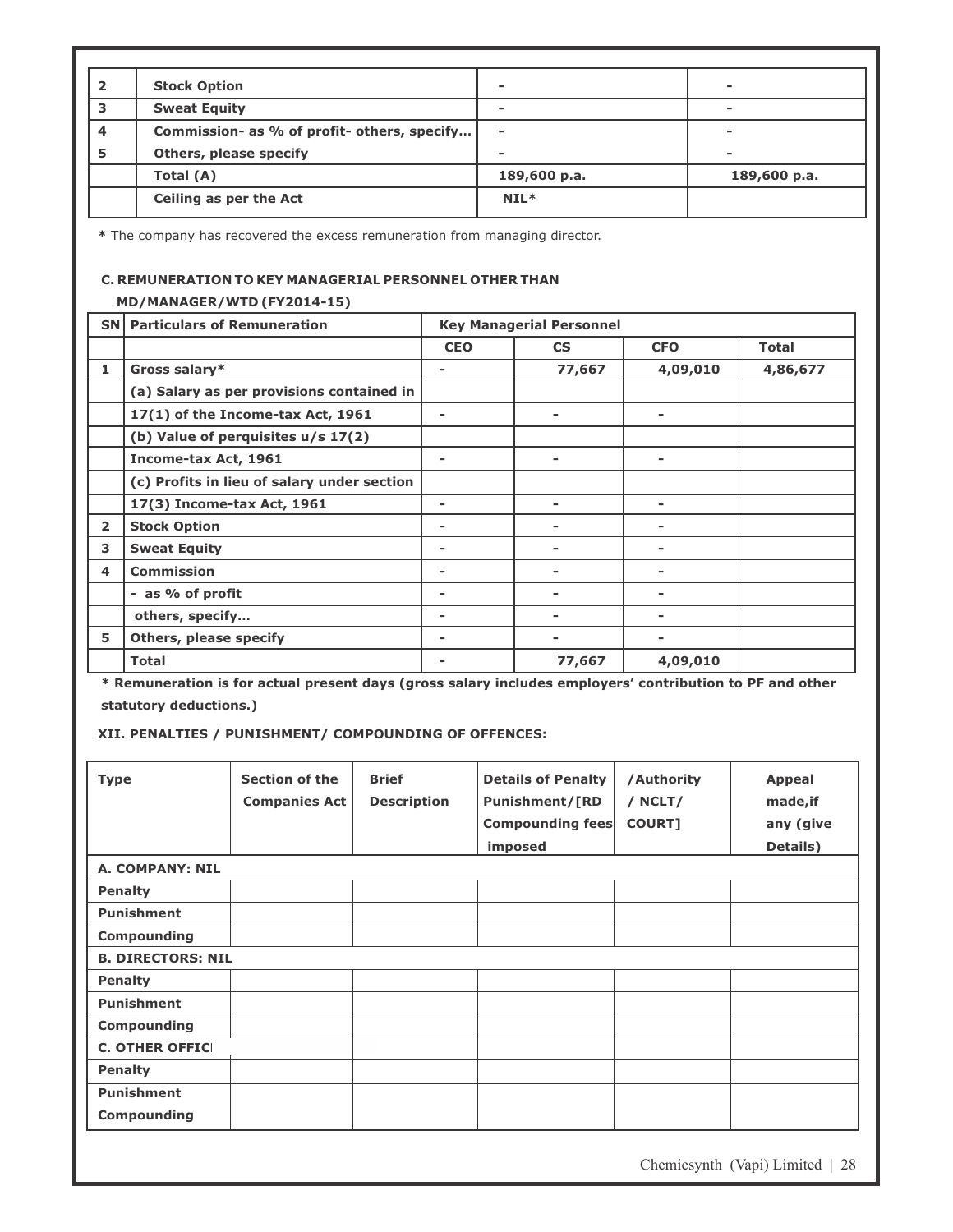# **Annexure E**

### **Related Party Transactions**

**Form No. AOC-2**

#### **(Pursuant to clause (h) of sub-section (3) of section 134 of the Act and Rule 8(2) of the Companies**

#### **(Accounts) Rules, 2014)**

Disclosure of particulars of contracts/arrangements entered into by the company with related parties referred to in subsection (1) of section 188 of the Companies Act, 2013 including certain arms length transactions under third proviso thereto: 1. Details of contracts or arrangements or transactions not at arm's length basis: NIL

2. Details of material contracts or arrangement or transactions at arm's length basis during financial year 2014-15:

| (a) Name(s) of<br>the related party<br>and nature of<br>relationship:<br><b>CS Specialty</b><br><b>Chemical Private</b> | (b) Nature of contracts/<br>arrangements/transactions:<br>Job work of DEMAP<br><b>ALDEHYDE</b>                                                                                 | (c) Duration of the<br>contracts/<br>arrangements/<br>transactions:<br>Continuous /<br>Ordinary | (d) Salient terms<br>of the contracts or<br>arrangements or<br>transactions including<br>the value, if any:<br>Rs. 5,703,200 | $(e)$ Date $(s)$<br>of approval<br>by the<br>Board,<br>if any:<br><b>NA</b> | (f) Amount<br>paid as<br>advances,<br>if any: |
|-------------------------------------------------------------------------------------------------------------------------|--------------------------------------------------------------------------------------------------------------------------------------------------------------------------------|-------------------------------------------------------------------------------------------------|------------------------------------------------------------------------------------------------------------------------------|-----------------------------------------------------------------------------|-----------------------------------------------|
| Ltd.                                                                                                                    |                                                                                                                                                                                | business                                                                                        |                                                                                                                              |                                                                             |                                               |
| <b>CS Specialty</b>                                                                                                     | Job work of SOLVENT                                                                                                                                                            | Continuous /                                                                                    |                                                                                                                              |                                                                             |                                               |
| Chemical                                                                                                                | <b>YELLOW</b>                                                                                                                                                                  | Ordinary business                                                                               | Rs. 6,512,640NA                                                                                                              | <b>NA</b>                                                                   |                                               |
| Private Ltd.                                                                                                            |                                                                                                                                                                                |                                                                                                 |                                                                                                                              |                                                                             |                                               |
| <b>CS Specialty</b>                                                                                                     | Sale of 1 KL GL REACTOR                                                                                                                                                        | <b>O</b> ne time                                                                                | Rs. 348,827                                                                                                                  | 28/01/2015                                                                  |                                               |
| Chemical Private Ltd.                                                                                                   |                                                                                                                                                                                |                                                                                                 |                                                                                                                              |                                                                             |                                               |
| <b>CS Specialty</b><br>Chemicals Pvt. Ltd.                                                                              | Sale of 4 SULPHO<br>NAP PRESS CAKE (4SNA),<br>ACETIC ANHYDRED,<br>CAUSTIC SODA LYE,<br><b>ETHYLENE Private</b><br>Chemical LtdGLYCOL<br>COMMERCIAL (M.E.G.),<br>SODIUM NITRITE | Continuous /<br>Ordinary<br>business                                                            | Rs. 13,062,388                                                                                                               | <b>NA</b>                                                                   |                                               |
| CS Performance                                                                                                          | Sale of 5 KL SS REACTOR                                                                                                                                                        | One time                                                                                        | Rs. 280,900                                                                                                                  | 14/05/2015                                                                  |                                               |
| Chemical Pvt. Ltd.                                                                                                      |                                                                                                                                                                                |                                                                                                 |                                                                                                                              |                                                                             |                                               |
| CS Performance                                                                                                          | Sale of EXHAUST TAF FAN                                                                                                                                                        | One time                                                                                        | Rs. 25,704                                                                                                                   | 14/05/2015                                                                  |                                               |
| Chemical Pvt. Ltd.                                                                                                      | <b>WITH FILTERS</b>                                                                                                                                                            |                                                                                                 |                                                                                                                              |                                                                             |                                               |
| CS Performance                                                                                                          | Sale of MS GL 3.2 KL                                                                                                                                                           | One time                                                                                        | Rs. 650,000                                                                                                                  | 28/01/2015                                                                  |                                               |
| Chemical Pvt. Ltd.                                                                                                      | <b>REACTOR WITH ASSEMBLY</b>                                                                                                                                                   |                                                                                                 |                                                                                                                              |                                                                             |                                               |
| CS Performance                                                                                                          | Sale of SUPPLY AIR                                                                                                                                                             | One time                                                                                        | Rs. 25,704                                                                                                                   | 14/05/2015                                                                  |                                               |
| Chemical Pvt. Ltd.                                                                                                      | <b>TAF FAN</b>                                                                                                                                                                 |                                                                                                 |                                                                                                                              |                                                                             |                                               |
| <b>CS Specialty</b>                                                                                                     | Purchase of DI - Ethyl                                                                                                                                                         | Ordinary                                                                                        | Rs. 21,88,800                                                                                                                | <b>NA</b>                                                                   |                                               |
| Chemicals Pvt. Ltd.                                                                                                     | Meta Amino Phenol                                                                                                                                                              | business                                                                                        |                                                                                                                              |                                                                             |                                               |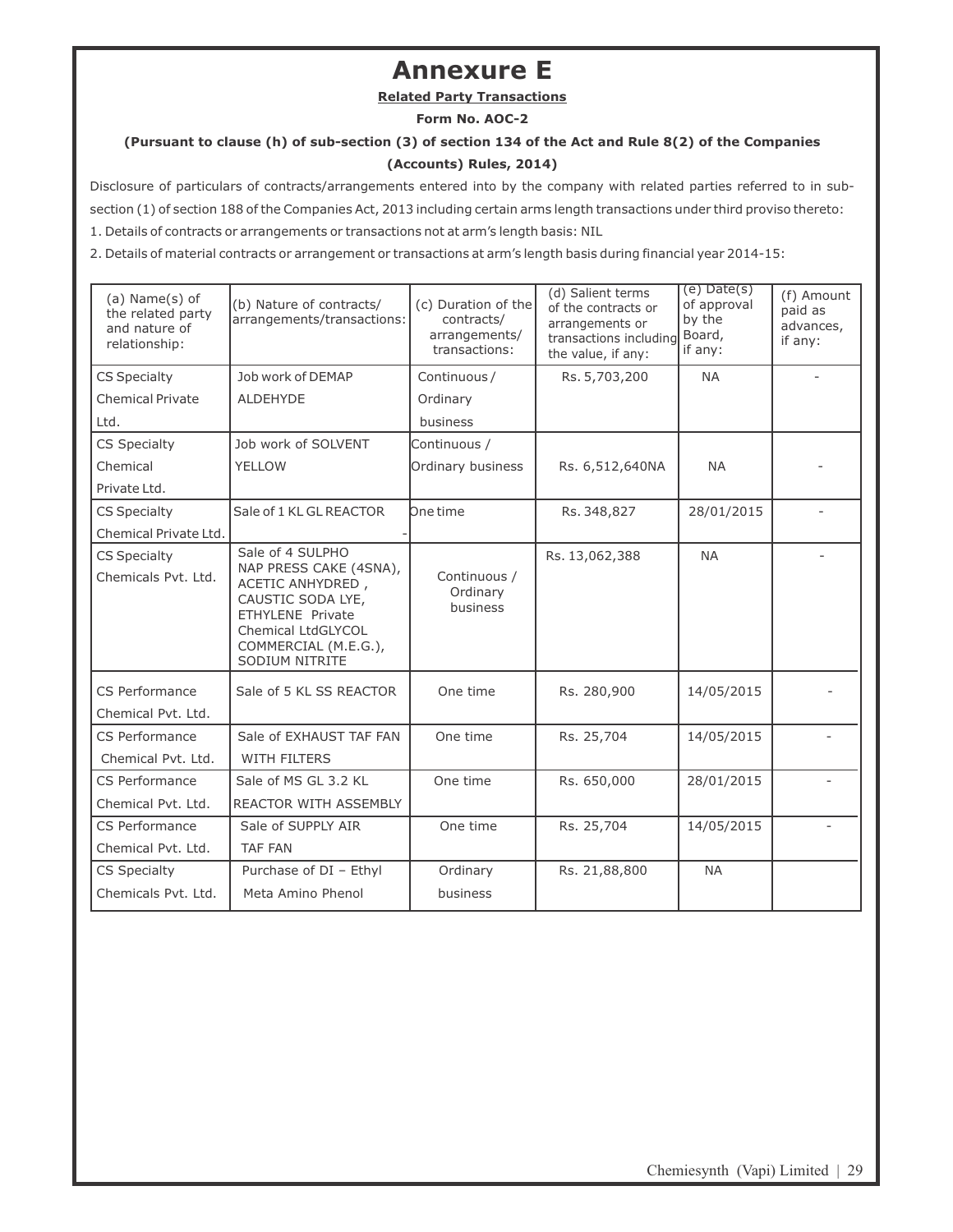#### **CHEMIESYNTH (VAPI) LIMITED Balance Sheet as at 31 March, 2015**

|                         | <b>Particulars</b>                 | Note No.                  | As at 31 March, 2015 | As at 31 March, 2014 |
|-------------------------|------------------------------------|---------------------------|----------------------|----------------------|
| A                       | <b>EQUITY AND LIABILITIES</b>      |                           |                      |                      |
| 1                       | <b>Shareholders' funds</b>         |                           |                      |                      |
|                         | (a) Share capital                  | $\ensuremath{\mathsf{3}}$ | 30,700,000           | 30,700,000           |
|                         | (b) Reserves and surplus           | $\overline{4}$            | 2,763,905            | 6,976,933            |
|                         |                                    |                           | 27,936,095           | 37,676,933           |
| $\overline{\mathbf{2}}$ | <b>Non-current liabilities</b>     |                           |                      |                      |
|                         | (a) Long-term borrowings           | 5                         | 55,592,000           | 50,532,000           |
|                         | (b) Deferred tax liabilities (net) | $\overline{7}$            |                      |                      |
|                         | (c) Other long-term liabilities    | 6                         | 5,326,430            | 9,027,230            |
|                         |                                    |                           | 60,918,430           | 59,559,230           |
| 3                       | <b>Current liabilities</b>         |                           |                      |                      |
|                         | (a) Short-term borrowings          | 8                         | 8,494,836            | 11,118,896           |
|                         | (b) Trade payables                 | 9                         | 21,631,769           | 20,759,180           |
|                         | (c) Other current liabilities      | 10                        | 3,284,153            | 3,141,943            |
|                         |                                    |                           | 33,410,758           | 35,020,019           |
|                         |                                    |                           |                      |                      |
|                         | <b>TOTAL</b>                       |                           | 122,265,281          | 132,256,180          |
| B                       | <b>ASSETS</b>                      |                           |                      |                      |
|                         | <b>Non-current assets</b>          |                           |                      |                      |
|                         | (a) Fixed assets                   |                           |                      |                      |
|                         | (i) Tangible assets                | 11                        | 100,408,657          | 103,652,113          |
|                         | (ii) Intangible assets             | $\overline{12}$           | 450,000              | 450,000              |
|                         |                                    |                           | 100,858,657          | 104, 102, 113        |
|                         | (b) Non-current investments        | 13                        | 35,000               | 35,000               |
|                         | (c) Long-term loans and advances   | 14                        | 3,369,813            | 2,672,442            |
|                         |                                    |                           | 3,404,813            | 2,707,442            |
| $\overline{\mathbf{2}}$ | <b>Current assets</b>              |                           |                      |                      |
|                         | (a) Inventories                    | 15                        | 7,608,894            | 16,801,396           |
|                         | (b) Trade receivables              | 16                        | 8,157,524            | 3,332,919            |
|                         | (c) Cash and cash equivalents      |                           |                      |                      |
|                         | (d) Short-term loans and advances  | 17                        | 978,129              | 3,268,998            |
|                         | (e) Other current assets           | $\overline{18}$           | 1,139,301            | 1,923,664            |
|                         |                                    | 19                        | 117,963              | 119,648              |
|                         |                                    |                           | 18,001,810           | 25,446,624           |
|                         |                                    | <b>TOTAL</b>              | 122,265,281          | 132,256,180          |

**See accompanying notes forming part of the financial statements** 1 to 37 **As per our report of even date For and on behalf of the Board of Directors** 

**For Manoj Shah & Co. Solution** Solution Solution Solution Solution Solution Solution Solution Solution Solution Solution Solution Solution Solution Solution Solution Solution Solution Solution Solution Solution Solution Chartered Accountants **Satish Zaveri** Firm Reg. No: 106036W Director

**Sd/- Sd/-** 

**Manoj T.Shah** 

Place : Vapi **Place : Vapi** 

Date :May 29, 2015 Date : May 29, 2015

Chemiesynth (Vapi) Limited | 30

**Sandip Zaveri** 

Partner M.No. 043777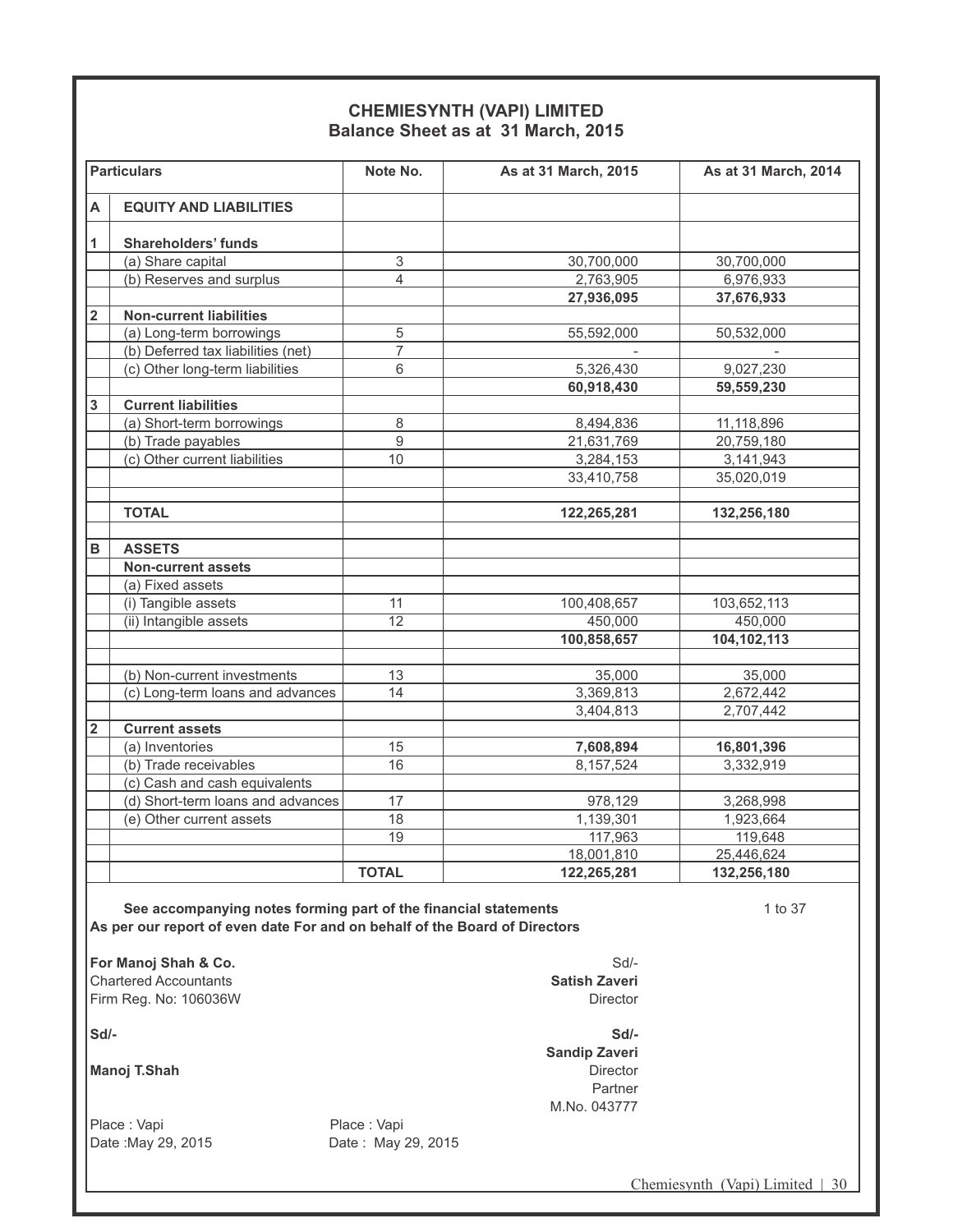# **CHEMIESYNTH (VAPI) LIMITED Statement of Profit and Loss for the year ended 31 March, 2015**

| <b>Particulars</b>                                                                                                                                                                                                                                            | Note No.                             | For the year ended<br>31 March, 2015                                          | For the year ended<br>31 March, 2014                                              |
|---------------------------------------------------------------------------------------------------------------------------------------------------------------------------------------------------------------------------------------------------------------|--------------------------------------|-------------------------------------------------------------------------------|-----------------------------------------------------------------------------------|
| 1 Revenue from operations                                                                                                                                                                                                                                     | 20                                   | 111,338,044                                                                   | 96,326,363                                                                        |
| 2 Other income                                                                                                                                                                                                                                                | 21                                   | 211,453                                                                       | 1,325,353                                                                         |
| 3 Total revenue (1+2)                                                                                                                                                                                                                                         |                                      | 111,549,497                                                                   | 97,651,716                                                                        |
| 4 Expenses<br>(a) Cost of materials consumed<br>(b) Changes in inventories of finished goods,<br>work-in-progress and stock-in-trade<br>(c) Employee benefits expense<br>(d) Finance costs<br>(e) Depreciation and amortisation expense<br>(f) Other expenses | 22.a<br>22.b<br>23<br>24<br>12<br>25 | 55,988,762<br>6,213,450<br>11,834,410<br>2,642,662<br>2,813,897<br>41,762,774 | 54,829,492<br>(6,402,735)<br>11, 163, 755<br>2,938,056<br>2,465,808<br>31,512,254 |
| <b>Total expenses</b>                                                                                                                                                                                                                                         |                                      | 121,255,955                                                                   | 96,506,630                                                                        |
| Profit / (Loss) before tax $(3 + 4)$<br>5                                                                                                                                                                                                                     |                                      | (9,706,458)                                                                   | 1,145,085                                                                         |
| Tax expense:<br>6<br>(a) Current tax expense for current year -<br>(b) Deferred tax                                                                                                                                                                           |                                      |                                                                               |                                                                                   |
| 7 Profit / (Loss) for the year $(5 \pm 6)$                                                                                                                                                                                                                    |                                      | (9,706,458)                                                                   | 1,145,085                                                                         |
| Earnings per share (of ' 10/- each):<br>8<br>(a) Basic<br>(b) Diluted                                                                                                                                                                                         |                                      | (3.16)<br>(3.16)                                                              | 0.37<br>0.37                                                                      |
| See accompanying notes forming part of the financial<br>statements As per our report of even date                                                                                                                                                             |                                      | 1 to 37                                                                       |                                                                                   |

#### **For and on behalf of the Board of Directors**

**For Manoj Shah & Co.**  Chartered Accountants

Firm Reg. No: 106036W

**Manoj T.Shah**  Partner Sd/-

M.No. 043777 **Sandip Zaveri**  Place : Vapi Director Date :May 29, 2015

Sd/- **Sd/- Satish Zaveri**  Director

 Place : Vapi Date : May 29, 2015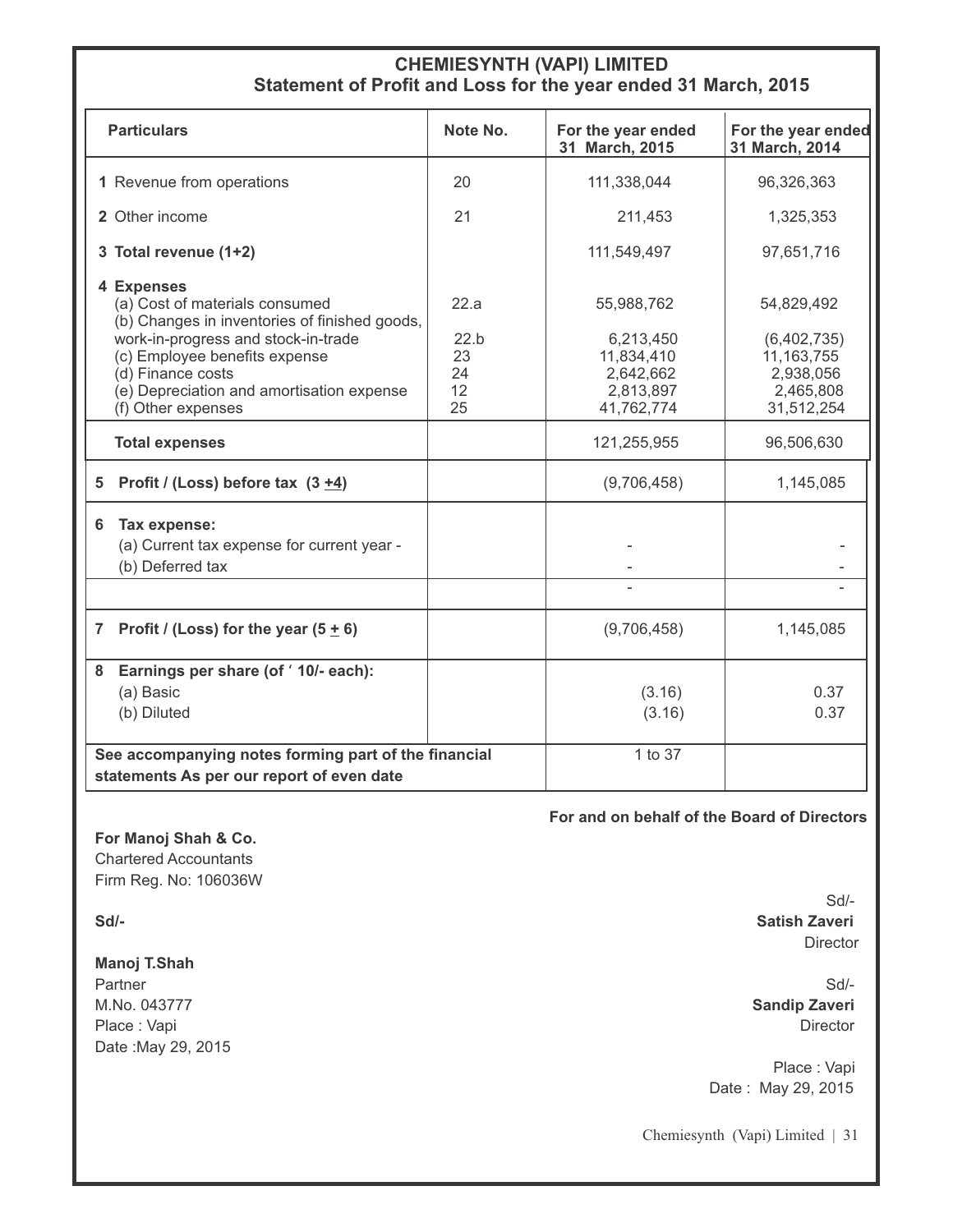| <b>CHEMIESYNTH (VAPI) LIMITED</b><br>Cash Flow Statement for the year ended 31 March, 2015 | For the year ended | For the year ended |
|--------------------------------------------------------------------------------------------|--------------------|--------------------|
|                                                                                            | 31 March, 2015     | 31 March, 2014     |
| A CASH FLOW FROM OPERATING ACTIVITIES:                                                     |                    |                    |
| Net Profit/(Loss) before tax Adjustments for:                                              | (9,706,458)        | 1,145,085          |
| Depreciation                                                                               | 2,813,897          | 2,465,808          |
| Interest expenses                                                                          | 2,642,662          | 2,938,056          |
| Interest income                                                                            | (182, 144)         | (194, 670)         |
| Profit on sale of fixed assets                                                             | (29, 309)          | (1, 130, 683)      |
| Operating Profit before Working Capital Changes                                            | (4,461,352)        | 5,223,596          |
| Changes in:                                                                                |                    |                    |
| Trade Receivables and other current assets                                                 | (4,038,557)        | (1,386,854)        |
| Inventories                                                                                | 9,192,502          | (8,695,903)        |
| Long term loans and advances                                                               | (697, 371)         | 250,336            |
| Trade Payables and other current liabilities                                               | 1,014,799          | 6,598,562          |
| CASH GENERATED FROM OPERATIONS                                                             | 1,010,021          | 1,989,738          |
| Interest and Finance Charges                                                               | (2,642,662)        | (2,938,056)        |
| <b>Taxes Paid</b>                                                                          |                    |                    |
| NET CASH FROM OPERATING ACTIVITIES (A)                                                     | (1,632,641)        | (948, 319)         |
| <b>B CASH FLOW FROM INVESTING ACTIVITIES:</b>                                              |                    |                    |
| <b>Purchase of Fixed Assets</b>                                                            | (826, 920)         | (1,939,012)        |
| Interest income                                                                            | 182,144            | 194,670            |
| Sale of Fixed Assets                                                                       | 1,251,408          | 4,594,000          |
| Investments                                                                                |                    |                    |
| NET CASH USED IN INVESTING ACTIVITIES (B)                                                  | 606,632            | 2,849,658          |
| C CASH FLOW FROM FINANCING ACTIVITIES:                                                     |                    |                    |
| Long term borrowings availed / (repaid)                                                    | 5,060,000          | 2,705,000          |
| Advance from customer repaid                                                               | (3,700,800)        | (6,627,714)        |
| Increase/(Decrease) in Working Capital from Bank                                           | (2,624,060)        | 3,584,968          |
| NET CASH FROM FINANCING ACTIVITIES (C)                                                     | (1, 264, 860)      | (337, 746)         |
| NET INCREASE/(DECREASE) IN CASH AND                                                        |                    |                    |
| CASH EQUIVALENTS (A) + (B) + (C)                                                           | (2, 290, 869)      | 1,563,593          |
| CASH & CASH EQUIVALENTS AS AT THE                                                          |                    |                    |
| COMMENCEMENT OF THE YEAR                                                                   | 3,268,998          | 1,705,405          |
| CASH & CASH EQUIVALENTS AS AT THE                                                          |                    |                    |
| END OF THE YEAR                                                                            | 978,129            | 3,268,998          |
| NET INCREASE/(DECREASE) IN CASH AND                                                        |                    |                    |
| CASH EQUIVALENTS $(A) + (B) + (C)$                                                         | (2, 290, 869)      | 1,563,593          |
| As per our report of even date                                                             |                    |                    |

For and on behalf of the Board of Directors **For Manoi Shah & Co.** 

CHARTERED ACCOUNTANTS Firm Reg. No: 106036W

**Sd/- Sd/- Sd/-** 

**Sandip Zaveri** 

**(DIRECTOR)** (DIRECTOR) MANOJ T. SHAH<br>
Satish Zaveri Sandip Zaveri **Mano** Partner M.NO.043777 PLACE: VAPI

Chemiesynth (Vapi) Limited | 32 DATE: May 29, 2015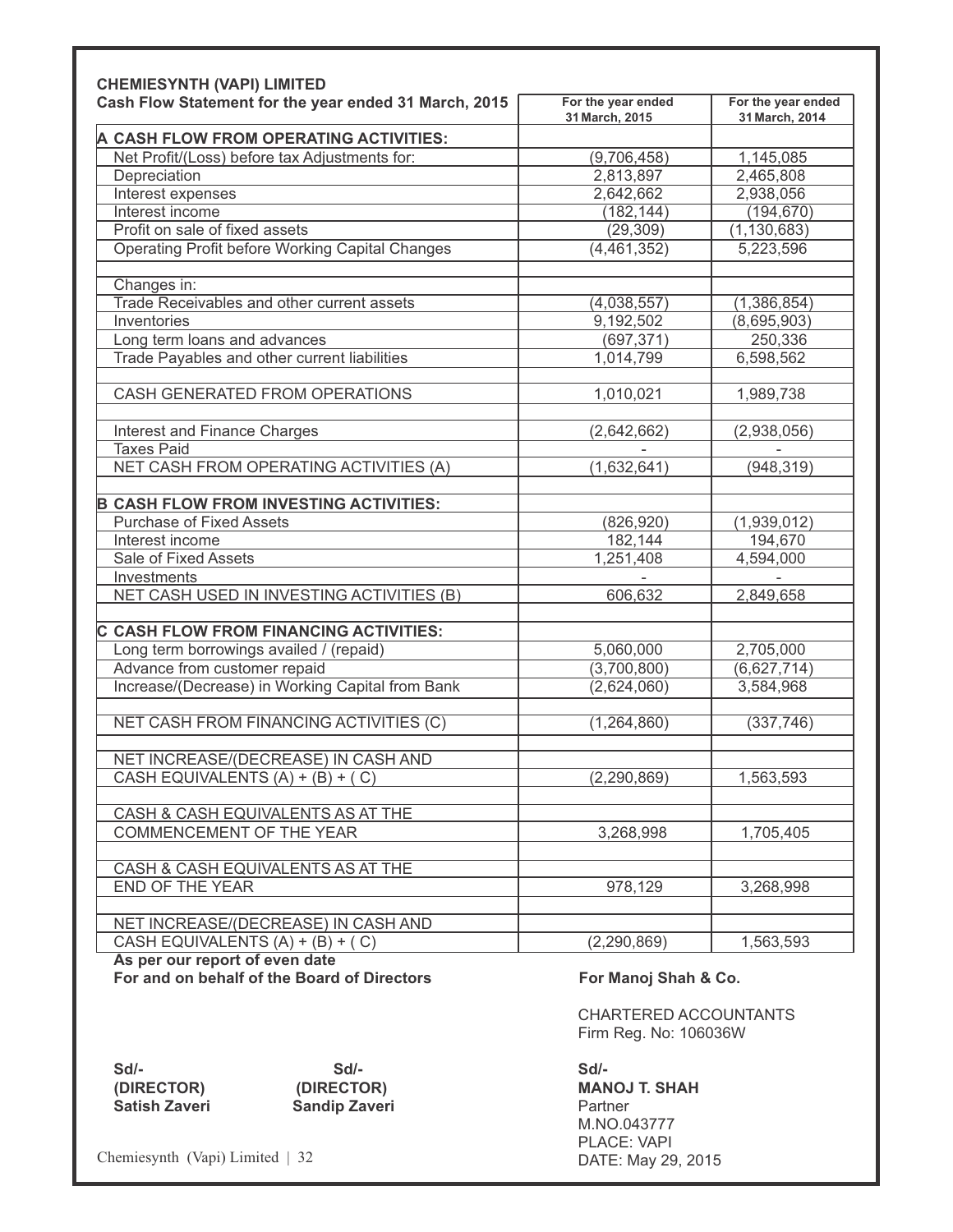#### **CHEMIESYNTH (VAPI) LIMITED Notes forming part of the financial statements Note 3 Share capital**

| <b>Particulars</b>                                                                         | As at 31 March, 2015    |            | As at 31 March, 2014 |            |
|--------------------------------------------------------------------------------------------|-------------------------|------------|----------------------|------------|
|                                                                                            | <b>Number of shares</b> |            | Number of shares     |            |
| (a) Authorised Equity shares of '10/- each with<br>voting rights                           | 3,250,000               | 32,500,000 | 3,250,000            | 32,500,000 |
| (b) Issued, subscribed and fully paid up<br>Equity shares of '10/- each with voting rights | 30,700,000              | 3,070,000  | 30,700,000           | 30,700,000 |
| <b>Total</b>                                                                               | 3,070,000               | 30,700,000 | 3,070,000            | 30,700,000 |

| <b>Class of shares</b>           |                                           | As at 31 March, 2015 | As at 31 March, 2014 |                   |  |
|----------------------------------|-------------------------------------------|----------------------|----------------------|-------------------|--|
| Name of shareholder              | Number of   % holding in that   Number of |                      |                      | % holding in that |  |
|                                  | shares held                               | class of shares      | shares held          | class of shares   |  |
| Equity shares with voting rights |                                           |                      |                      |                   |  |
| Satish B Zaveri                  | 1,082,960                                 | 35.26%               | 1,082,960            | 35.26%            |  |
| Sandip S Zaveri                  | 360,500                                   | 11.74%               | 360,500              | 11.74%            |  |
| United Phosphorous Ltd           | 921,000                                   | 30.00%               | 921,000              | 30.00%            |  |
| Bhanurai N Mehta                 | 239,000                                   | 7.78%                | 239,000              | 7.78%             |  |

(ii) Details of shares issued for consideration other than cash:

| Equity shares with voting rights                                           |           |                                        |  |  |  |
|----------------------------------------------------------------------------|-----------|----------------------------------------|--|--|--|
| <b>Particulars</b>                                                         |           | Aggregate number of shares             |  |  |  |
|                                                                            | As at     | As at<br>31 March, 2015 31 March, 2014 |  |  |  |
| Equity shares with voting rights                                           |           |                                        |  |  |  |
| (a) Fully paid up pursuant to a contract for consideration other than cash | 147,000   | 147,000                                |  |  |  |
| (b) Fully paid up by way of bonus shares                                   | 2,107,500 | 2,107,500                              |  |  |  |

(iii) Terms / rights attached to equity shares

The Company has only one class of equity shares having par value of ' 10 each. Each holder of equity shares is entitled to one vote per share. In the event of liquidation of the Company, the holders of equity shares will be entitled to the remaining assets of the Company, after distribution of all preferential amounts. The distribution will be in proportion to the number of equity shares held by the shareholders.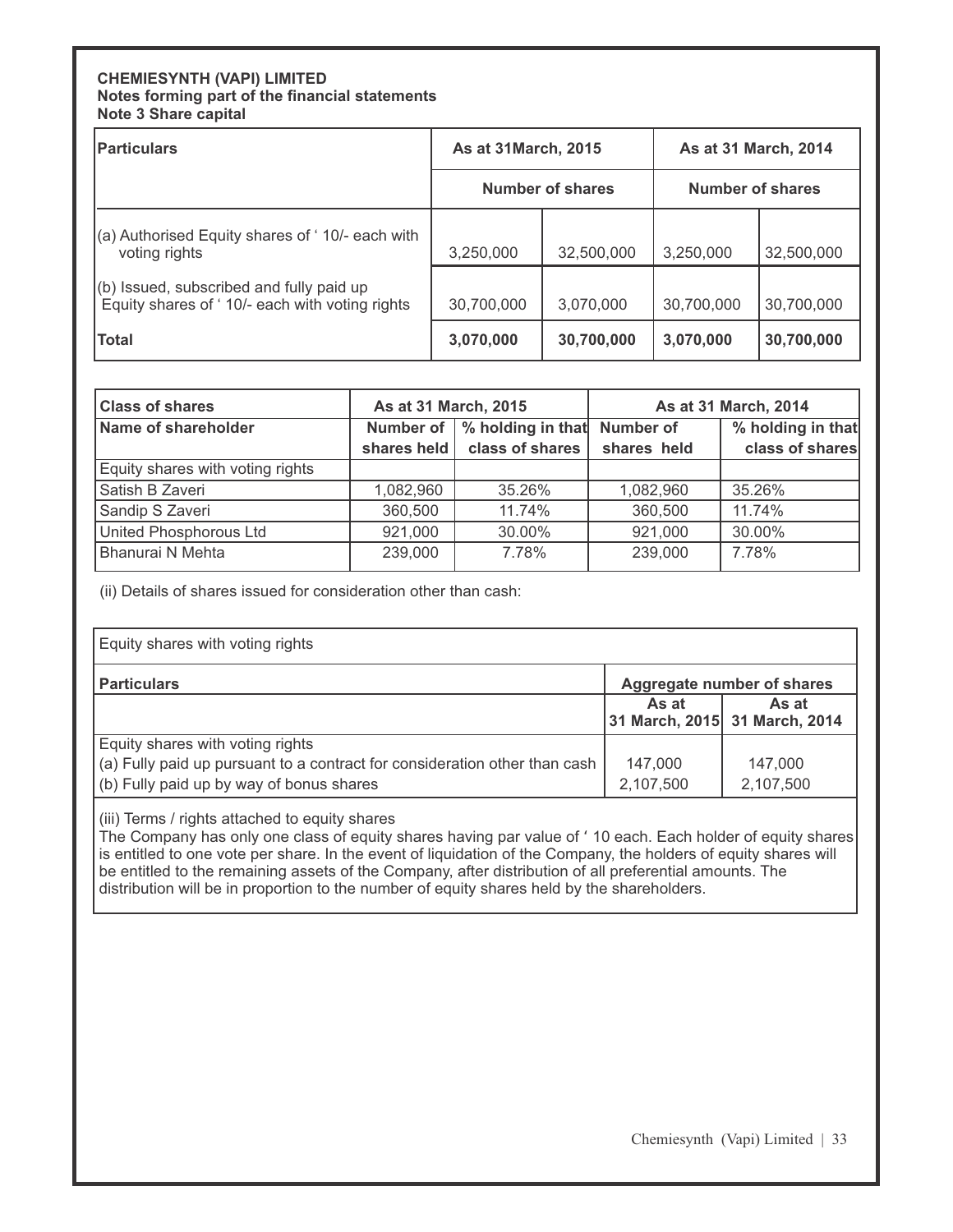| <b>Note 4 Reserves and surplus</b>                               |                         |                         |
|------------------------------------------------------------------|-------------------------|-------------------------|
| <b>Particulars</b>                                               | As at 31 March,<br>2015 | As at 31 March,<br>2014 |
| (a) Securities premium account                                   |                         |                         |
| Balance as at year end                                           | 12,650,000              | 12,650,000              |
| (b) Revaluation reserve                                          |                         |                         |
| Opening balance                                                  | 1,555,503               | 1,589,883               |
| Add: Addition on revaluations during the year                    |                         |                         |
| Less: Utilised for set off against depreciation                  | (34, 380)               | (34, 380)               |
| Written back / other utilisations during the year (give details) |                         |                         |
| Closing balance                                                  | 1,521,123               | 1,555,503               |
| (c) Cash Subsidy                                                 |                         |                         |
| Balance as at year end                                           | 1,156,929               | 1,156,929               |
| (d) Surplus / (Deficit) in Statement of Profit and Loss          |                         |                         |
| Opening balance                                                  | (8,385,499)             | (9,530,584)             |
| Add: Profit / (Loss) for the year                                | (9,706,458)             | 1,145,085               |
| Closing balance                                                  | (18,091,957)            | (8,385,499)             |
| <b>Total</b>                                                     | (2,763,905)             | 6,976,933               |

#### **Note 5 Long-term borrowings**

| <b>Particulars</b>                   | 2015       | As at 31 March,   As at 31 March,<br>2014 |
|--------------------------------------|------------|-------------------------------------------|
| (a) Term loans                       |            |                                           |
| From banks                           |            |                                           |
| Secured                              | 1,701,000  | 4,641,000                                 |
|                                      | 1,701,000  | 4,641,000                                 |
| (b) Loans from Directors and members |            |                                           |
| Unsecured                            | 53,891,000 | 45,891,000                                |
|                                      | 53,891,000 | 45,891,000                                |
| <b>Total</b>                         | 55,592,000 | 50,532,000                                |

Notes:

(i) The term loan is secured by:

(a) Equitable mortgage of factory land and building and hypothecation of

plant and machinery and other fixed assets of the company

(b) Personal guarantee of directors of the company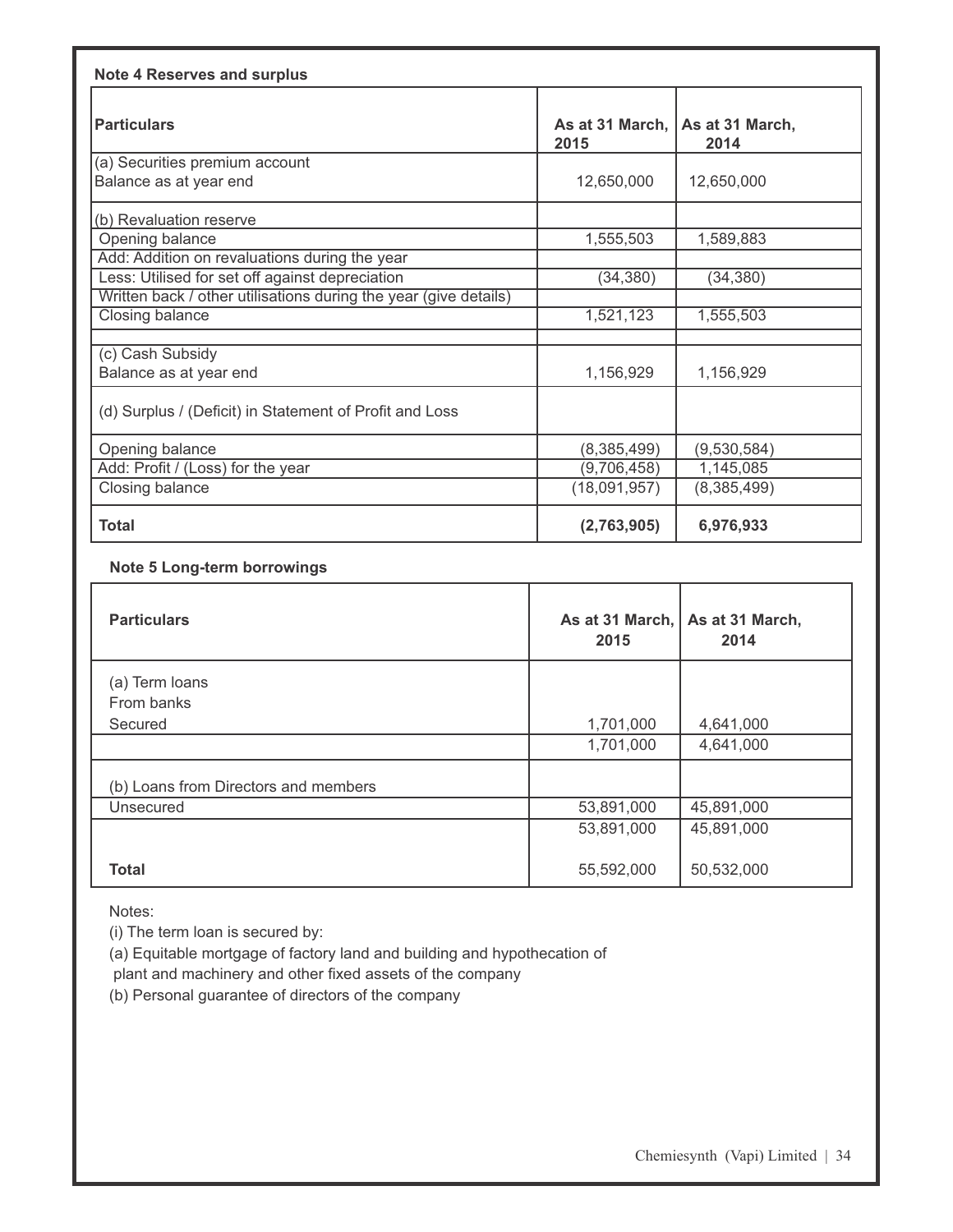#### **CHEMIESYNTH (VAPI) LIMITED**

**Notes forming part of the financial statements Note 6 Other long-term liabilities** 

| <b>Particulars</b>                         | As at 31 March, 2015 | As at 31 March, 2014 |
|--------------------------------------------|----------------------|----------------------|
| (a) Others:<br>(i) Advances from customers | 5,326,430            | 9,027,230            |
| <b>Total</b>                               | 5,326,430            | 9,027,230            |

#### **Note 7 Components of Deferred Tax**

#### **Liability/(Assets) (Net)**

| <b>Particulars</b>                                                     | As at 31 March, 2015 | As at 31 March, 2014 |  |  |
|------------------------------------------------------------------------|----------------------|----------------------|--|--|
| <b>Deferred Tax Liability</b><br>1. Differences in WDV of Fixed Assets | 17,453,132           | 16,298,902           |  |  |
| <b>Deferred Tax Asstes</b>                                             |                      |                      |  |  |
| 1. Unabsorbed Depreciation/Business Loss                               | 21.271.556           | 17,325,579           |  |  |
| 2. Brought forward MAT Credit u/s 115JB                                | 458,618              | 458,618              |  |  |
| <b>Net Deferred Tax Assets</b>                                         | 4,277,041            | 1,485,295            |  |  |
| <b>Net Deferred Tax Liability</b>                                      |                      |                      |  |  |

#### **Net Deferred Tax Liability Notes:**

The Company has not recognised Net Deferred Tax Asset of Rs. 4277041/-

**Note 8 Short-term borrowings** 

| <b>Particulars</b>                          | As at 31 March, 2015 | As at 31 March, |  |  |
|---------------------------------------------|----------------------|-----------------|--|--|
| (a) Loans repayable on demand<br>From banks | 8,494,836            | 11,118,896      |  |  |
| Total                                       | 8,494,836            | 11,118,896      |  |  |

#### **Notes:**

(i) Details of security for the secured short-term borrowings:

Loans repayable on demand from Bank of Baroda, SSI VIE branch, Vapi is secured by first and exclusive charge on inventories including stocks of raw materials, finished goods, work in process, stores and spares, receivables and equitable mortgage on the Land and buildings of the Company.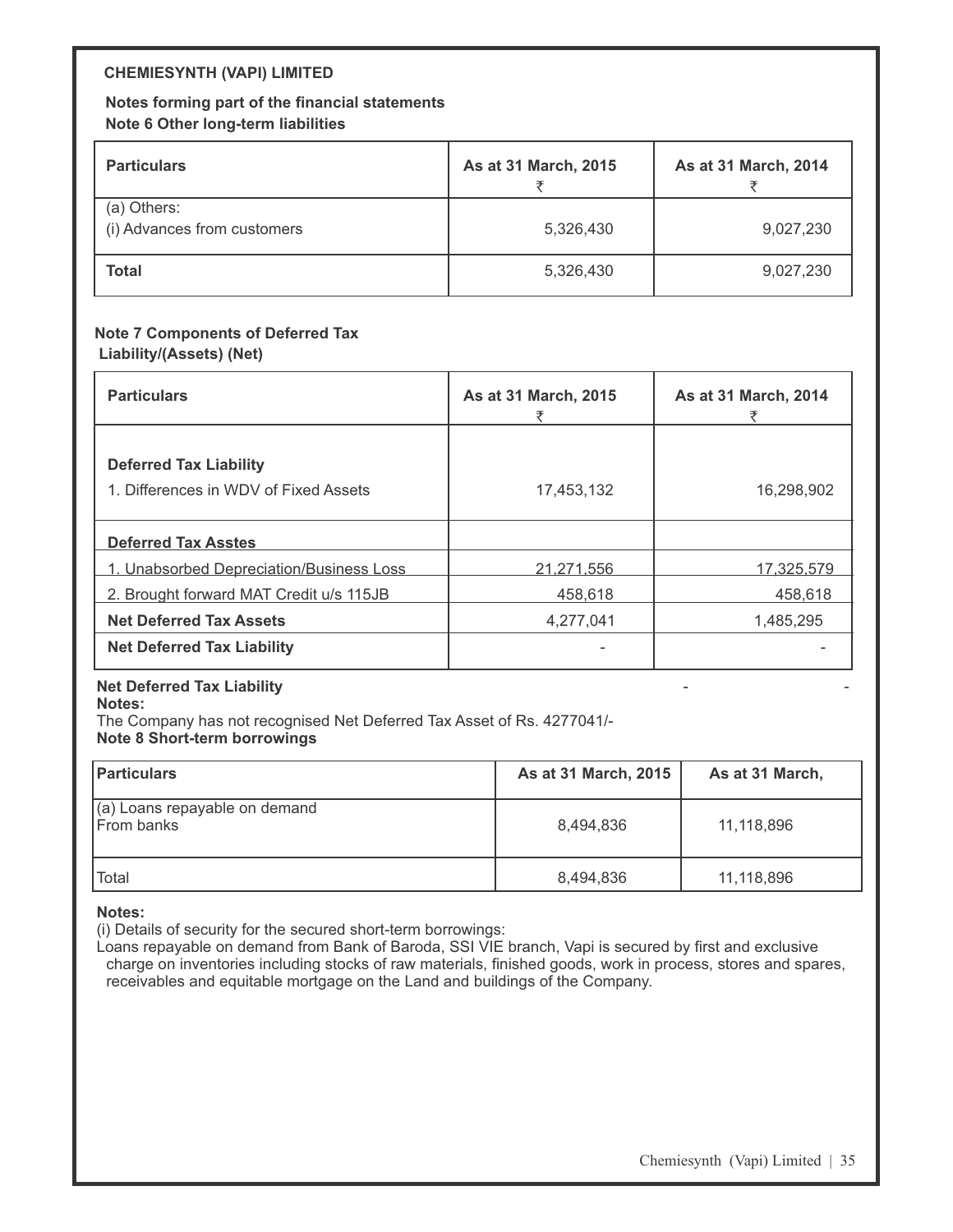| Note 9 Trade payables                                                                                  |                      |                      |  |  |  |  |  |  |
|--------------------------------------------------------------------------------------------------------|----------------------|----------------------|--|--|--|--|--|--|
| <b>Particulars</b>                                                                                     | As at 31 March, 2015 | As at 31 March, 2014 |  |  |  |  |  |  |
| Trade payables:<br>Other than Acceptances<br>(a) Total outstanding dues of Micro and Small Enterprises |                      | -                    |  |  |  |  |  |  |
| (b) Total outstanding of other payables                                                                | 21,631,769           | 20,759,180           |  |  |  |  |  |  |
| Total                                                                                                  | 21,631,769           | 20,759,180           |  |  |  |  |  |  |

# **Notes forming part of the financial statements**

#### **Note 10 Other current liabilities**

| l Particulars                                                                | <b>As at 31 March, 2015</b> | As at 31 March, 2014 |  |  |
|------------------------------------------------------------------------------|-----------------------------|----------------------|--|--|
| (a) Current maturities of long-term debt<br>(Refer Note (i) below) 2,940,000 | 2.940.000                   |                      |  |  |
| (a) Other payables<br>(i) Statutory liabilities                              | 344.153                     | 201.943              |  |  |
| l Total                                                                      | 3,284,153                   | 3,141,943            |  |  |

| <b>Particulars</b>                              | As at 31 March, 2014 | <b>As at 31 March, 2013</b> |
|-------------------------------------------------|----------------------|-----------------------------|
| $\vert$ (b) Term loans<br>From banks<br>Secured | 2,940,000            | 2,940,000                   |
| Total                                           | 2,940,000            | 2,940,000                   |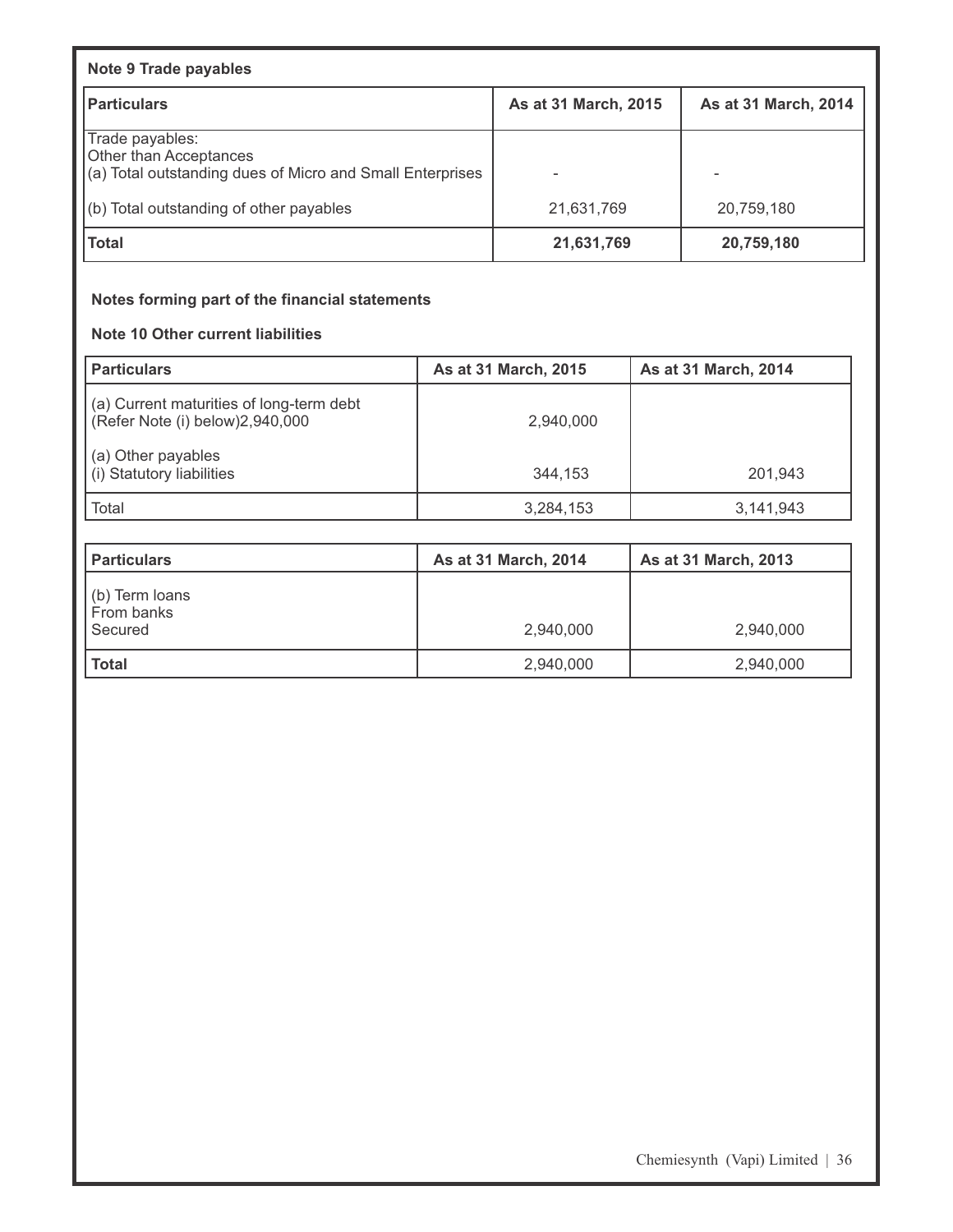Chemiesynth (Vapi) Limited | 37 Chemiesynth (Vapi) Limited | 37

|                 |                      |                       |               |                |                |                  |                            |                     |              |                 |                     |              |                |                      | <u>종종</u>                                            |                  |
|-----------------|----------------------|-----------------------|---------------|----------------|----------------|------------------|----------------------------|---------------------|--------------|-----------------|---------------------|--------------|----------------|----------------------|------------------------------------------------------|------------------|
| <b>TOTAL RS</b> | <b>PREVIOUS YEAR</b> | <b>GRAND TOTAL Rs</b> | TOTAL<br>Rs   | 6Computers     | 5 Vehicles     | Other Equipments | 4 Furniture & Fixture<br>ۿ | 3 Plant & Machinery | 2 Buildings  | 1Leasehold Land | 11 Tangible Assets. | TOTAL<br>Rs  | 1Goodwill      | 12 ntangible Assets: | PARTICULARS                                          |                  |
| 169,978,216     |                      | 167,612,541           | 167, 162, 541 | 769,887        | 2,773,220      | 6,219,070        |                            | 113,670,748         | 42,201,616   | 1,528,000       |                     | 450,000      | 450,000        |                      | <b>AS AT<br/>01.04.2014</b><br>Rs.                   |                  |
| 1,939,012       |                      | 826,920               | 826,920       | 7,700          | $\mathbf{I}$   | 77,664           |                            | 553,430             | 188,126      | ï               |                     | J.           | $\mathbf I$    |                      | <b>THE YEAR</b><br><b>ADDITIONS</b><br><b>DURING</b> | GROSS BLOCK      |
| 4,754,687       |                      | 2,087,088             | 2,087,088     | $\mathbf{I}$   | $\mathbf{I}$   | $\mathbf{I}$     |                            | 2,087,088           | $\mathbf{I}$ | $\,$            |                     | $\mathbf{I}$ | $\mathbf{I}$   |                      | <b>DEDUCTION</b><br>THE YEAR<br><b>DURING</b>        |                  |
| 167, 162, 541   |                      | 166,352,373           | 165,902,373   | 777,587        | 2,773,220      | 6,296,734        |                            | 112, 137, 090       | 42,389,742   | 1,528,000       |                     | 450,000      | 450,000        |                      | AS AT<br>31.03.2015<br>(Rs.)                         |                  |
| 62,301,609      |                      | 63,510,428            | 63,510,428    | 353,499        | 2,239,996      | 5,017,918        |                            | 43,807,985          | 12,091,030   | J.              |                     | $\mathbf{I}$ | $\mathbf{I}$   |                      | 31.03.2014<br><b>UP TO</b><br>(Rs.)                  |                  |
| 2,465,808       |                      | 2,813,897             | 2,813,897     | 374,069        | 826'06         | 347,942          |                            | 1,234,736           | 766,172      | ï               |                     | $\mathsf I$  | $\blacksquare$ |                      | <b>YEAR(Rs.)</b><br>DURING<br>THE                    |                  |
| 1,291,370       |                      | 864,989               | 864,989       | $\mathbf I$    | $\blacksquare$ | $\blacksquare$   |                            | 864,989             | $\mathbf{I}$ | $\,$            |                     | $\mathbf I$  | $\blacksquare$ |                      | 쯔<br>ECOUPED                                         | DEPRECIATION     |
| 34,380          |                      | 34,380                | 34,380        | $\blacksquare$ | $\mathbf I$    | 1                |                            | $\mathbf{I}$        | 34,380       | ï               |                     | $\mathbf{I}$ | $\mathbf{I}$   |                      | ON REVA-<br><b>LUATION</b><br>(Rs.)                  |                  |
| 63,510,428      |                      | 65,493,716            | 65,493,716    | 727,568        | 2,330,974      | 5,365,860        |                            | 44,177,732          | 12,891,582   | ı               |                     | Ţ            | $\mathbf{I}$   |                      | 31.03.2015<br>AS AT<br>(Rs.)                         |                  |
| 103,652,113     |                      | 100,858,657           | 100,408,657   | 50,019         | 442,246        | 930,874          |                            | 67,959,358          | 29,498,160   | 1,528,000       |                     | 450,000      | 450,000        |                      | <b>AS AT<br/>31.03.2015</b><br>(Rs.)                 | <b>NET BLOCK</b> |
| 107,676,607     |                      | 104, 102, 113         | 103,652,113   | 416,388        | 533,224        | 1,201,152        |                            | 69,862,763          | 30,110,586   | 1,528,000       |                     | 450,000      | 450,000        |                      | AS AT<br>31.03.2014<br>(Rs.)                         |                  |

CHEMIESYNTH (VAPI) LIMITED<br>Notes forming part of the financial statements<br><u>NOTE:-11,12 FIXED ASSETS</u> **NOTE:-1 Notes forming part of the financial statements CHEMIESYNTH (VAPI) LIMITED 1,12 FIXED ASSETS**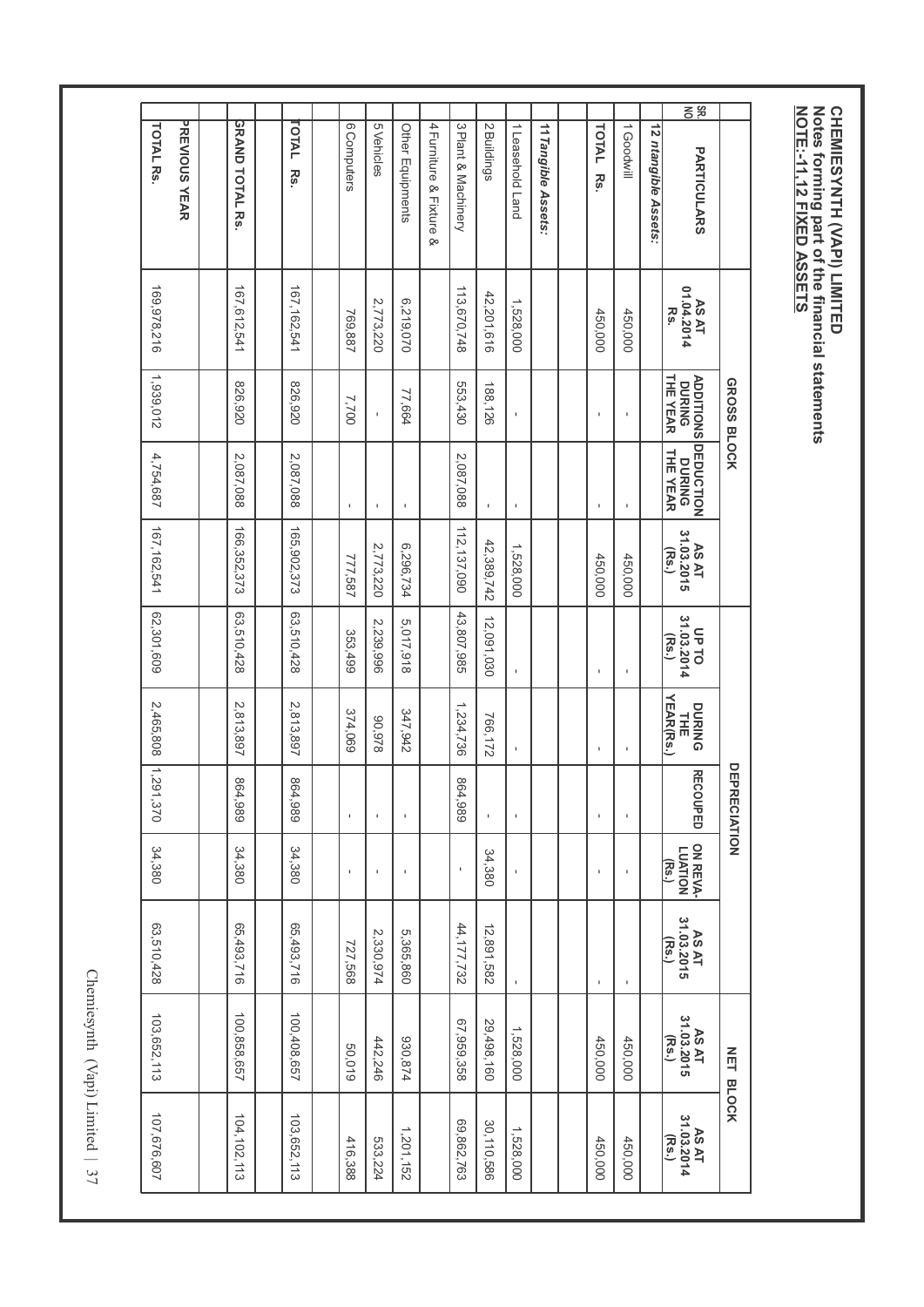| <b>Note 13 Non-current investments</b>                                                        |                                             |        |  |  |  |  |  |
|-----------------------------------------------------------------------------------------------|---------------------------------------------|--------|--|--|--|--|--|
| <b>Particulars</b>                                                                            | As at 31 March, 2015   As at 31 March, 2014 |        |  |  |  |  |  |
| Investments (At cost):<br>Trade, Unquoted:<br>(a). National Savings Certificates - VIII Issue |                                             |        |  |  |  |  |  |
| (Held in the name<br>of employee of the Company<br>(nominee) and deposited with Government    | 35,000                                      | 35,000 |  |  |  |  |  |
| Department)<br><b>Total - Trade</b>                                                           | 35,000                                      | 35,000 |  |  |  |  |  |
| <b>Total</b>                                                                                  | 35,000                                      | 35,000 |  |  |  |  |  |

## **Note 14 Long-term loans and advances**

| <b>Particulars</b>                                                                                            | As at 31 March, 2015 | As at 31 March, 2014 |
|---------------------------------------------------------------------------------------------------------------|----------------------|----------------------|
| (a) Security deposits<br>Secured, considered good<br>Unsecured, considered good                               | 1,647,714            | 1,647,714            |
| (b) Loans and advances to employees<br>Unsecured, considered good                                             | 909,458              | 569,258              |
| © Advance income tax (net of provisions<br>' Nil (As at 31 March, 2014 ' Nil) - Unsecured,<br>considered good | 812,641              | 455,470              |
| <b>Total</b>                                                                                                  | 3,369,813            | 2,672,442            |

## **Notes forming part of the financial statements**

#### **Note 15 Inventories**

(At lower of cost and net realisable value)

| <b>Particulars</b>                                          | As at 31 March, 2015 | As at 31 March, 2014 |
|-------------------------------------------------------------|----------------------|----------------------|
| (a) Raw materials                                           | 1,257,913            | 4,178,764            |
| (b) Work-in-progress                                        | 5,426,475            | 6,623,100            |
| © Finished goods<br>(other than those acquired for trading) | 135                  | 5,016,960            |
| (d) Stores and spares                                       | 924,371              | 982,572              |
| <b>Total</b>                                                | 7,608,894            | 16,801,396           |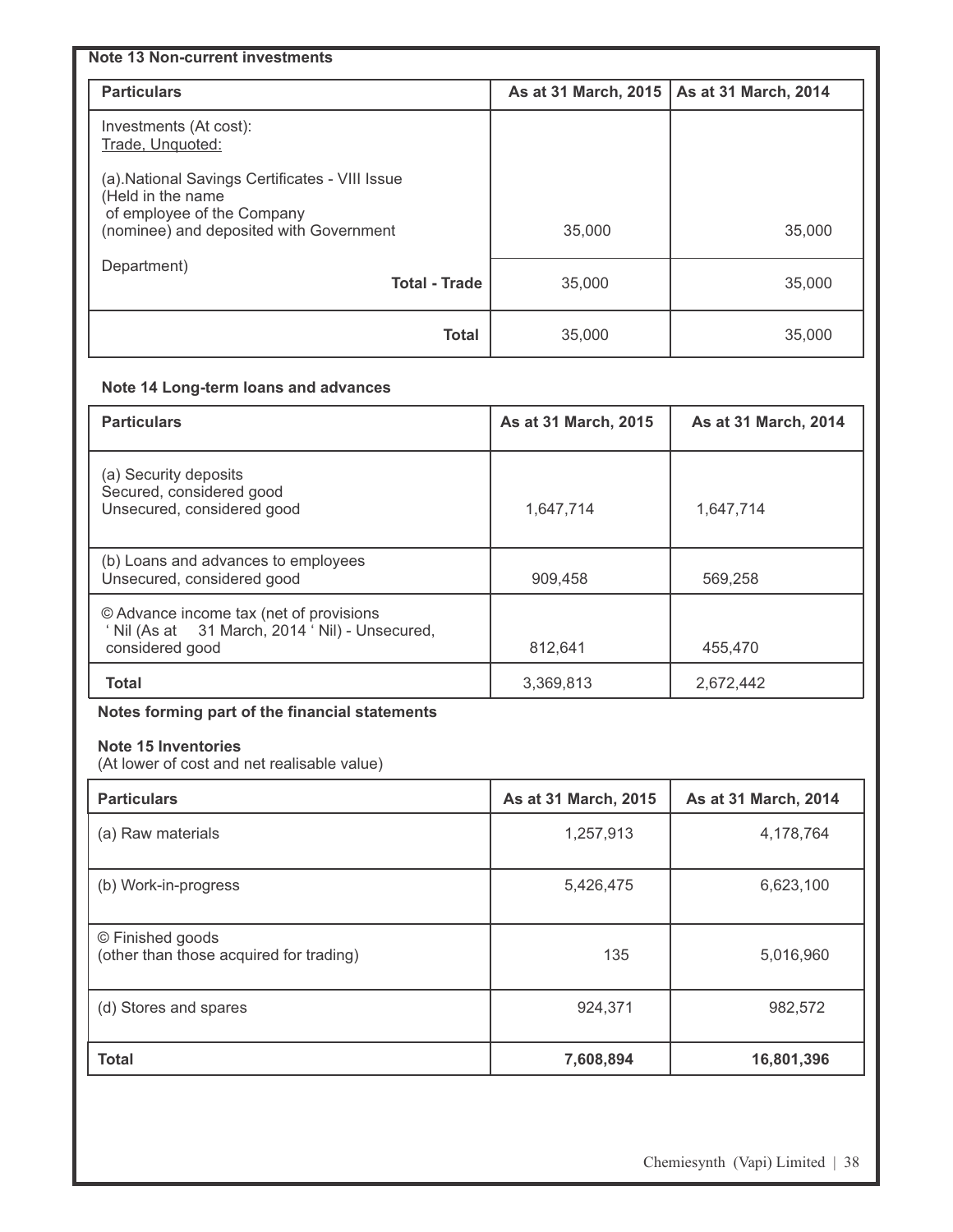| Note: Details of inventory of work-in-progress |                      |                      |  |  |  |  |  |  |
|------------------------------------------------|----------------------|----------------------|--|--|--|--|--|--|
| <b>Particulars</b>                             | As at 31 March, 2015 | As at 31 March, 2014 |  |  |  |  |  |  |
| 4 SNA                                          | 934,500              | 1,869,000            |  |  |  |  |  |  |
| 5 NI                                           |                      | 1.050.000            |  |  |  |  |  |  |
| 2:6 Di Chloro 4 Amino Phenol                   | 30,450               |                      |  |  |  |  |  |  |
| CAR-III                                        | 638,925              |                      |  |  |  |  |  |  |
| DEMAP Aldehyde                                 |                      | 1.130.000            |  |  |  |  |  |  |
| Other items                                    | 3,822,600            | 2,574,000            |  |  |  |  |  |  |
|                                                |                      |                      |  |  |  |  |  |  |
|                                                | 5,426,475            | 6,623,000            |  |  |  |  |  |  |

### **Note 16 Trade receivables**

| <b>Particulars</b>                                                                                                                          | As at 31 March, 2015 | As at 31 March, 2014 |
|---------------------------------------------------------------------------------------------------------------------------------------------|----------------------|----------------------|
| Trade receivables outstanding for a period<br>exceeding six months from the date they<br>were due for payment<br>Unsecured, considered good |                      |                      |
| Doubtful                                                                                                                                    |                      |                      |
|                                                                                                                                             |                      |                      |
| Less: Provision for doubtful trade receivables                                                                                              |                      |                      |
|                                                                                                                                             |                      |                      |
| Other Trade receivables                                                                                                                     |                      |                      |
| Unsecured, considered good                                                                                                                  | 8,157,524            | 3,332,919            |
|                                                                                                                                             | 8,157,524            | 3,332,919            |
| <b>Total</b>                                                                                                                                | 8, 157, 524          | 3,332,919            |

# **Notes forming part of the financial statements**

#### **Note 17 Cash and cash equivalents**

| <b>Particulars</b>                                                                         | As at 31 March, 2015 | As at 31 March, 2014 |
|--------------------------------------------------------------------------------------------|----------------------|----------------------|
| (a) Cash on hand<br>(b) Balances with banks                                                | 29,841               | 21,965               |
| (i) In current accounts<br>(iii) In deposit accounts (Refer Note (i) below)                | 704,288<br>244.000   | 2,847,033<br>400,000 |
| Total                                                                                      | 978,129              | 3,268,998            |
| Of the above, the balances that meet the definition<br>of Cash and cash equivalents as per |                      |                      |
| AS 3 Cash Flow Statements is                                                               | 978,129              | 3,268,998            |
|                                                                                            |                      |                      |

#### **Note 18 Short-term loans and advances**

| <b>Particulars</b>                                                                                                                                                             | As at 31 March, 2015         | As at 31 March, 2014           |
|--------------------------------------------------------------------------------------------------------------------------------------------------------------------------------|------------------------------|--------------------------------|
| (a) Balances with government authorities<br>Unsecured, considered good<br>(i) CENVAT credit receivable<br>(ii) Service Tax credit receivable<br>(iii) Excise refund receivable | 743,439<br>282,930<br>64.458 | 1,557,185<br>172,949<br>64.458 |
| (b) Advance to suppliers                                                                                                                                                       | 48.474                       | 84,704                         |
| <b>Total</b>                                                                                                                                                                   | 1,139,301                    | 1,923,664                      |
|                                                                                                                                                                                |                              | Chomiowith (Van) I imital 1.30 |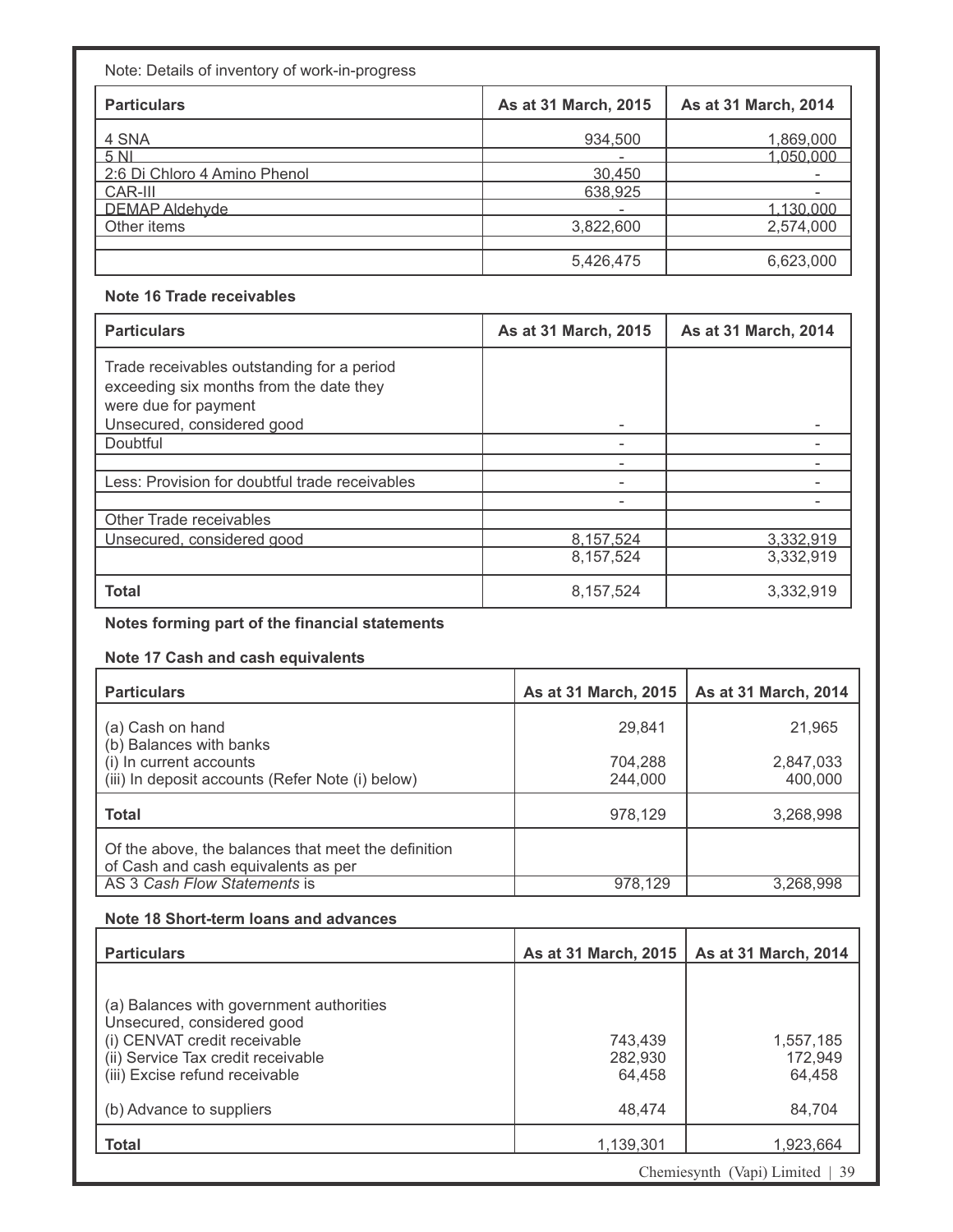| Note 19 Other current assets                     |         |                                             |
|--------------------------------------------------|---------|---------------------------------------------|
| <b>Particulars</b>                               |         | As at 31 March, 2015   As at 31 March, 2014 |
| (a) Accruals<br>(i) Interest accrued on deposits | 117,963 | 119,648                                     |
| <b>Total</b>                                     | 117,963 | 119,648                                     |

**Notes forming part of the financial statements** 

## **Note 20 Revenue from operations**

| <b>Particulars</b>                                        | For the year ended<br>31 March, 2015 | For the year ended<br>31 March, 2014 |
|-----------------------------------------------------------|--------------------------------------|--------------------------------------|
| (a) Sale of products (Refer Note (i) below)               | 85,841,811                           | 81,536,807                           |
| (b) Job Work charges                                      | 24,504,490                           | 13,169,115                           |
| I©<br>Other operating revenues<br>(Refer Note (ii) below) | 991,743                              | 1,620,441                            |
| <b>Total</b>                                              | 111,338,044                          | 96,326,363                           |

| <b>Particulars</b>                         | For the year ended | For the year ended |
|--------------------------------------------|--------------------|--------------------|
|                                            | 31 March, 2015     | 31 March, 2014     |
| Sale of products comprises:<br>$\vert$ (1) |                    |                    |
| Manufactured goods                         |                    |                    |
| 4 SNA                                      | 18,909,200         | 23,290,301         |
| 5 NI                                       | 3,057,111          | 7,353,600          |
| CAR-III                                    |                    | 2,164,100          |
| 2:6 Di Chloro 4 Amino Phenol               | 38,618,000         | 22,575,000         |
| <b>DEMAP Aldehyde</b>                      | 23,352,500         | 26,153,806         |
| $2:4$ DCBS                                 | 1,905,000          |                    |
| <b>Total - Sale of manufactured goods</b>  | 85,841,811         | 81,536,807         |
| <b>Total - Sale of products</b>            | 85,841,811         | 81,536,807         |
| (ii) Other operating revenues:             |                    |                    |
| Sale of waste products                     | 487,347            | 665,097            |
| Sale of scrap                              | 504,396            | 955,344            |
| <b>Total - Other operating revenues</b>    | 991,743            | 1,620,441          |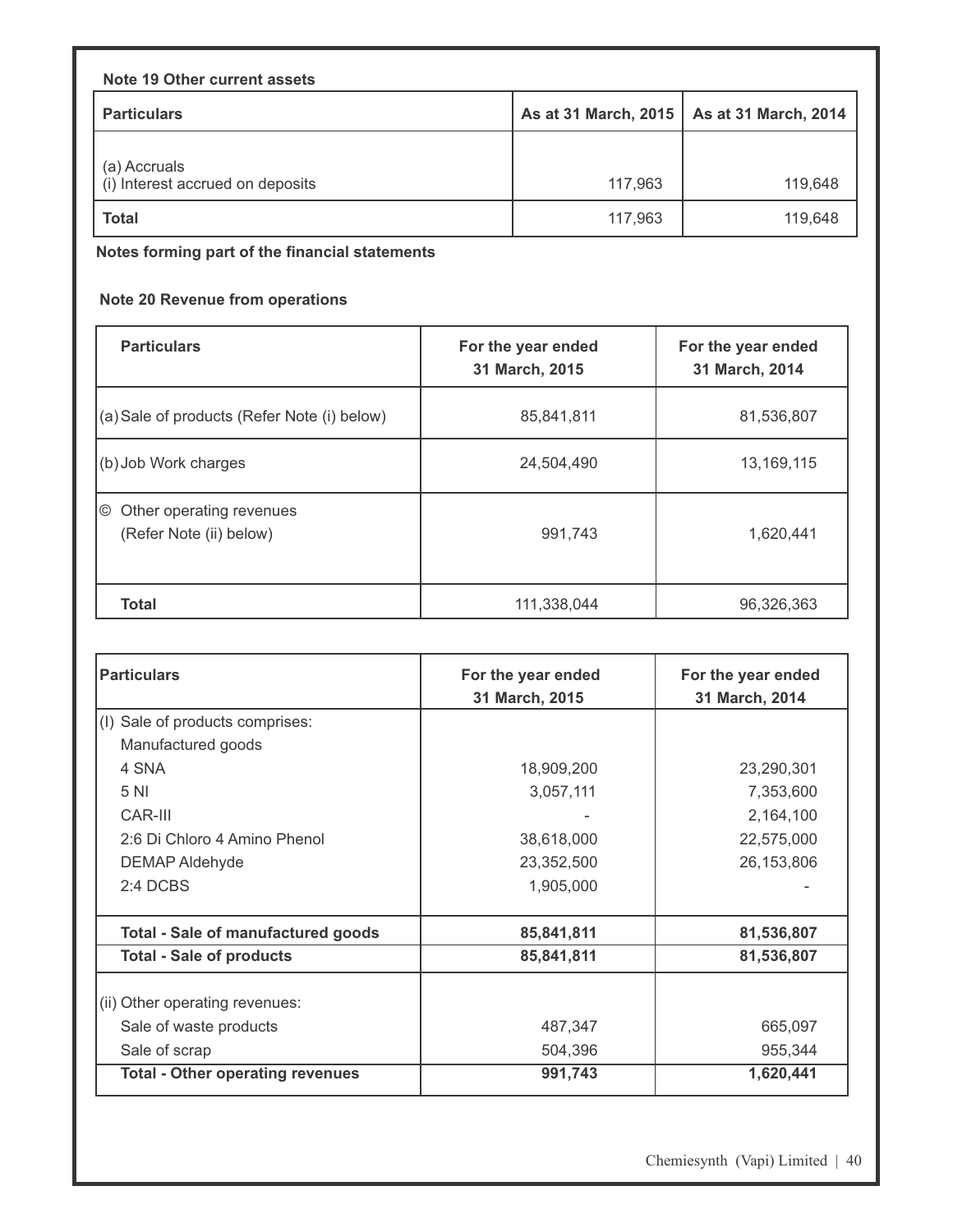## **Note 21 Other income**

| <b>Particulars</b>                                                                                                                     | For the year ended<br>31 March, 2015 | For the year ended<br>31 March, 2014 |
|----------------------------------------------------------------------------------------------------------------------------------------|--------------------------------------|--------------------------------------|
| (a) Interest income (Refer Note (i) below)<br>(b) Other non-operating income (net of<br>expenses directly attributable to such income) | 182,144                              | 194,670                              |
| (Refer Note (ii) below)                                                                                                                | 29,309                               | 1,130,683                            |
| Total                                                                                                                                  | 211,453                              | 1,325,353                            |

#### **Note**

| <b>Particulars</b>                                                       | For the year ended<br>31 March, 2015 | For the year ended<br>31 March, 2014 |
|--------------------------------------------------------------------------|--------------------------------------|--------------------------------------|
| (i)<br>Interest income comprises:<br>Interest from banks on:<br>deposits | 171,093                              | 153,189                              |
| Interest on income tax refund                                            | 11,051                               | 41,481                               |
| <b>Total - Interest income</b>                                           | 182,144                              | 194,670                              |

#### **Note**

| <b>Particulars</b>                         | For the year ended | For the year ended |
|--------------------------------------------|--------------------|--------------------|
|                                            | 31 March, 2015     | 31 March, 2014     |
| (ii) Other non-operating income comprises: |                    |                    |
| Profit on sale of assets                   | 29,309             | 1,130,683          |
|                                            |                    |                    |
| <b>Total - Other non-operating income</b>  | 29,309             | 1,130,683          |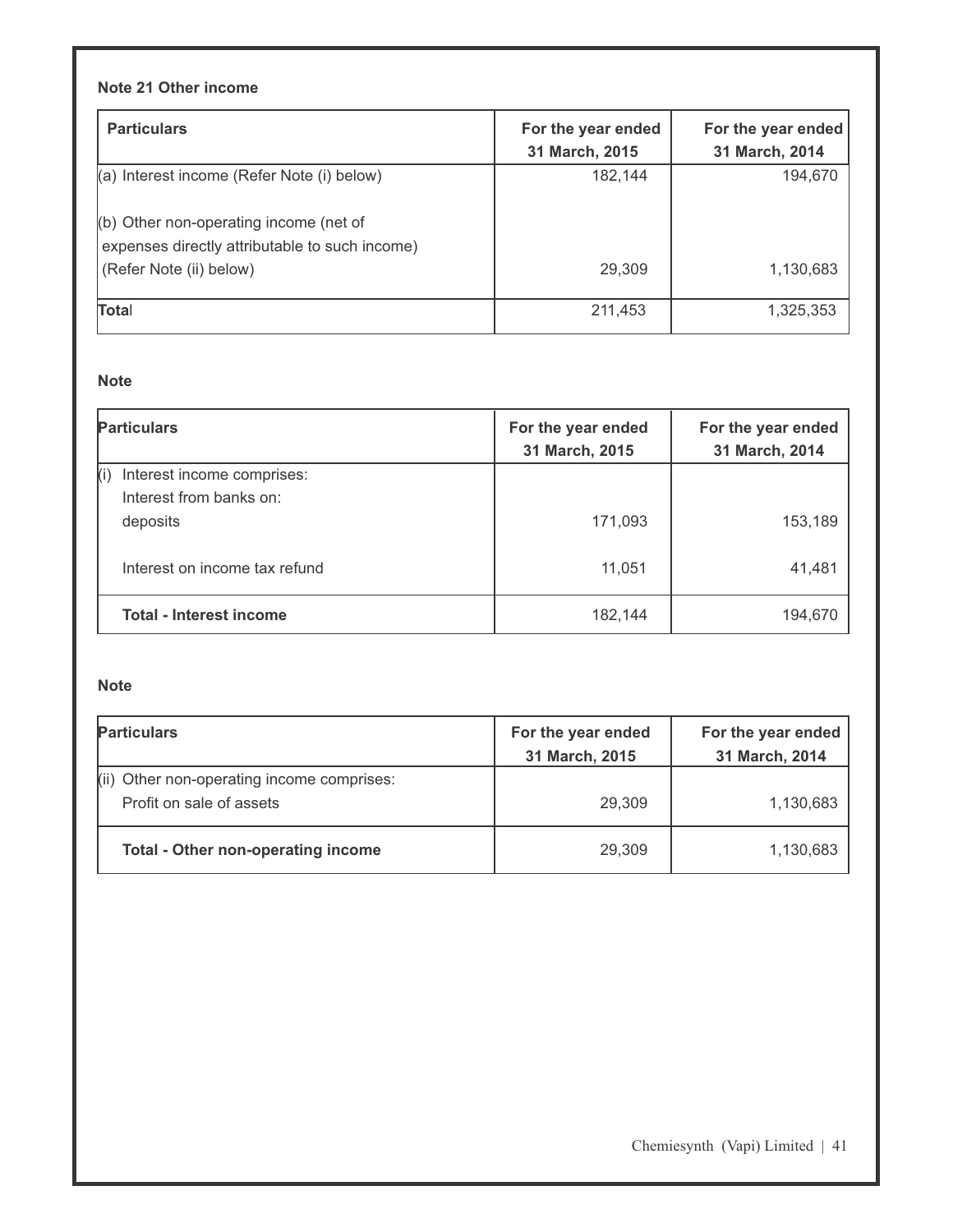#### **CHEMIESYNTH (VAPI) LIMITED Notes forming part of the financial statements**

#### **Note 22.a Cost of materials consumed**

| <b>Particulars</b>           | For the year ended<br>31 March, 2015 | For the year ended<br>31 March, 2014 |
|------------------------------|--------------------------------------|--------------------------------------|
| Opening stock                | 4,178,764                            | 1,927,512                            |
| Add: Purchases               | 53,067,911                           | 57,080,744                           |
|                              | 57,246,675                           | 59,008,256                           |
| Less: Closing stock          | (1, 257, 913)                        | (4, 178, 764)                        |
| Cost of material consumed    | 55,988,762                           | 54,829,492                           |
| Material consumed comprises: |                                      |                                      |
| Ace Napthene                 | 2,429,982                            | 2,772,243                            |
| <b>Fast Red RL Base</b>      |                                      | 2,983,000                            |
| Caustic Soda Lye             | 2,804,311                            | 2,874,023                            |
| 2:6 Di Chloro Phenol         | 10,484,250                           | 5,012,500                            |
| Potassium Permanganate       | 8,135,153                            | 8,965,746                            |
| Di Ethyl Meta Amino Phenol   | 13,696,300                           | 14,617,000                           |
| Other items                  | 18,438,766                           | 17,604,980                           |
| Total                        | 55,988,762                           | 54,829,492                           |

#### **Note 22.b Changes in inventories of finished goods, work-in-progress and stock-in-trade**

| <b>Particulars</b>                                                              | For the year ended<br>31 March, 2015 | For the year ended<br>31 March, 2014' |
|---------------------------------------------------------------------------------|--------------------------------------|---------------------------------------|
| Inventories at the end of the year:                                             |                                      |                                       |
| Finished goods<br>Work-in-progress                                              | 135<br>5,426,475<br>5,426,610        | 5,016,960<br>6,623,100<br>11,640,060  |
| Inventories at the beginning of the year:<br>Finished goods<br>Work-in-progress | 5,016,960<br>6,623,100<br>11,640,060 | 385,409<br>4,851,916<br>5,237,325     |
| Net (increase) / decrease                                                       | 6,213,450                            | (6,402,735)                           |

#### **Note 23 Employee benefits expense**

| <b>Particulars</b>                                                                                                     | For the year ended<br>31 March, 2015             | For the year ended<br>31 March, 2014                         |
|------------------------------------------------------------------------------------------------------------------------|--------------------------------------------------|--------------------------------------------------------------|
| Salaries and wages<br>Contributions to provident and other funds<br>Gratuity<br>Staff welfare expenses<br><b>Total</b> | 10,094,860<br>1,409,457<br>330,093<br>11,834,410 | 9,541,364<br>1,228,660<br>117,995<br>275,736<br>11, 163, 755 |
| Note 24 Finance costs                                                                                                  |                                                  |                                                              |
| <b>Particulars</b>                                                                                                     | For the year ended<br>31 March, 2015             | For the year ended<br>31 March, 2014                         |
| (a) Interest expense on:<br>(i) Borrowings                                                                             | 2,642,662                                        | 2,938,056                                                    |
| <b>Total</b>                                                                                                           | 2,642,662                                        | 2,938,056                                                    |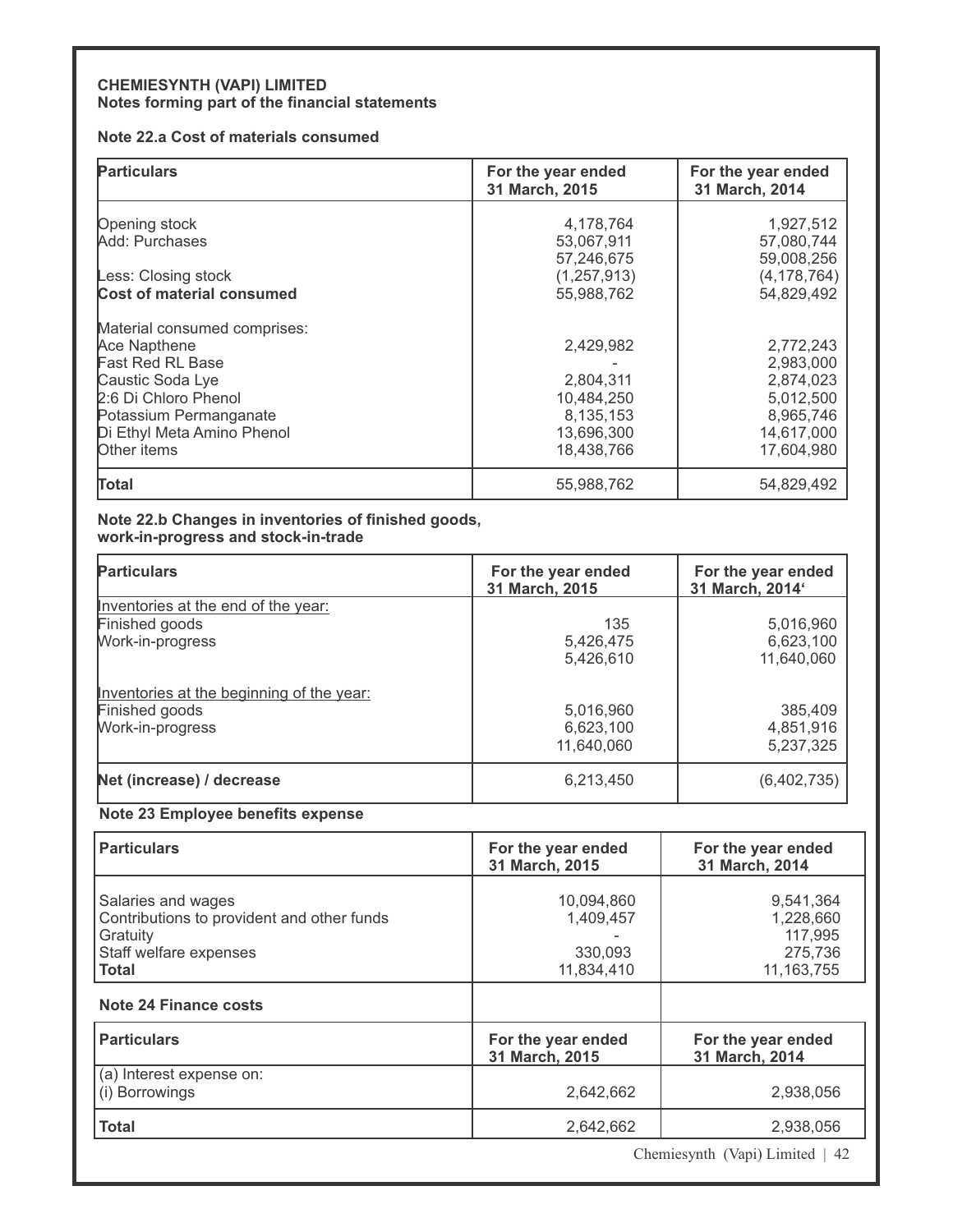## **Note 25 Other expenses**

| <b>Particulars</b>                          | For the year ended<br>31 March, 2015 | For the year ended<br>31 March, 2014 |
|---------------------------------------------|--------------------------------------|--------------------------------------|
|                                             |                                      |                                      |
| Consumption of stores and spare parts       | 2,428,034                            | 1,077,395                            |
| Consumption of packing materials            | 738,795                              | 732,294                              |
| Job work charges                            | 492,831                              | 938,650                              |
| Power and fuel                              | 15,487,472                           | 12,229,013                           |
| Water charges                               | 1,316,448                            | 1,095,897                            |
| Repairs and maintenance - Buildings         | 190,401                              | 68,068                               |
| Repairs and maintenance - Machinery         | 1,471,738                            | 941,520                              |
| Repairs and maintenance - Others            | 110,445                              | 73,071                               |
| Insurance                                   | 277,042                              | 332,929                              |
| Rates and taxes                             | 123,515                              | 597,642                              |
| Communication                               | 222,605                              | 210,417                              |
| Travelling and conveyance                   | 349,778                              | 428,649                              |
| Printing and stationery                     | 108,132                              | 151,770                              |
| Freight and forwarding                      | 736,600                              | 780,136                              |
| Legal and professional fees                 | 752,431                              | 572,028                              |
| Payments to auditors (Refer Note (i) below) | 40,000                               | 25,000                               |
| Service charges                             | 157,214                              | 87,690                               |
| Contract labour charges                     | 6,040,146                            | 4,947,461                            |
| <b>Bank charges</b>                         | 231,332                              | 95,413                               |
| Effluent treatment and disposal charges     | 5,456,797                            | 2,754,366                            |
| Miscellaneous expenses                      | 5,031,018                            | 3,372,845                            |
| <b>Total</b>                                | 41,762,774                           | 31,512,254                           |

#### **Notes:**

| <b>Particulars</b>                                                                                                              | For the year ended<br>31 March, 2015 | For the year ended 31<br><b>March, 2014</b> |
|---------------------------------------------------------------------------------------------------------------------------------|--------------------------------------|---------------------------------------------|
| (I) Payments to the auditors comprises<br>(net of service tax input credit, where applicable):<br>As auditors - statutory audit | 40,000                               | 25,000                                      |
| Total                                                                                                                           | 40,000                               | 25,000                                      |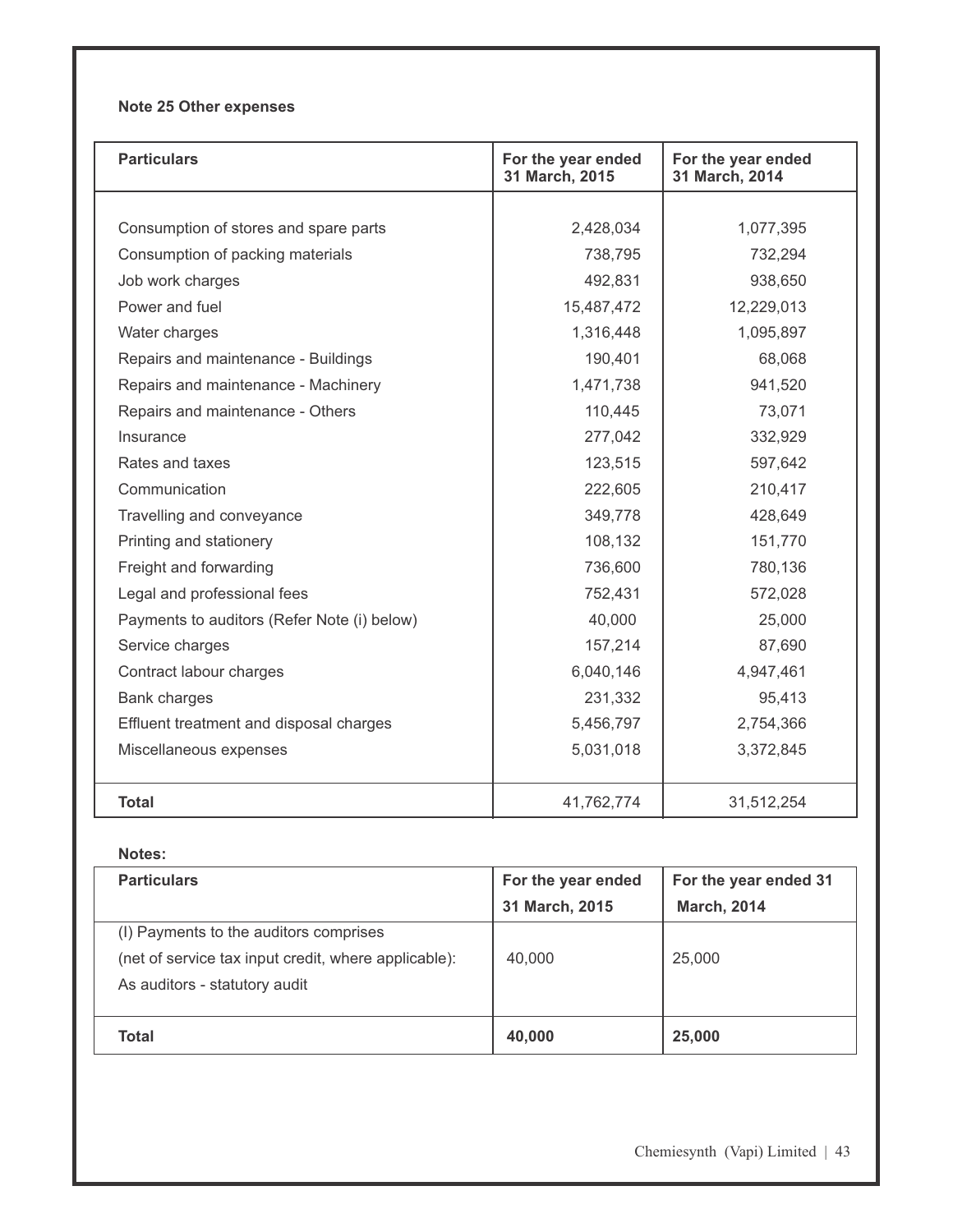# **CHEMIESYNTH (VAPI) LIMITED**

#### **Notes forming part of the financial statements CORPORATE INFORMATION**

The main business activities of Chemiesynth (Vapi) Limited is manufacturing and processing of Dye Intermediates and Chemicals.

#### **BASIS OF PREPARATION OF FINANCIAL STATEMENTS**

The financial statements of the Company have been prepared in accordance with the Generally Accepted Accounting Principles in India (Indian GAAP) under the historical cost convention, except for certain tangible assets which are being carried at revalued amounts.Pursuant to section 133 of the Companies Act, 2013 read with Rule 7 of the Companies (Accounts) Rules, 2014 till the Standards of Accounting or any addendum thereto are prescribed by Central Government in consultation and recommendation of the National Financial Reporting Authority, the existing Accounting Standards notified under the Companies Act, 1956 shall continue to apply. Consequently, these financial statements have been prepared to comply in all material aspects with the Accounting Standards notified under section 211(3C) [Companies (Accounting Standards), 2006, as amended] and other relevant provisions of the Companies Act, 2013.

#### **SIGNIFICANT ACCOUNTING POLICIES**

#### **a) FIXED ASSETS**

- 1. Tangible assets are stated at cost, adjusted by revaluation at current replacement values wherever applicable.
- 2. Depreciation on tangiable assets is calculated on a straight-line basis as per the rates prescribed under Schedule II of the Companies Act,2013.
- 3. The Company has provided depreciation on revalued amounts of fixed assets as per the rates prescribed under Schedule II of the Copanies Act,2013
- 4. The Company has provided depreciation on additions to assets during the year on prorata basis with reference to the month of addition..

#### **b) INVENTORIES**

Raw Materials are valued at cost, Work-in-process is valued at estimated cost, Finished Goods are valued at estimated cost or market value which ever is lower and Packing Materials, Fuel & Stores & Spares are valued at cost.

#### **c) EXCISE DUTY**

 Excise duty is accounted as and when the same is paid on the dispatch of the goods from factory.No provision is made for excise duty in respect of finished products lying in the factory, as the same has no impact on the profit of the year.

#### **d) RETIREMENT BENEFITS**

Retirement benefits such as Gratuity, Leave encashment are accounted on cash basis.

#### **e) PURCHASE AND SALE**

Purchase of raw materials include processing charges paid and is net of resale of raw material. Sales include job charges received.

#### **f) TAXATION**

Income Tax comprises of Current Tax and Deferred Tax. The provision for Current Income Tax is made on the assessable income at the rate applicable to relevant Assessement Year. Deferred Tax Asset and Deferred Tax liability are calculated by applying taxrate and taxlaws that have been enacted by the Balance Sheet Date.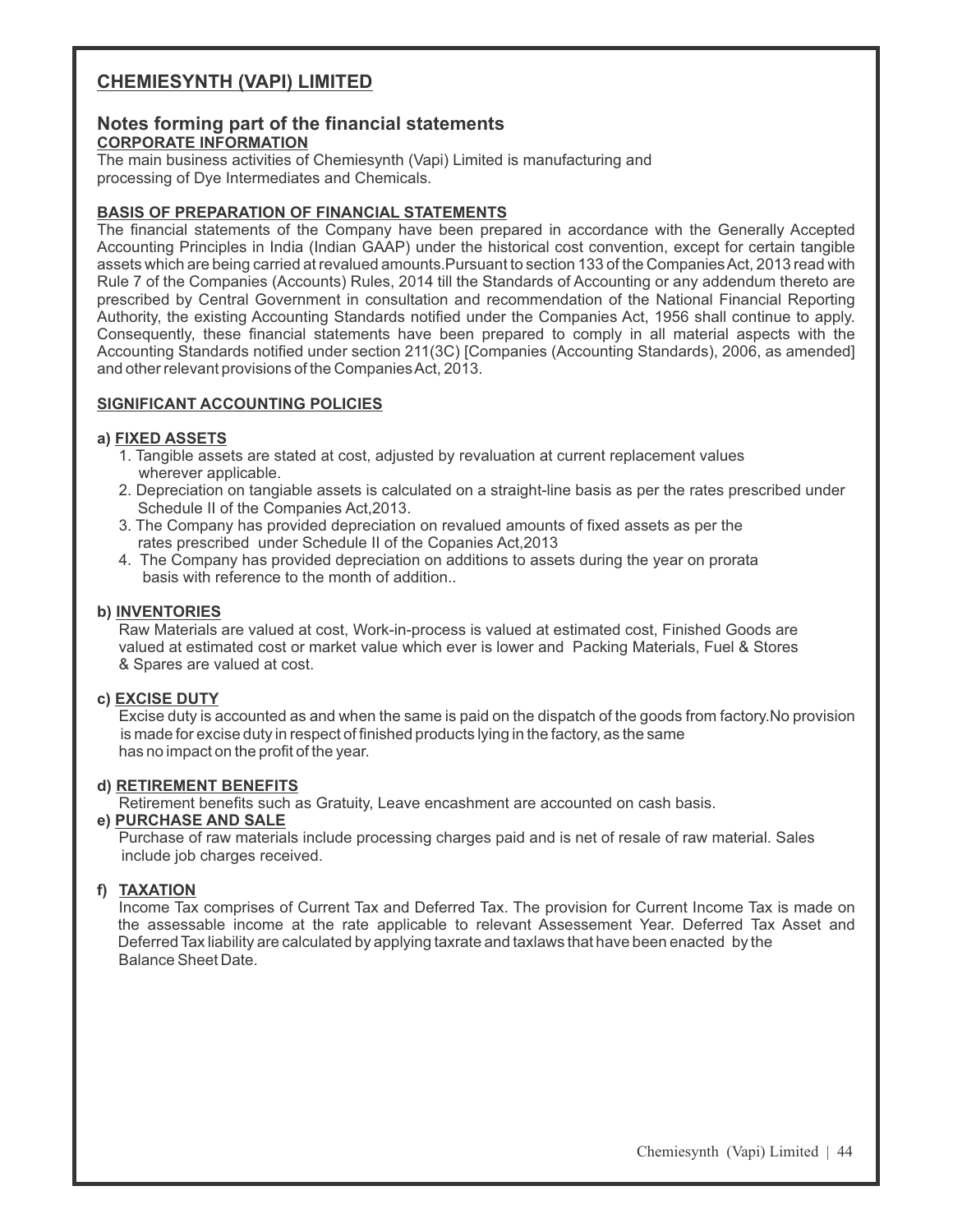### **CHEMIESYNTH (VAPI) LIMITED Notes forming part of the financial statements**

- 26 Contingent Liabilities not provided for in respect of : Letter of Guarantees issued by the Bank Rs. 10,000/- (Rs. 10,000/-)
- 27 The depreciation provided during the year includes Rs. 0.34 Lacs on the increased gross value of Buildings arising on revaluation and the same is recouped from Revaluation Reserve.
- 28 The Balances of Debtors, Creditors & Loans & Advances are subject to confirmations.
- 29 The company has not received any intimation from suppliers regarding their status under the Micro, Small & Medium Enterprise Devlopment Act,2006 and hence disclosure requirements in the this regard could not be provided.
- 30 The Company's primary business segment is manufacturing of Dyes & Intermediates. Based on guiding principles given in Accounting Standard on " Segment Reporting" AS-17 issued by the Institute of Chartered Accountants of India. this activity falls with in a single primary business segment and accordingly the disclosure requirements of AS-17 in this regard are not applicable.
- 31 **Related party Disclosures**

During the year the company entered into transaction with the related parties. Those transactions along with related balances as at 31st March,2015 and for the year then ended are presented in the following table.

| a). | Related parties where control exists.<br>1). Joint venture                                                                                                                                                                                                                            | 2014-15<br>Nil          | 2013-14<br>Nil        |
|-----|---------------------------------------------------------------------------------------------------------------------------------------------------------------------------------------------------------------------------------------------------------------------------------------|-------------------------|-----------------------|
|     | 2).Associates                                                                                                                                                                                                                                                                         |                         |                       |
|     | A). CS Speciality chemical Pvt Ltd<br>Sales of goods/Processing charges<br>Purchase of goods                                                                                                                                                                                          | 25,627,055<br>2,188,800 | 23,908,114<br>109,782 |
|     | Outstanding balance as at the year<br>end receivable (Net)                                                                                                                                                                                                                            | 550,511                 | 533,411               |
|     | 3). Key Management Personnel and their relatives<br>Mr.Satish B Zaveri<br>Mr.Sandeep S. Zaveri (Son)<br>Mrs. Kamal S Zaveri (Spouse)<br>Nature of transactions<br>Salary paid to Director(including contribution to PF)<br>Mr.Sandeep S. Zaveri<br>Outstanding balance as at year end | 168,504                 | 168,504               |
| 32  | <b>Payment to Auditors:</b>                                                                                                                                                                                                                                                           | 2014-2015<br>Rs.        | 2013-2014<br>Rs.      |
|     | a) For Statutory Audit Fees                                                                                                                                                                                                                                                           | 35,000                  | 20,000                |
|     | b) For Tax Audit Fees                                                                                                                                                                                                                                                                 | 5,000                   | 5,000                 |
|     |                                                                                                                                                                                                                                                                                       | 40,000                  | 25,000                |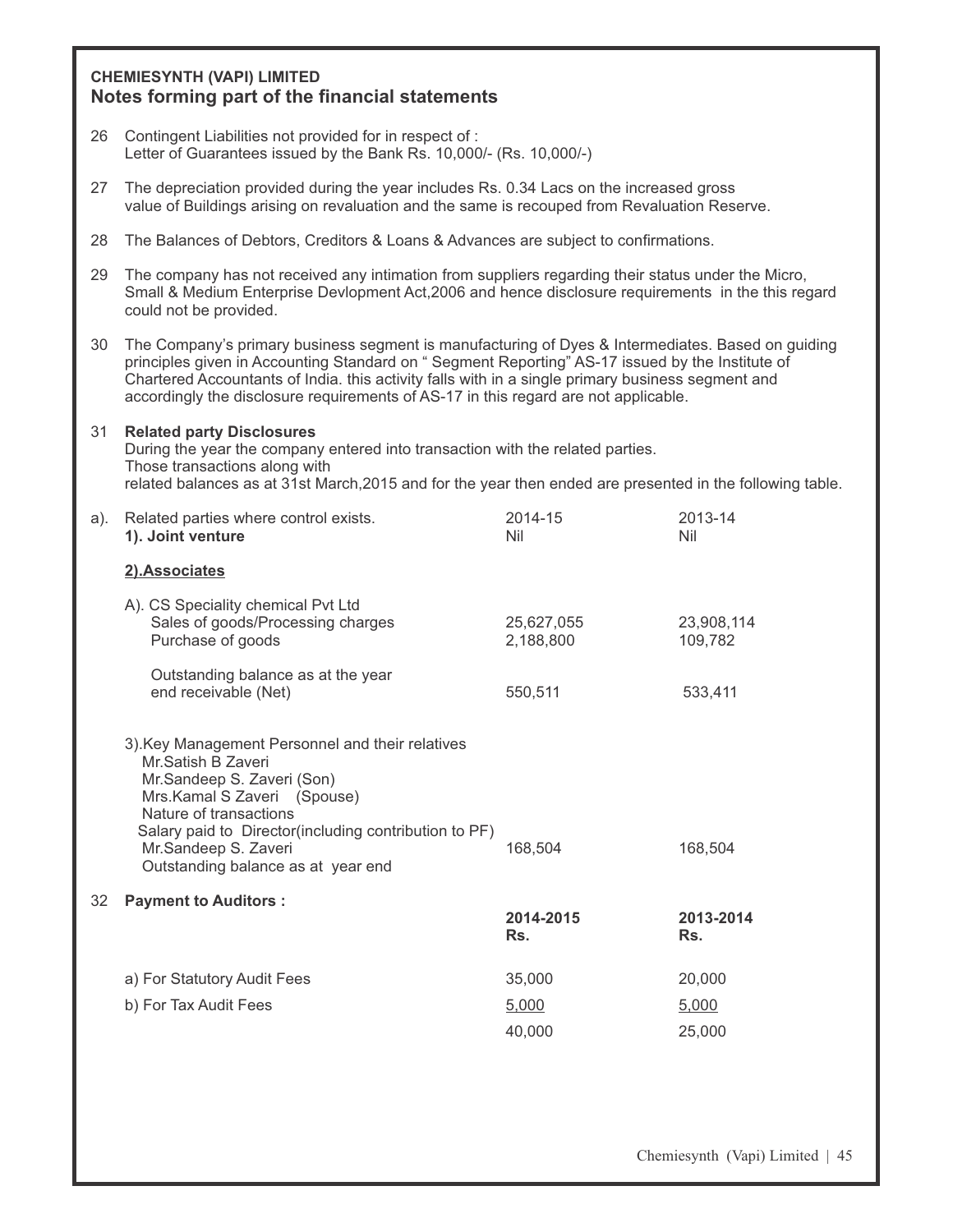| 33 | <b>Earnings per Share:</b>                                                                                     |                                       |                                          |                                      |
|----|----------------------------------------------------------------------------------------------------------------|---------------------------------------|------------------------------------------|--------------------------------------|
|    | Profit/(Loss) after taxation<br>Number of Equity Shares<br>Nominal Value per Share (Rs.)<br>Earnings per share |                                       | (9,706,458)<br>3,070,000<br>10<br>(3.16) | 1,145,085<br>3,070,000<br>10<br>0.37 |
| 34 | VALUES & PERCENTAGE OF<br><b>IMPORTED AND INDIGENOUS</b><br>RAW MATERIAL CONSUMPTION                           |                                       |                                          |                                      |
|    | 1. Imported                                                                                                    | Value Rs.<br>5,071,182<br>(3,508,496) | Percentage<br>9.06%<br>$(6.40)\%$        |                                      |
|    | 2. Indigenous                                                                                                  | 50,917,580<br>(51, 320, 997)          | 90.94%<br>$(93.60)\%$                    |                                      |
|    | Total                                                                                                          | 55,988,762<br>(54, 829, 492)          | 100%<br>(100)%                           |                                      |
| 35 | C.I.F Value of Imports                                                                                         | 4,419,600<br>(4,043,616)              |                                          |                                      |
| 36 | <b>Export at FOB Value</b>                                                                                     | 3,039,862<br>(7, 312, 391)            |                                          |                                      |

37 Figures in brackets are in respect of previous year. Figures of previous year have been restated, regrouped and rearranged wherever necessary.

#### **For and on behalf of the Board of Directors**

**Sd/- Sd/-** 

| <b>Satish Zaveri</b> | <b>Sandip Zaveri</b> |
|----------------------|----------------------|
| <b>Director</b>      | Director             |

| Place: Vapi        | Place: Vapi        |
|--------------------|--------------------|
| Date: May 29, 2015 | Date: May 29, 2015 |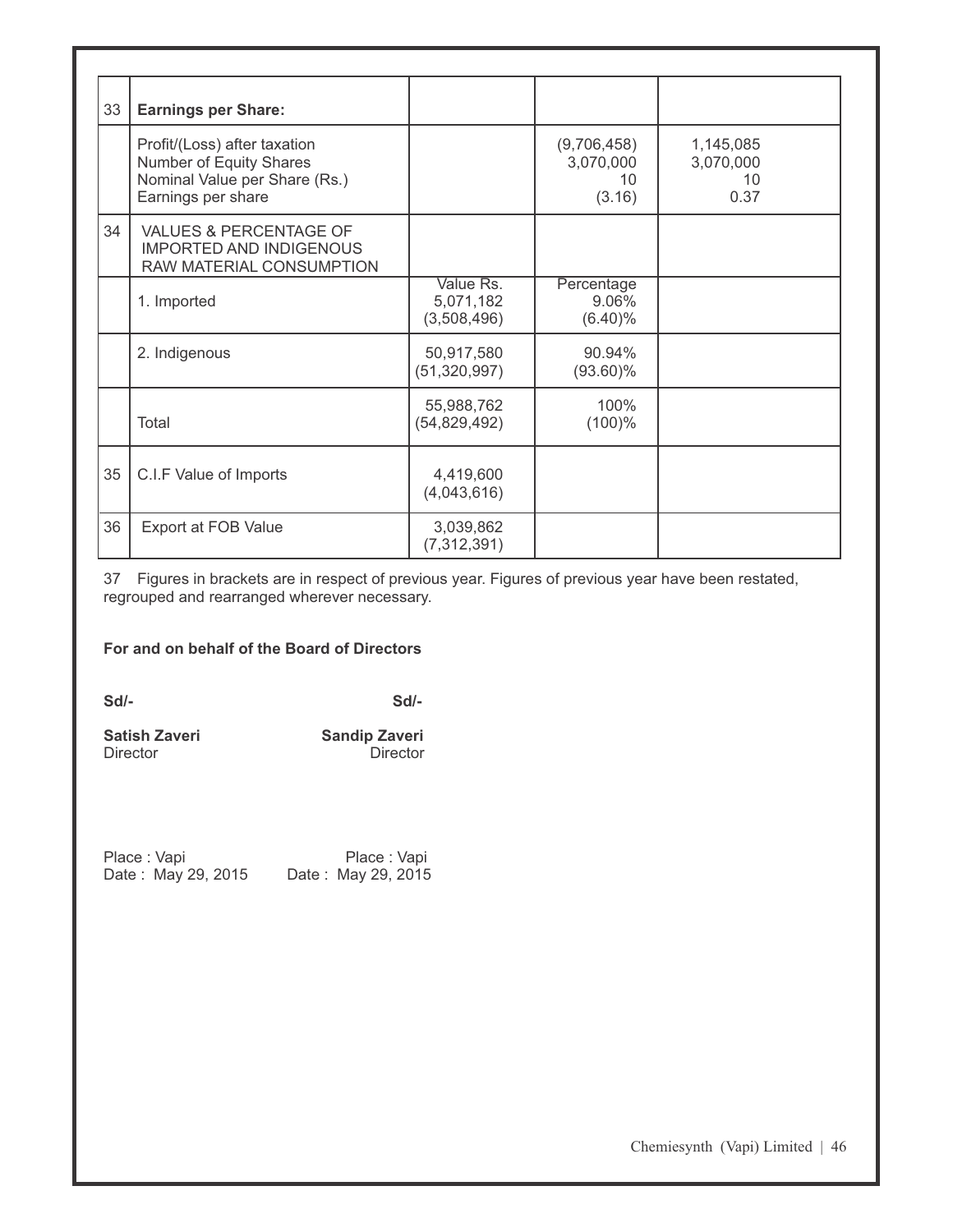#### **INDEPENDENT AUDITORS' REPORT**

## **To, THE MEMBERS OF CHEMIESYNTH (VAPI) LIMITED,**

#### **REPORT ON THE FINANCIAL STATEMENTS:**

We have audited the accompanying financial statements of **CHEMIESYNTH (VAPI) LIMITED,** ("the Company") which comprise the Balance Sheet as at 31 March, 2015, the Statement of Profit and Loss and Cash Flow Statement for the year then ended, and a summary of significant accounting policies and other explanatory information.

#### **MANAGEMENT'S RESPONSIBILITY FOR THE FINANCIAL STATEMENTS:**

The Company's Board of Directors is responsible for the matters stated in Section 134(5) of the Companies Act,2013 ("the Act") with respect to the preparation of these Financial Statements that give a true and fair view of the financial position, financial performance and cash flows of the Company in accordance with the accounting principles generally accepted in India, including the Accounting Standards specified under Section 133 of the Act, read with Rule 7 of the Companies (Accounts) Rules, 2014. This responsibility also includes maintenance of adequate accounting records in accordance with the provisions of the Act for safeguarding the assets of the Company and for preventing and detecting frauds and other irregularities; selection and application of appropriate accounting policies; making judgements and estimates that are reasonable and prudent; and design, implementation and maintenance of adequate internal financial controls, that were operating effectively for ensuring the accuracy and completeness of the accounting records, relevant to the preparation and presentation of the financial statements that give a true and fair view and are free from material misstatement, whether due to fraud or error.

#### **AUDITORS' RESPONSIBILITY :**

Our responsibility is to express an opinion on these financial statements based on our audit.

We have taken into account the provisions of the Act, the accounting and auditing standards and matters which are required to be included in the audit report under the provisions of the Act and the Rules made thereunder.

We conducted our audit in accordance with the Standards on Auditing specified under Section 143(10) of the Act. Those Standards require that we comply with ethical requirements and plan and perform the audit to obtain reasonable assurance about whether the financial statements are free from material misstatement.

An audit involves performing procedures to obtain audit evidence about the amounts and disclosures in the financial statements. The procedures selected depend on the auditor's judgment, including the assessment of the risks of material misstatement of the financial statements, whether due to fraud or error. In making those risk assessments, the auditor

considers internal financial control relevant to the Company's preparation of the financial statements that give a true and fair view in order to design audit procedures that are appropriate in the circumstances, but not for the purpose of expressing an opinion on whether the Company has in place an adequate internal financial controls system over financial reporting and the operating effectiveness of such controls. An audit also includes evaluating the appropriateness of accounting policies used and the reasonableness of the accounting estimates made by the Company's Directors, as well as evaluating the overall presentation of the financial statements.

We believe that the audit evidence we have obtained is sufficient and appropriate to provide a basis for our audit opinion on the financial statements.

#### **OPINION:**

In our opinion and to the best of our information and according to the explanations given to us, the aforesaid financial statements give the information required by the Act in the manner so required and give a true and fair view in conformity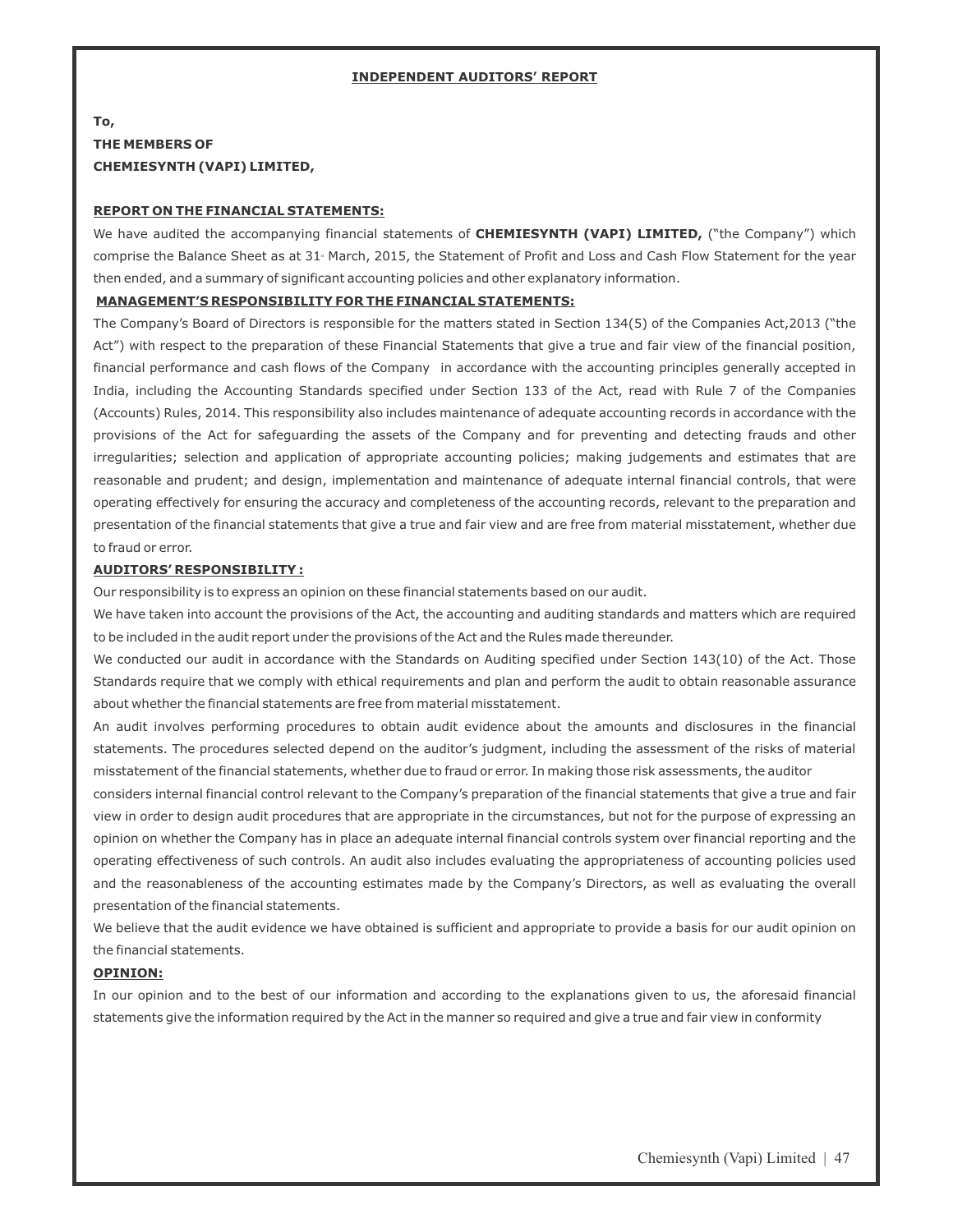with the accounting principles generally accepted in India, of the state of affairs of the Company as at 31 March, 2015, and its Loss and its Cash Flows for the year ended on that date.

#### **REPORT ON OTHER LEGAL AND REGULATORY REQUIREMENTS:**

As required by the Companies (Auditor's Report) Order, 2015 ("the Order") issued by the Central Government in terms of Section 143(11) of the Act, we give in the Annexure a statement on the matters specified in paragraphs 3 and 4 of the Order.

b) As required by Section 143(3) of the Act, we report that;

I. We have obtained all the information and explanations, which to the best of our knowledge and belief were necessary for the purposes of our audit.

ii. In our opinion, proper books of accounts as required by law have been kept by the Company so far as it appears from our examination of those books.

iii. The Balance Sheet, the Statement of Profit and Loss and the Cash Flow Statement dealt with by this report are in agreement with the Books of Accounts.

iv. In our opinion, the aforesaid financial statements comply with the Accounting Standards specified under Section 133 of the Act, read with Rule 7 of the Companies (Accounts) Rules, 2014.

v. On the basis of written representations received from the Directors as on 31st March, 2015 taken on record by the Board of Directors, we report that none of the Directors is disqualified as on 31st March, 2015 from being appointed as a director in terms of Section 164(2) of the Act.

vi. With respect to the other matters to be included in the Auditor's Report in accordance with Rule 11 of the Companies (Audit and Auditors) Rule, 2014, in our opinion and to the best of our information and according to the explanations given to us:

vii. The Company does not have any pending litigations pursuant to which there is no impact on its financial position, which needs to be disclosed in its financial statements;

a) The Company did not have any long-term contracts including derivative contracts for which there were any material foreseeable losses;

b) There were no amounts required to be transferred to Investor Education and Protection Fund by the Company in accordance with the relevant provisions of the Act and the rules made thereunder.

 **For MANOJ SHAH & CO. CHARTERED ACCOUNTANTS Firm Reg.No.106036W** 

**Date : 29.05.2015 PARTNER** 

**Sd/- Place : Vapi. (MANOJ T.SHAH) M.No. 043777**

#### **ANNEXURE TO INDEPENDENT AUDITORS' REPORT**

#### **(REFERRED TO IN PARAGRAPH 1 UNDER THE HEADING "REPORT ON OTHER LEGAL AND REGULATORY REQUIREMENTS" OF OUR REPORT OF EVEN DATE)**

i. In respect of The Company's fixed assets;

a) The Company has maintained proper records showing particulars, including quantitative details and situation of the fixed assets.

b) As explained to us, some of the Fixed Assets, according to the practice of the company, were physically verified by the Management at reasonable intervals, in accordance with a programme of verification, which in our opinion, is reasonable, looking to the size of the company and the nature of its business. We are informed that no material discrepancies were noticed on such verification.

In respect of its inventories;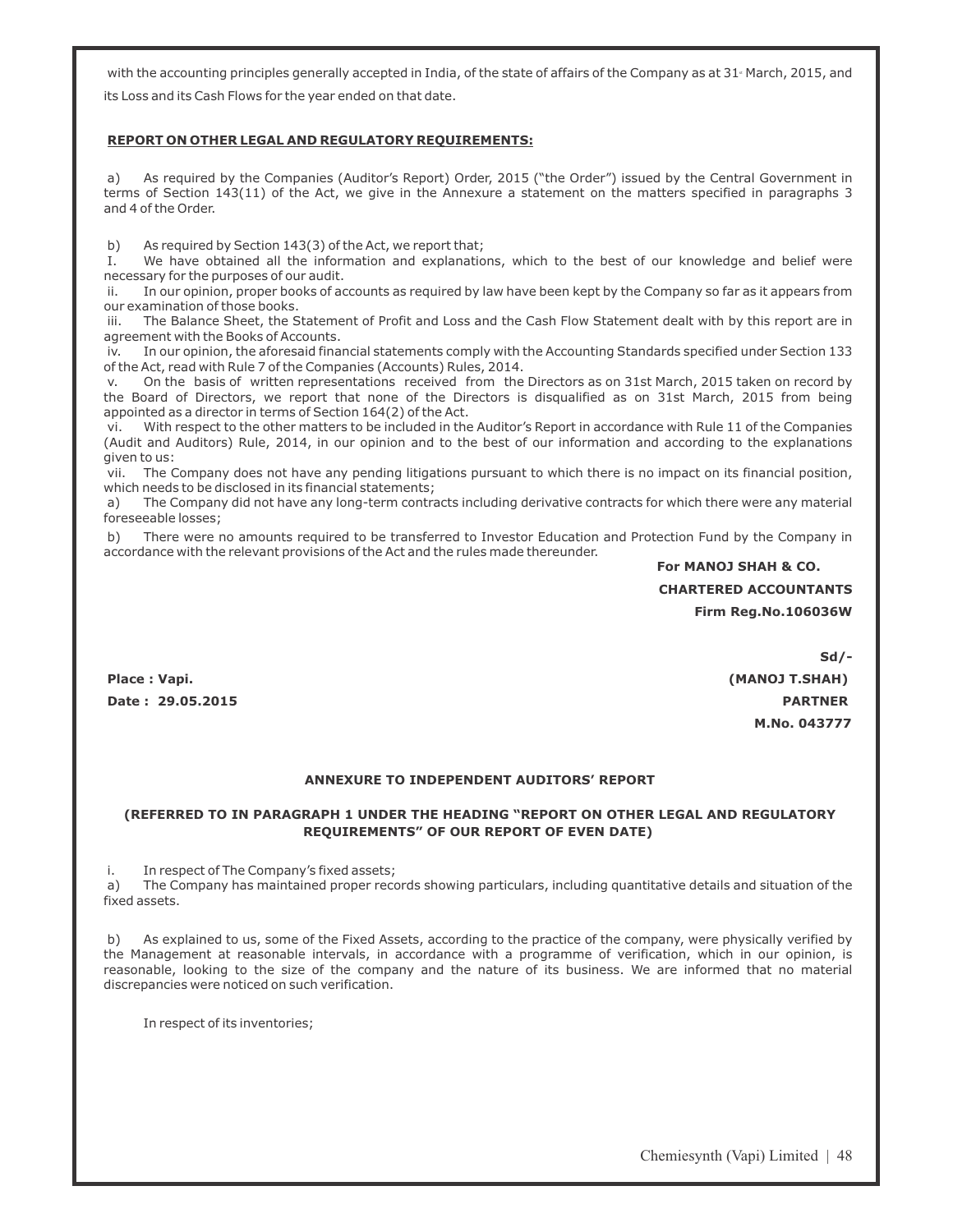- a) As explained to us, the inventories, other than materials in transit & materials lying with third parties, were physically verified by the Management at reasonable intervals during the year.
- b) In our opinion and according to the information and explanation given to us, the procedures of physical verification of inventories followed by the Management were reasonable and adequate in relation to the size of the Company and the nature of its business.
- c) In our opinion and according to the information and explanation given to us, the Company has maintained proper records of inventories and no material discrepancies were noticed on physical verification.
- i. According to information & explanation given to us, the Company has not granted any loans, secured or unsecured, to companies, firms or other parties covered in the register maintained under section 189 of the Companies Act, 2013. Consequently, requirement of clauses (iii,a) and (iii,b) of paragraph 3 of the order are not applicable.
- ii. In our opinion and according to the information and explanations given to us there exists an adequate internal control system commensurate with the size of the company and the nature of its business with regard to the purchase of inventory and fixed assets and for the sale of goods and services. During the course of our Audit, we have not observed any major weaknesses in such Internal Control System.
- iii. In our opinion and according to information and explanations given to us, the Company has not accepted any deposits in terms of the provisions of the Section 73 and 76, or any other relevant provisions of the Companies Act, 2013 and the Companies (Acceptance of Deposits) Rules, 2014, as amended during the year and no order under the aforesaid sections has been passed by the Company Law Board or the National Company Law Tribunal or the Reserve Bank of India or any Court or any other Tribunal in this regard in respect of the Company.
- iv. As explained to us, the Central Government has not prescribed the maintenance of Cost Records under sub-section (1) of section 148 of the Companies Act, 2013 for the Company's products.
- v. According to the information and explanations given to us in respect of statutory dues;
- a) The Company has generally been regular in depositing undisputed dues, including Provident Fund, Employees' State Insurance, Income Tax, Sales Tax, Wealth Tax, Service Tax, Custom Duty, Excise Duty, Value added tax, Cess and other material statutory dues applicable to it with the appropriate authorities.
- b) There were no undisputed statutory dues in arrears as at 31<sup>*\**</sup> March, 2015</sup> for a period of more than six months from the date they become payable.
- c) In our opinion and according to information and explanations given to us, there were no amounts required to be transferred to investor education and protection fund in accordance with the relevant provisions of the Companies Act,1956 (1 of 1956) and rules made thereunder within the prescribed time.
- vi. The Company has accumulated losses as at 31<sup>*\**</sup> March, 2015. It has incurred cash losses in the financial year ended on that date. However in the immediately preceding financial year the Company had not incurred cash losses.
- vii. Based on our audit procedures and on the information and explanations given by the management we are of the opinion that the Company has not defaulted in the repayment of dues to Banks as at the Balance Sheet date. The Company has not obtained any loan from financial institutions and debenture holders.
- viii. According to the information and explanations given to us, the Company has not given any guarantee for loans taken by others from banks or financial institutions.
- ix. The Company has not taken any Term Loans during the year.
- x. To the best of our knowledge and belief and according to the information and explanations given to us, no fraud on or by the Company has been noticed or reported during the year.

 **For MANOJ SHAH & CO. CHARTERED ACCOUNTANTS Place : Vapi. Firm Reg.No.106036W Date : 29.05.2015** Sd/- **(MANOJ T.SHAH) PARTNER. M.No. 043777**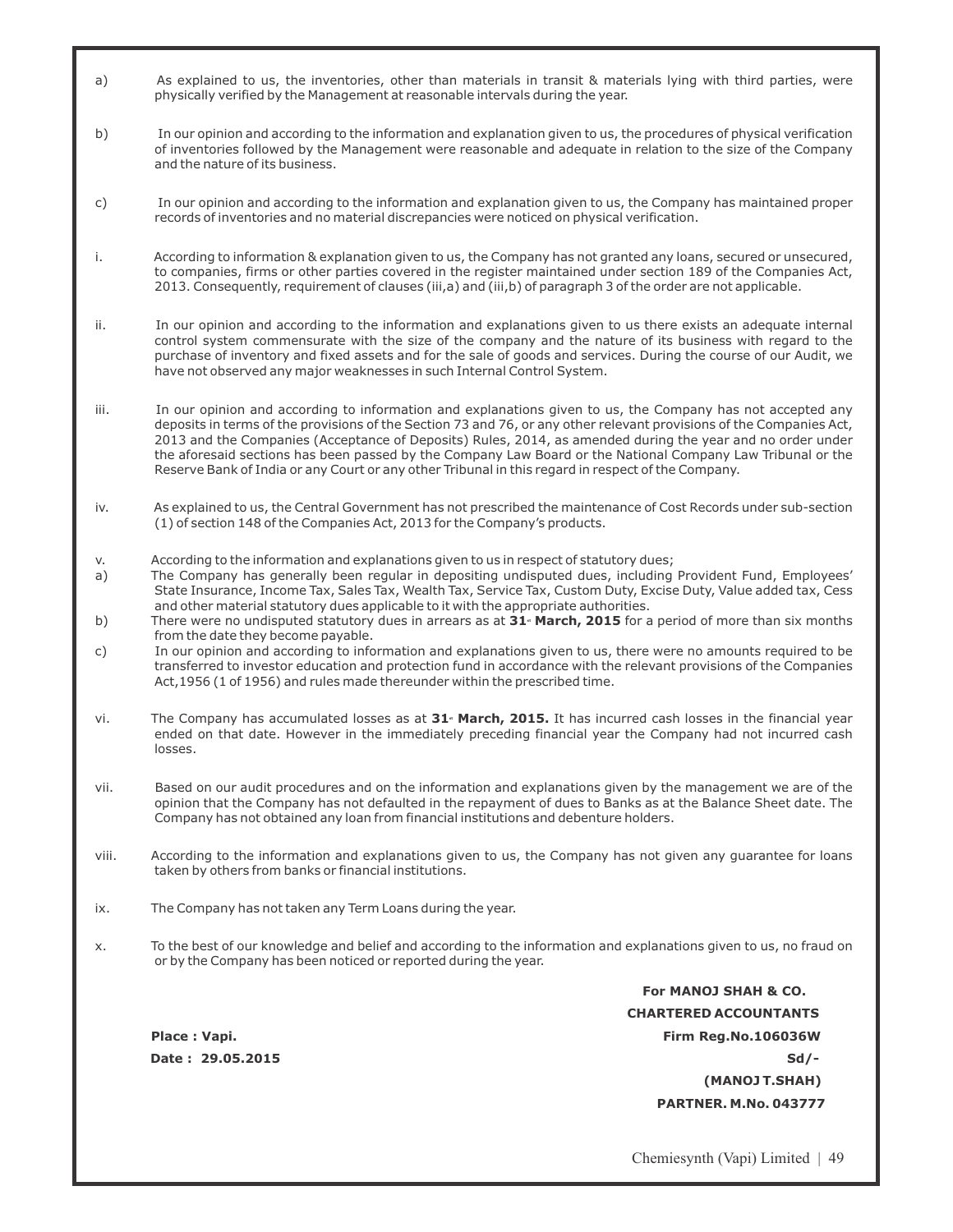#### **SECRETARIAL AUDIT REPORT**

#### **Form No. MR-3**

For the financial year ended on 31st March, 2015.

[Pursuant to Section 204(1) of the Companies Act, 2013 and Rule No. 9 of the Companies (Appointment and Remuneration of Managerial Personnel) Rules, 2014].

To,

The Members,

#### **CHEMIESYNTH (VAPI) LIMITED**

We have conducted the Secretarial Audit of the compliance of applicable statutory provisions and the adherence to good corporate practices by **Chemiesynth (Vapi) Limited** (hereinafter called the "**Company**"). Secretarial Audit was conducted in a manner that provided us a reasonable basis for evaluating the corporate conducts/statutory compliances and expressing our opinion thereon.

Based on our verification of the Chemiesynth (Vapi) Limited, books, papers, minute books, forms and returns filed and other records maintained by the Company and also the information provided by the Company, its officers, agents and authorized representatives during the conduct of secretarial audit, we hereby report that in our opinion, the Company has, during the audit period ended on 31st March, 2015, complied with the statutory provisions listed hereunder and also that the Company has proper Board-processes and compliance-mechanism in place to the extent, in the manner and subject to the reporting made hereinafter:

We have examined the books, papers and minute books as mentioned in **Annexure I,** Forms and returns filed and other records maintained by the Company, for the year ended on 31 March, 2015 according to the applicable provisions, if any, of:

- I. The Companies Act, 1956 and the Companies Act, 2013 (**the Act**) and the Rules made there under, as applicable.
- II. The Securities Contracts (Regulation) Act, 1956 (**'SCRA'**) and the Rules made there under.
- III. The Depositories Act, 1996 and the Regulations and Bye-laws framed there under.
- IV. Foreign Exchange Management Act, 1999 and the rules and regulations made there under to the extent of Foreign Direct Investment, Overseas Direct Investment and External Commercial borrowings.
- V. The following Regulations and Guidelines prescribed under the Securities and Exchange Board of India Act, 1992 (**'SEBI Act')** were **Not** applicable during the period as informed by the management and as per the SEBI circular dated 29th December, 2008 pertains to exit policy for De-recognized/Non-operational Stock exchanges, the OTCEI ( Over The Counter Exchange of India) has decided to go for voluntary surrender of its license and informed the company to get listed with any other Regional Stock Exchange or to Move to the Dissemination Board.
	- a.The Securities and Exchange Board of India (Substantial Acquisition of Shares and Takeovers) Regulations, 2011; b.The Securities and Exchange Board of India (Prohibition of Insider Trading) Regulations, 1992;
	- c.The Securities and Exchange Board of India (Issue of Capital and Disclosure Requirements) Regulations, 2009;
	- d.The Securities and Exchange Board of India (Registrars to an Issue and Share Transfer Agents) Regulations, 1993 regarding the Companies Act and dealing with Client;
- VI. We have relied on the representation made by the Company and its Officers for systems and mechanism formed by the Company for Compliances under other applicable Act, Laws and Regulations to the Company**.**
- We report that, since the Secretarial Standard-1 "Meeting of Board of Directors" and Secretarial Standard-2 "General Meetings" are effective from 1- July, 2015, compliance are not required for the year ended 31- March, 2015 as per notification dated 23<sup>®</sup> April, 2015 issued by the Institute of Company Secretaries of India. We further report that the Company was not required to comply with the applicable clauses of the Listing Agreement entered into by the Company with the OTCEI as mentioned in **Clause V above**.

During the period under review the company has complied with the provisions of the Act, Rules, Regulations, and Guidelines, mentioned above subject to the following observations:

*1. The appointment of Internal Auditor for the Financial Year 2014 – 2015 as required under section 138 Companies Act, 2013 was not been made by the Company.*

*2. The company has appointed Managing Director with effect from 1st October, 2014 and Chief Financial Officer with effect from 28th January, 2015 which are during the financial period under review. However the appointment of Company Secretary has been made with effect from 27th April, 2015 which is after the financial period under review.*

*3. The company has made borrowing from directors during the financial period under review, which was exceed the limit prescribed under section 180(1)© of the Companies Act, 201, and form MGT-14 has not been filed by a Company as required under section 179 and 180 of the companies Act, 2013.* 

*4. During the period under review the Company has recovered the excess remuneration paid to Managing Director as prescribed under section 197 of the companies Act, 2013 as on the date of this report.*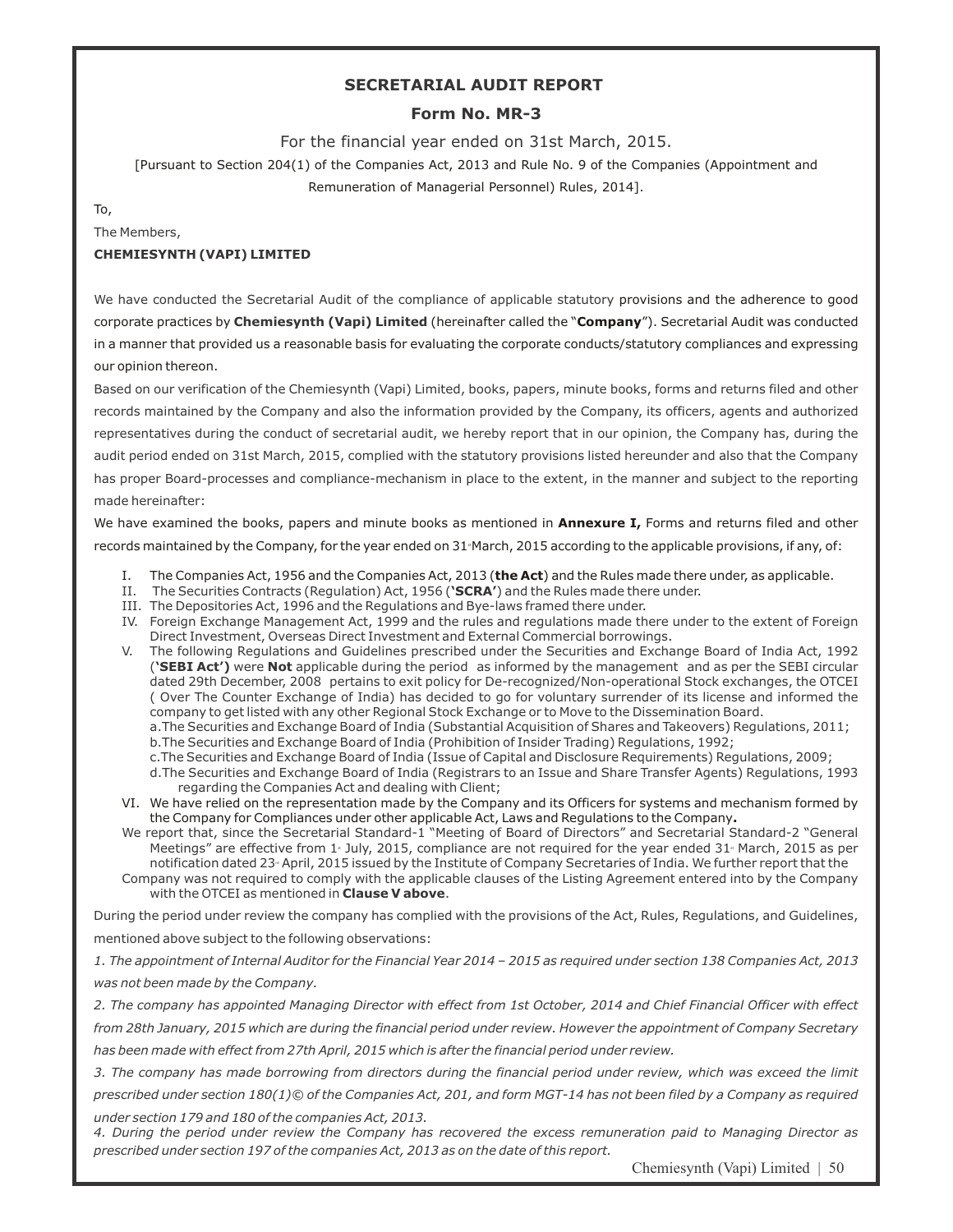#### **We further report that**:

The Board of Directors of the Company is duly constituted, however the proper balance of Executive Directors, Non-Executive Directors and Independent Directors was compiled at the end of the year. The changes in the composition of the Board of Directors that took place during the year under review were carried out in compliance with the provisions of the Act. Adequate notice is given to all directors to schedule the Board Meetings, agenda and detailed notes on agenda were sent at least seven days in advance, and a system exists for seeking and obtaining further information and clarifications on the agenda items before the meeting and for meaningful participation at the meeting.

**We further report that** there are adequate systems and processes in the company commensurate with the size and operations of the Company to monitor and ensure compliance with applicable laws, rules, regulations and guidelines. We further report that during the audit period the Company has;

% made application to Direct Listing of its securities with Bombay Stock Exchange as per SEBI circular dated 29th December, 2008 pertains to exit policy for De-recognized/Non-operational Stock exchanges and as on the date of this report the company has received listing approval from Bombay Stock Exchange.

Date:25th August, 2015 **For HS Associates**

Place: Mumbai **Company Secretaries Sd/- Nitin Sarfare, Partner ACS No.: 36769 CP No.: 13729**

This report is to be read with our letter which is annexed as **Annexure II** and forms an integral part of this report.

#### **Annexure – II**

To,

The Members,

#### **Chemiesynth (Vapi) Limited.**

Our report of even date is to be read along with this letter.

- 1. Maintenance of Secretarial record is the responsibility of the management of the Company. Our responsibility is to express an opinion on these Secretarial records based on our audit.
- 2. We have followed the audit practices and processes as were appropriate to obtain reasonable assurance about the correctness of the contents of the Secretarial records. The verification was done on test basis to ensure that correct facts are reflected in Secretarial records. We believe that the processes and practices, we followed provide a reasonable basis for our opinion.
- 3. We have not verified the correctness appropriateness of financial records and books of accounts of the Company.
- 4. Where ever required, we have obtained the Management Representation about the compliance of laws, rules and regulations and happening of events etc.
- 5. The compliance of the provisions of corporate and other applicable laws, rules, regulations, standards is the responsibility of the management. Our examination was limited to the verification of procedures on test basis.
- 6. The Secretarial audit report is neither an assurance as to the future viability of the Company nor of the Company nor of the efficacy or effectiveness with which the management has conducted the affairs of the Company.

Date:25th August, 2015. **For HS Associates** Place: Mumbai **Company Secretaries**

 **Sd/- Nitin Sarfare, Partner ACS No.: 36769 CP No.: 13729**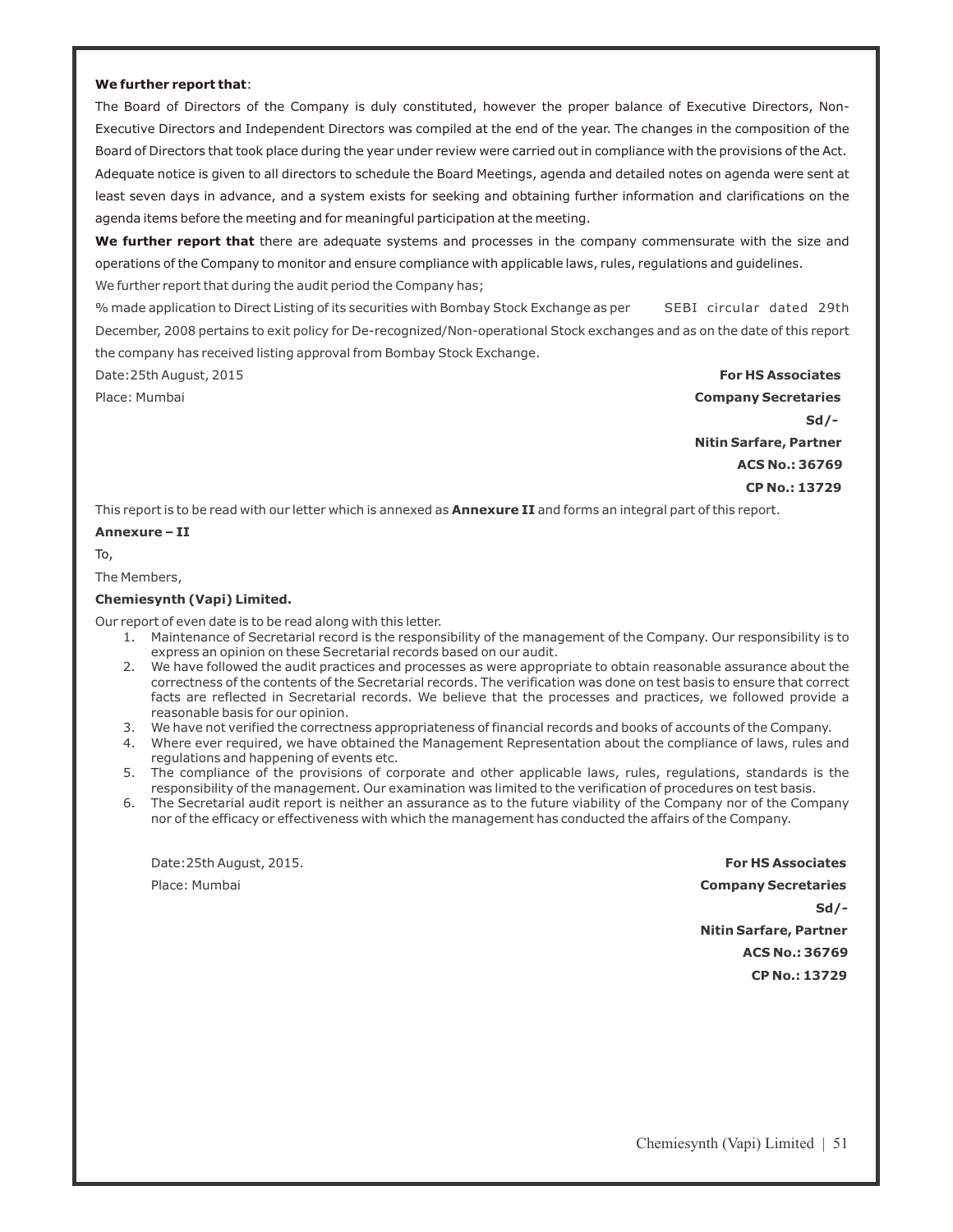#### **Annexure – I**

#### **BOOKS, PAPERS AND MINUTE BOOKS MAINTAINED BY THE COMPANY**

- 1. Book containing the Minutes of Board Meeting, General Meeting and Committee Meeting.
- 2. Book of accounts.
- 3. Register of Members.
- 4. Register of index of members.
- 5. Register of Transfer.
- 6. Register of Directors and Key managerial personnel and their shareholding.
- 7. Register of Charges.
- 8. Register of investments or loans made, guarantee or security provided.
- 9. Register of particulars of contracts.
- 10. Attendance Register.

Date:25th August, 2015 **For HS Associates**

Place: Mumbai **Company Secretaries Sd/- Nitin Sarfare, Partner ACS No.: 36769 CP No.: 13729**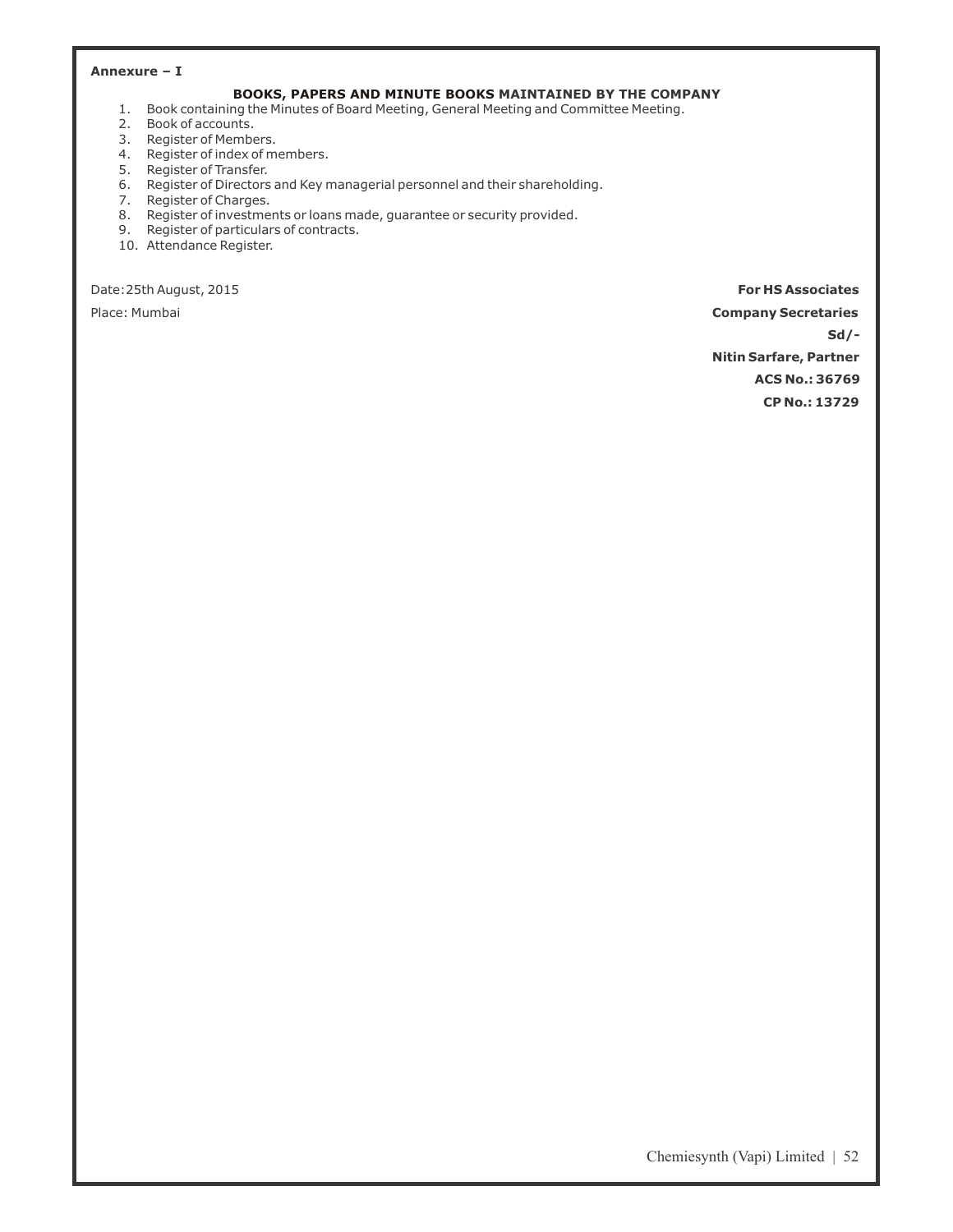# **CHEMIESYNTH (VAPI) LIMITED**

...... Group **Chemiesynth** 

Reg. Off.: **Plot No 27, GIDC Vapi, Dist. Valsad, Gujarat, India. Phone No. +91 260 2432885 Fax No. +91 260 2432036 Web: www.chemiesynth.com Email: corporate@chemiesynth.com**

**CIN: L24110GJ1986PLC008634** 

# **ASSENT / DISSENT FORM FOR VOTING ON AGM RESOLUTIONS**

1. Name(s) & Registered Address of the sole / first named Member:

2. Name(s) of the Joint-Holder(s), if any:

3. i) Registered Folio No.:

ii) DP ID No. & Client ID No. :

(Applicable for Members holding

shares in dematerialized form)

4. Number of Shares held:

I/We hereby exercise my / our vote in respect of the following resolutions to be passed for the business stated in the Notice of the Twenty Ninth Annual General Meeting dated September 28, 2015, by conveying my / our assent / dissent to the resolutions by placing (") mark in the appropriate box below:

| Sr.No.           | <b>Resolution</b>                                   | No. of<br>Shares I | I/We<br>assent to<br>Resolution for | I/We dissent<br>to the<br>Resolution<br>on(Against) |
|------------------|-----------------------------------------------------|--------------------|-------------------------------------|-----------------------------------------------------|
|                  | <b>Ordinary Business:</b>                           |                    |                                     |                                                     |
| ī.               | Adoption of Financial Statements for the financial  |                    |                                     |                                                     |
|                  | year ended March 31, 2015 and Reports of Board      |                    |                                     |                                                     |
|                  | of Directors and Auditors thereon                   |                    |                                     |                                                     |
| 2.               | To appoint a director in place of Mr. Bhanurai N.   |                    |                                     |                                                     |
|                  | Mehta (DIN: 00158885), liable to retire by rotation |                    |                                     |                                                     |
|                  | in term of section 152(6) of the Companies          |                    |                                     |                                                     |
|                  | Act, 2013 and being eligible, seeks reappointment   |                    |                                     |                                                     |
| 3.               | Appointment of M/s. Manoj Shah & Co., Chartered     |                    |                                     |                                                     |
|                  | Accountants, as Statutory auditors and fix their    |                    |                                     |                                                     |
|                  | remuneration                                        |                    |                                     |                                                     |
|                  | Special Business:                                   |                    |                                     |                                                     |
| 4.               | Appointment of Mr. Minesh Jayshukhlal Shah as       |                    |                                     |                                                     |
|                  | Independent Director of the company for term        |                    |                                     |                                                     |
| $\overline{5}$ . | of 5 years w.e.f 01/11/2014                         |                    |                                     |                                                     |
|                  | Appointment of Mr. Rushabh Mehta as Independent     |                    |                                     |                                                     |
|                  | Director of the company for term of 5 years w.e.f   |                    |                                     |                                                     |
|                  | 01/11/2014                                          |                    |                                     |                                                     |
| 6.               | Appointment of Mrs. Purvi Kalpesh Gandhi as         |                    |                                     |                                                     |
|                  | Independent Director of the company for term of 5   |                    |                                     |                                                     |
|                  | years w.e.f 01/11/2014                              |                    |                                     |                                                     |
|                  |                                                     |                    |                                     |                                                     |

Date:

Place: Signature of Shareholder and Shareholder Shareholder and Shareholder and Shareholder and Shareholder and Shareholder and Shareholder and Shareholder and Shareholder and Shareholder and Shareholder and Shareholder an /Authorised

Representative

**NB:** Please read the instructions printed overleaf carefully before completing this form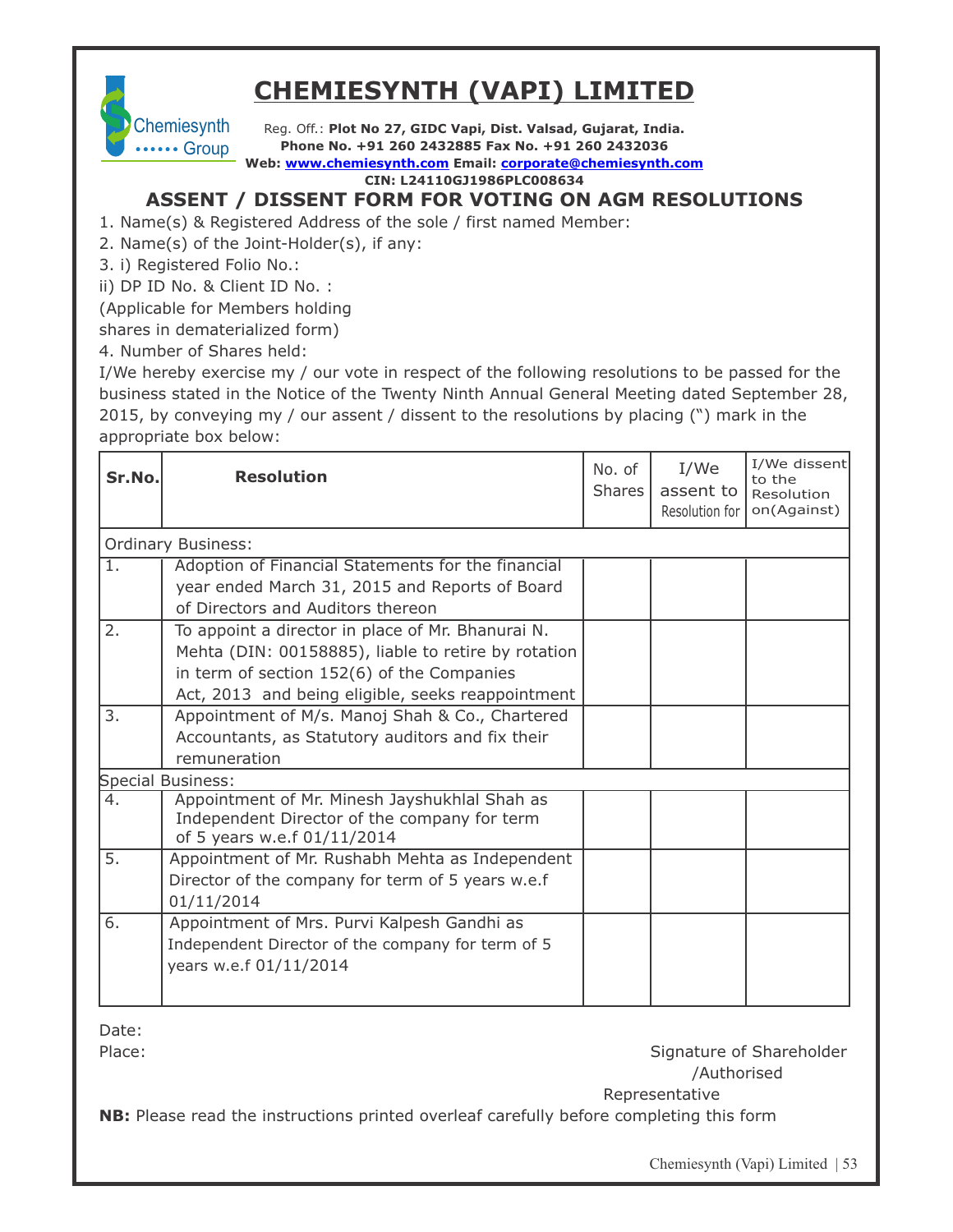#### **Instructions:**

#### **General Instructions:**

1. This Ballot Form is provided for the benefit of Members who do not have access to e-voting facility, to enable them to send their assent or dissent by post.

2. A Member can opt for only one mode of voting i.e either by post or through e-voting. If a Member casts votes by both modes, then voting done through a valid physical ballot form shall prevail and e-voting of that Member shall be treated as invalid.

3. For detailed instructions on e-voting, please refer to the notes appended to the Annual General Meeting Notice.

4. The Scrutiniser will collate the votes downloaded from the e-voting system and votes received through post to declare the final result for each of the Resolutions forming part of the Annual General Meeting Notice.

**Process and Manner for Members opting to vote by using the Physical Ballot Form:**

1. Please complete and sign the Ballot Form and send it so as to reach the Scrutiniser appointed by the Board of Directors of the Company, Mr. Nitin Sarfare, Partner of M/s. HS Associates, Company Secretaries, 206, 2nd Floor, Tantia & Jogani Industrial premises, Sitaram Mills Compound, J. L. Boricha Marg, Opp. Lodha Exelus, Lower Parel [E], Mumbai - 400 011, not later than the close of the working hours (5.00 pm) on 26th September, 2014. Ballot Forms received after 26 September, 2014 will be strictly treated as if the reply from the members has not been received.

2. The form should be signed by the Member as per the specimen signature registered with the Company / Depository Participants. In case of joint holding, the form should be completed and signed by the first named member and in his / her absence, by the next named joint holder. There will be one Form for every Folio / Client ID irrespective of the number of joint holders. A Power of Attorney (POA) holder may vote on behalf of a member, mentioning the registration number of the POA or enclosing an attested copy of the POA. Exercise of vote is not permitted through proxy.

3. For shares held by Companies, Bodies Corporate, Trusts, Societies, etc the duly completed Form should be accompanied by a certified true copy of the board Resolution / authorization together with attested specimen signature(s) of the duly authorized signatory(ies).

4. Votes should be cast in case of each resolution, either in favour or against by putting the tick (") mark in the column provided for assent / dissent. Members may partially enter any number in "FOR" and partially in "AGAINST" but the total number in "FOR/AGAINST" taken together should not exceed the member's total shareholding. If the shareholders does not indicate either "FOR" or "AGAINST" in case of any resolution, it will be treated as "ABSTAIN" for that resolution and the shares held will not be counted under either head.

5. The voting rights of the shareholders shall be in proportion to their shares of the paid-up equity share capital of the Company as on 21 September, 2015 ("Cut off Date") as per the Register of Members of the Company and as informed to the Company by the Depositories in case of Beneficial owners.

6. A Member may request for a duplicate Ballot form, if so required. However the duly filled in and signed duplicate form should reach the Scrutiniser not later than the date specified at Sr. No.1 above.

7. Unsigned, incomplete, improperly or incorrectly tick marked Ballot forms will be rejected. A form will also be rejected if it is received torn, defaced or mutilated to an extent which makes it difficult for the Scrutiniser to identify either the member or the number of votes or as to whether the votes are in favour or against or if the signature cannot be verified. The Scrutiniser's decision on the validity of a Ballot will be final.

8. Members are requested not to send any other paper along with the Ballot Form in the envelope containing the ballot form as all such envelopes will be sent to the Scrutiniser and any other paper found in such envelope would be destroyed by him. They are also requested not to write anything on the ballot form except giving their assent or dissent and putting their signature.

11. Members may address any query to Mr. Bhupendra N. Hatkar, Company Secretary, at the Registered office of the Company, Tel. No. 0260-2401327 or by email at bhupenchemiesynth@gmail.com.

\*\*\*\*\*\*\*\*\*\*\*\*\*\*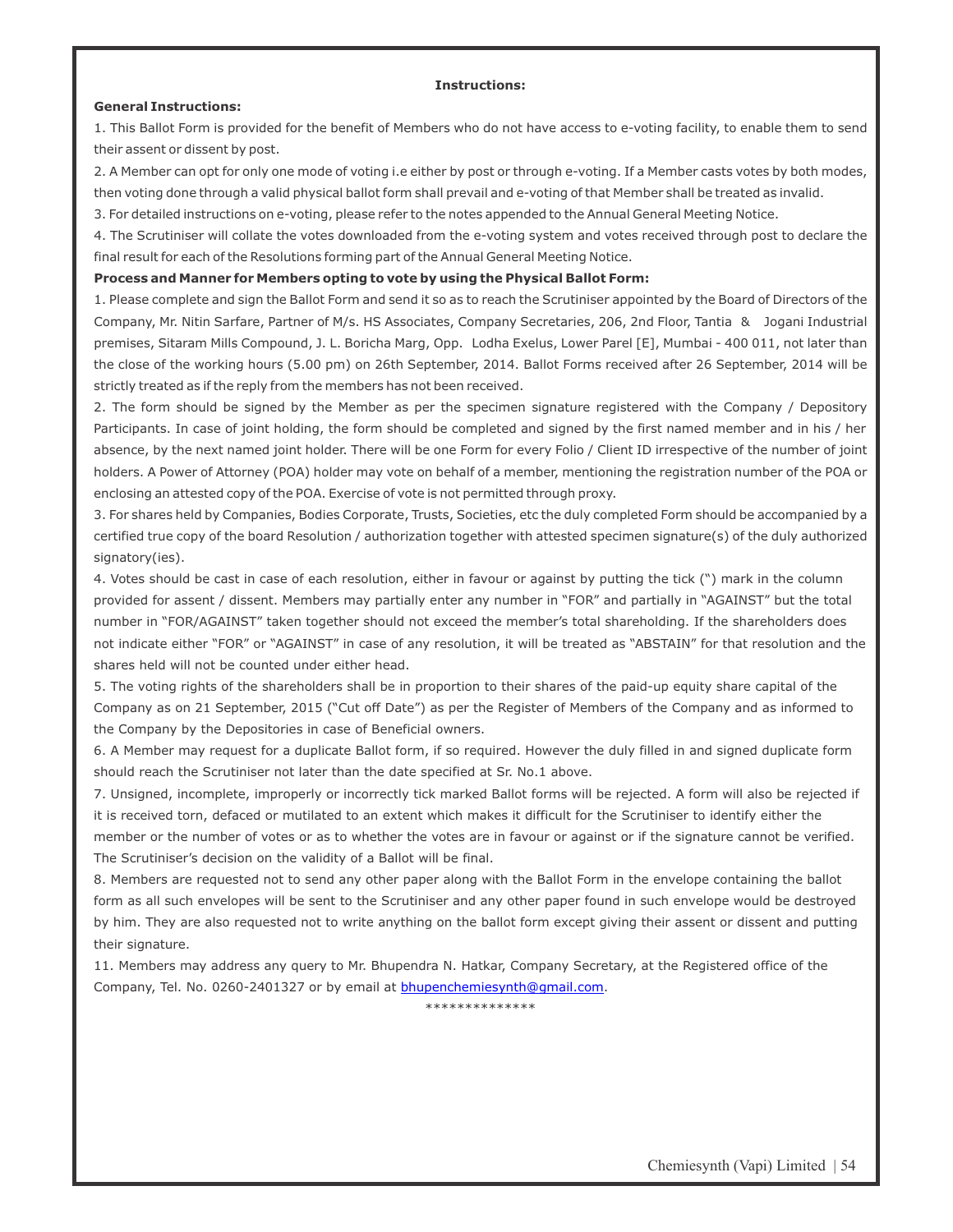

# **CHEMIESYNTH (VAPI) LIMITED**

Reg. Off.: **Plot No 27, GIDC Vapi, Dist. Valsad, Gujarat, India. Phone No. +91 260 2432885 Fax No. +91 260 2432036** 

#### **Web: www.chemiesynth.com Email: corporate@chemiesynth.com**

**CIN: L24110GJ1986PLC008634**

(Pursuant to Section 105(6) of the Companies Act, 2013 and rules 19(3) of the Companies (Management and Administration) Rules, 2014).

# **Proxy Form**

**the** my/our Proxy to attend and vote for me/us on my/our behalf at the 29<sup>th</sup> Annual General Meeting of the Company, to be held on 28<sup>th</sup> day of September, 2015 at 11:30 A.M. and at any adjournment thereof.

**\* I wish my above Proxy to vote in the manner as indicated in the box below:**

| Sr.Nol         | Resolution                                                                   | For | <b>Against</b> |
|----------------|------------------------------------------------------------------------------|-----|----------------|
|                | Adoption of Financial Statements for the financial year ended March 31,      |     |                |
|                | 2015 and Reports of Board of Directors and Auditors thereon                  |     |                |
| $\overline{2}$ | Appointment of Director in place of Mr. Bhanurai N. Mehta (DIN: 00158885),   |     |                |
|                | liable to retire by rotation in term of section 152(6) of the Companies Act, |     |                |
|                | and being eligible, seeks reappointment                                      |     |                |
| 3              | Appointment of M/s. Manoj Shah & Co., Chartered Accountants, as              |     |                |
|                | Statutory auditors and fix their remuneration                                |     |                |
| 4              | Appointment of Mr. Minesh Jayshukhlal Shah as Independent Director           |     |                |
|                | of the company for term of 5 years w.e.f 01/11/2014                          |     |                |
| 5              | Appointment of Mr. Rushabh Mehta as Independent Director of the              |     |                |
|                | company for term of 5 years w.e.f 01/11/2014                                 |     |                |
| 6              | Appointment of Mrs. Purvi Kalpesh Gandhi as Independent Director             |     |                |
|                | of the company for term of 5 years w.e.f 01/11/2014                          |     |                |

**Signed this \_\_\_\_\_\_day of \_\_\_\_\_\_\_\_\_\_\_\_\_\_\_\_ 2015.**

**Signature**

**Affix Revenue Stamp not lessthan Re.1/-**

**Name: ................................................................ Address: ............................................................... Folio No./ DPID. ……… ............................................................... Client ID No. ………….. …………………….................................. No. of Shares. …………** 

**Notes: 1. The Proxy, to be effective, should be deposited at the Registered Office of the Company at Plot No. 27, GIDC, Vapi 396 195. not later than FORTY-EIGHT HOURS before the commencement of the aforesaid meeting.**

**2. A Proxy need not be a Member of the Company.**

**\*3. This is only optional. Please put a 'X' in the appropriate box against the resolutions. If you leave the 'FOR' or 'AGAINST' box blank against the resolution, your Proxy will be entitled to vote in the manner as he/she thinks appropriate. Should you so desire, you may also appoint the Chairman of the Company as your Proxy, who shall carry out your mandate as indicated above.** 

 **4. Attendance for the Annual General Meeting can be recorded using the attendance slip of Annual General Meeting.**